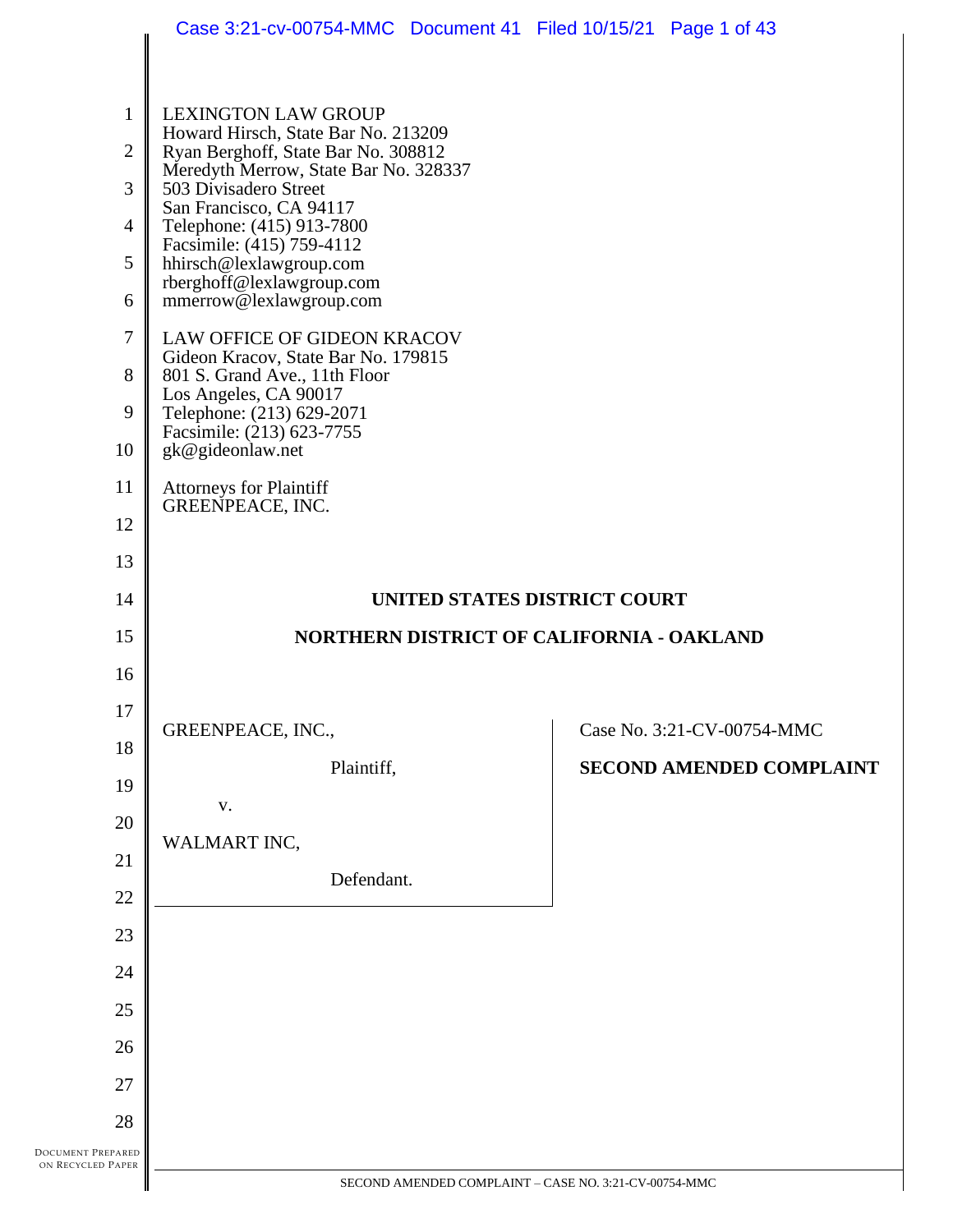1 2 3

Plaintiff Greenpeace, Inc. ("Plaintiff" or "Greenpeace"), based on information, belief, and investigation of its counsel, except for information based on knowledge, hereby alleges:

**INTRODUCTION**

4 5 6 7 8 9 10 11 12 13 14 15 16 17 18 19 20 21 22 23 24 25 26 27 28 1. The problems associated with plastic pollution are increasing on a local, national, and global scale. This affects the amount of plastic in the ocean, in freshwater lakes and streams, on land, and in landfills. Nearly 90% of plastic waste is not recycled, with billions of tons of plastic becoming trash and litter.<sup>1</sup> According to a recent study, at least 1.2 to 2.5 million tons of plastic trash from the United States were dropped on lands, rivers, lakes and oceans as litter, were illegally dumped, or were shipped abroad and then not properly disposed of.<sup>2</sup> As people are becoming more environmentally conscientious due to the harms caused by plastic pollution, manufacturers and distributors of plastic products or packaging are labeling their products as recyclable and environmentally beneficial, without maintaining any information substantiating the validity of such representations. Seeking to take advantage of peoples' concerns, defendant Walmart, Inc. ("Defendant") manufactures or distributes a variety of single-use plastic products and packaging that are advertised or labeled as recyclable, without maintaining records that substantiate whether such products and packaging are actually recyclable. 2. This Complaint seeks to remedy Defendant's unlawful and unfair business practices with respect to its failure to substantiate its recycling representations on plastic products or plastic packaging that are: (A) sold under Defendant's own private label brands;<sup>3</sup> (B) labeled as "recyclable"; and (C) either made from plastic #3-7, unidentified plastic, or packaged in a plastic <sup>1</sup> Tom Udall and Alan Lowenthal, *Op-Ed: More than 90% of U.S. plastic waste is never recycled. Here's how we can change that*, L.A. TIMES (Feb. 21, 2020, 3:01 AM) <https://www.latimes.com/opinion/story/2020-02-21/plastic-waste-never-recycled-u-s> (last accessed Dec. 7, 2020). <sup>2</sup> Associated Press, *Study: 1 to 2 million tons a year of U.S. plastic trash goes astray*, L.A. TIMES (Oct. 30, 2020, 11:03 AM) [https://www.latimes.com/world-nation/story/2020-10-30/study-1-to-2](https://www.latimes.com/world-nation/story/2020-10-30/study-1-to-2-million-tons-of-us-plastic-trash-goes-astray) [million-tons-of-us-plastic-trash-goes-astray](https://www.latimes.com/world-nation/story/2020-10-30/study-1-to-2-million-tons-of-us-plastic-trash-goes-astray) (last accessed Dec. 7, 2020).  $3$  Examples of Defendant's private label brands include, but are not limited to: Great Value, Allswell, Atheletic Works, Bonobos, Equate, EV1, Everstart, George, Holiday Time, Mainstays, Marketside, No Boundaries, Onn, Ozark Trail, Parent's Choice, Scoop, SwissTech, Time and Tru, and Wonder Nation.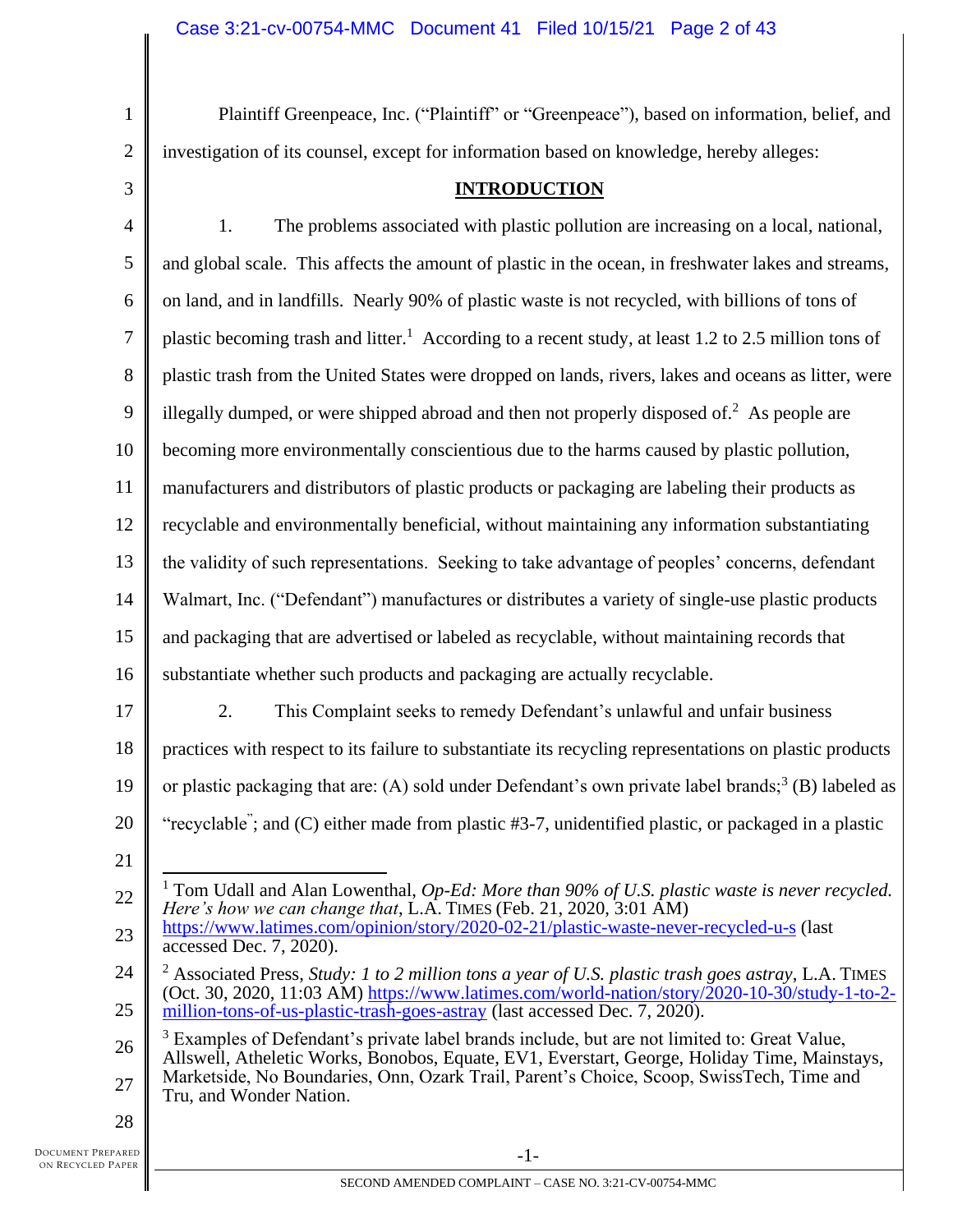1 2 3 4 5 6 7 8 9 shrink sleeve (the "Products").<sup>4</sup> The Products are manufactured or distributed by Defendant and advertised or labeled as recyclable. However, the Products are not in fact recyclable because people do not have access to recycling programs that accept the Products, the Products cannot be separated or recovered from the general waste stream and sorted into the correct materials bale by material recovery facilities ("MRFs"), and there are no end markets to reuse the Products or to convert the Products into a material that can be reused or used in manufacturing or assembling another item. Despite Defendant's extensive advertising and labeling of the Products as recyclable, most of the Products typically end up in landfills, incinerators, communities, or the natural environment.

10 11 12 13 14 15 16 17 18 19 20 21 22 23 24 25 26 27 28 3. Under California's Environmental Marketing Claims Act (the "EMCA"), anyone who manufactures or distributes a consumer good and represents in advertising or on the label that it is not harmful to, or is beneficial to, the natural environment, through the use of such terms as "environmentally safe," "ecologically friendly," or other like terms, must maintain written records supporting the validity of any such representation. Business & Professions Code § 17580(a). The term "recyclable" is a term that represents that a product or packaging is not harmful to, or is beneficial to, the natural environment, and is therefore covered under Business  $\&$ Professions Code  $\S 17580(a)$ . In fact, the EMCA specifically requires companies to maintain information and documentation as to whether such products or packaging conform with the uniform standards contained in the Federal Trade Commission Guidelines for Environmental <sup>4</sup>Non-exclusive examples of the Products include, but are not limited to: Great Value Organic Cinnamon Applesauce Cups, 24 oz, 6 Count, Walmart #556055661, UPC No. 0-7874213534-2, Product No. 136051; Great Value Diced Mangos In 100% Juice, 4 oz, 4 Count, Walmart #562987172, UPC No. 0-7874215803-7, Product No. 142059; Great Value Organic Diced Peaches & Pears, 16 oz., 4 Count, Walmart #562987178, UPC No. 0-7874223615-5, Product No. 142059; Great Value Premium Forks, 48 Count, Walmart #438491, UPC No. 0-7874211675-4, Product No. 042499; Great Value Premium Clear Cutlery Knives, 48 Count, Walmart #438505, UPC No. 0-7874211670-9, Product No. 042499; Great Value Premium Assorted Silver Cutlery, 36 count, Walmart #565175504; Great Value Snack Cups, 9 oz, 80 Count, Walmart #443461, UPC No. 0-681131925532, Manufacturer No. 6386717; Great Value Everyday Party Cups, 18 oz, 20 Count, Walmart #443482, UPC No. 0-78742049090, Manufacturer No. 6386484; Great Value Extra Virgin Olive Oil Cooking Spray, 7 oz., 3 Pack, UPC No. 0-7874206043-9, Product No. 928333; Great Value Ultimate Fresh Scent Booster, Blooming Lavender, 14.8 oz, Walmart #575777817, UPC No. 0-7874233153-9, Product No. 03604; and Great Value Plastic Party Cups, 18 oz, 120 Count, Walmart #557007144, UPC No. 0-7874218708-2, Product No. 437462.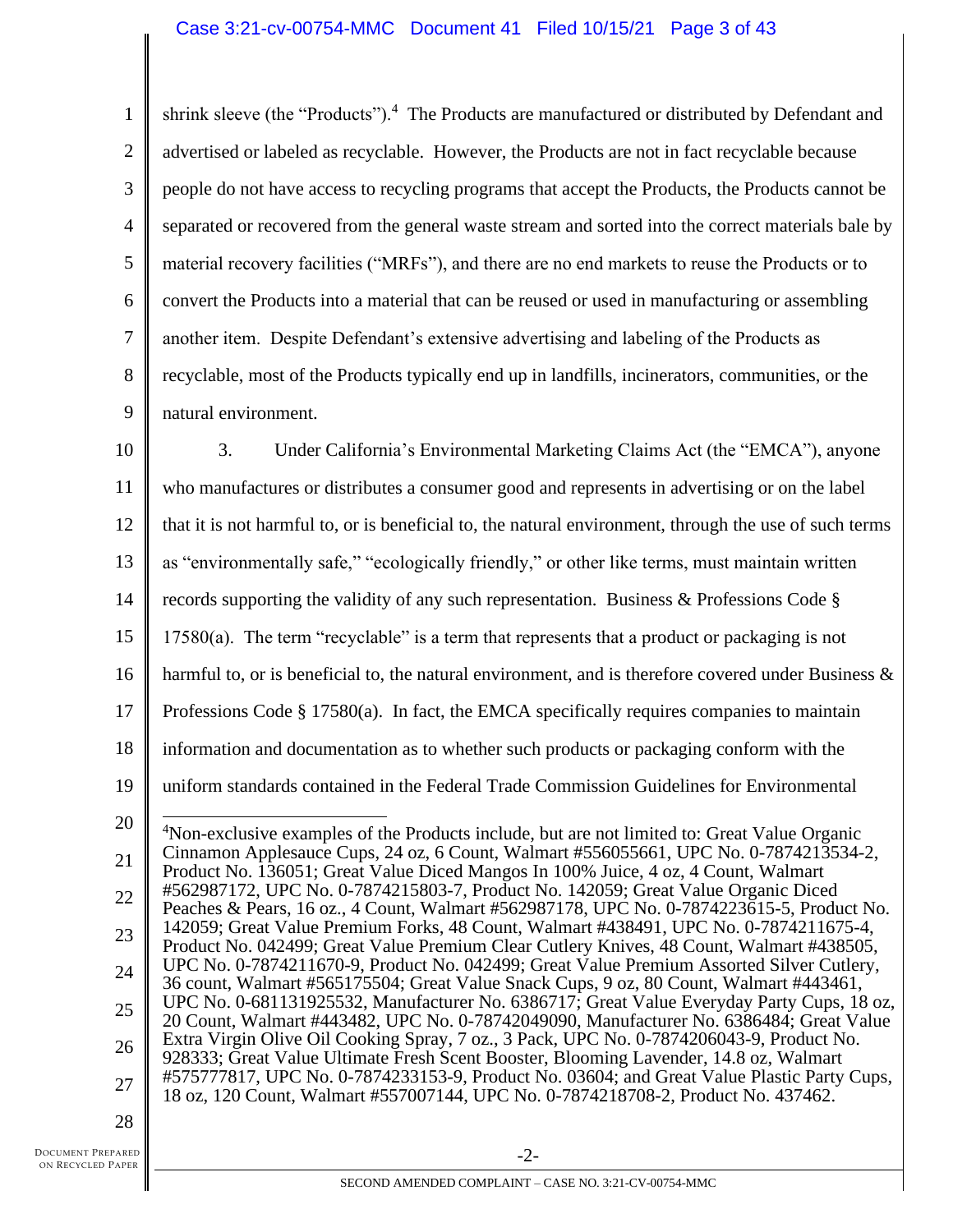#### Case 3:21-cv-00754-MMC Document 41 Filed 10/15/21 Page 4 of 43

1 2 3 4 5 6 7 8 9 10 11 12 13 14 Marketing Claims (the "Green Guides") for use of the terms "recycled" or "recyclable." *Id*. §  $17580(a)(5)$ . In addition to documents regarding whether the consumer good conforms with the Green Guides, the EMCA also requires that companies maintain the following records in written form supporting the validity of their recyclable representations: (1) the reasons why a company believes the representation to be true; (2) any significant adverse environmental impacts directly associated with the production, distribution, use, and disposal of the consumer good; (3) any measures that are taken by the company to reduce the environmental impacts directly associated with the production, distribution, and disposal of the consumer good; and (4) violations of any federal, state, or local permits directly associated with the production or distribution of the consumer good. *Id*., § 17580(a)(1)-(4). The California Legislature declared its intent that the information and documentation supporting the validity of any environmental marketing claims shall be fully disclosed to the public, and information and documentation maintained pursuant to Business & Professions Code § 17580 must be furnished to any member of the public upon request. *Id*., § 17580(b), (d).

- 15 16 17 18 19 20 21 22 4. The Green Guides also require marketers to ensure that their claims are supported by a reasonable basis prior to making the claim. 16 C.F.R. § 260.2. A reasonable basis is defined as competent and reliable scientific evidence, such as "tests, analyses, research, or studies that have been conducted and evaluated in an objective manner by qualified persons and are generally accepted in the profession to yield accurate and reliable results." *Id*. "Such evidence should be sufficient in quality and quantity based on standards generally accepted in the relevant scientific fields, when considered in light of the entire body of relevant and reliable scientific evidence, to substantiate that each of the marketing claims is true." *Id*.
- 23 24 25 26 27 28 5. Greenpeace has requested on numerous occasions that Defendant substantiate that the Products are recyclable in California or elsewhere in the United States. However, Defendant has not provided any documentation in written form substantiating the recycling representations on the labels of the Products. Nor has Defendant provided any competent and reliable scientific evidence, such as tests, analyses, research or studies that have been conducted and evaluated in an objective matter by qualified persons, to substantiate that the Products are recyclable. Defendant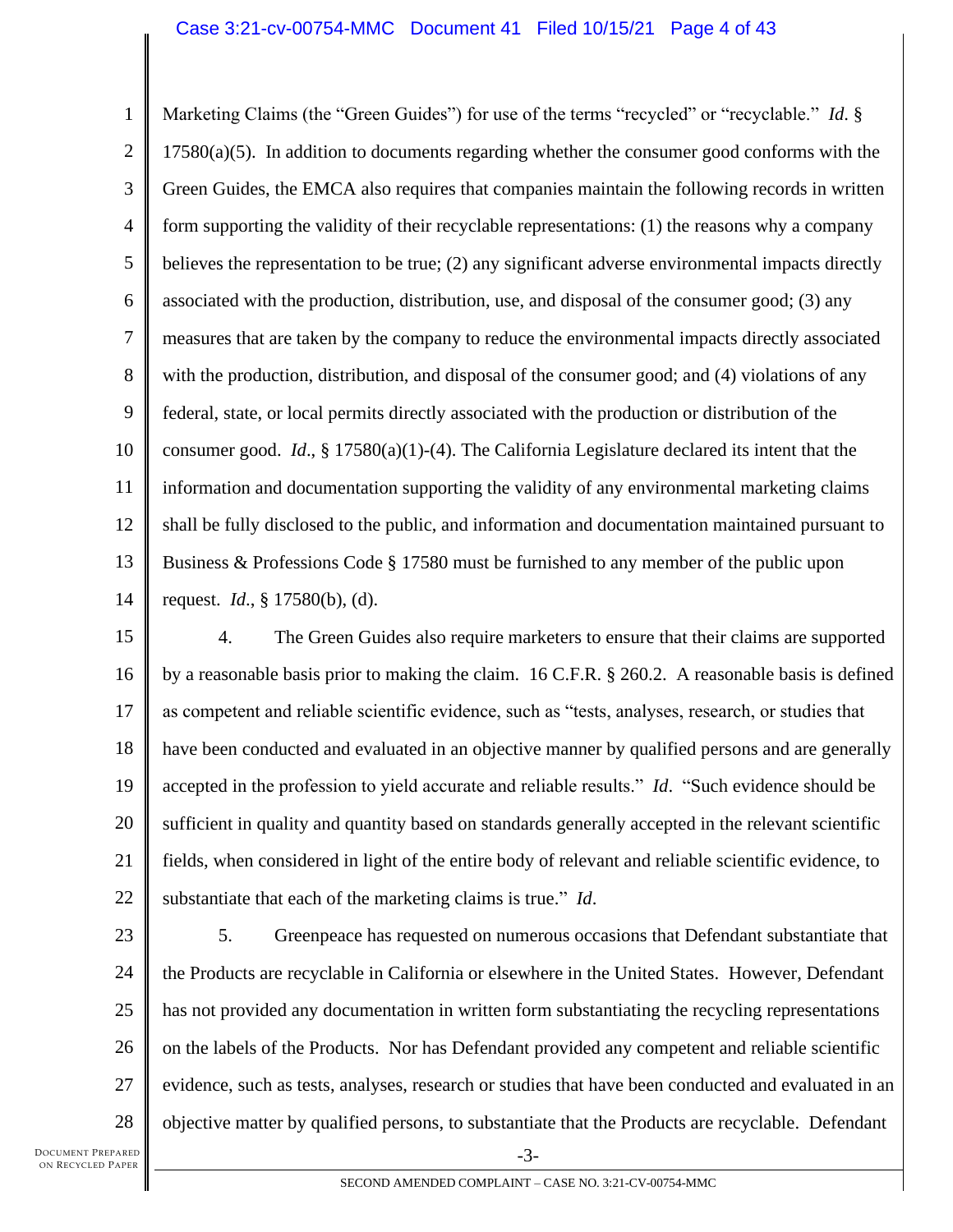#### Case 3:21-cv-00754-MMC Document 41 Filed 10/15/21 Page 5 of 43

1 2 3 4 thus violated and continues to violate California's Unfair Competition Law ("UCL"), Business and Profession Code § 17200, *et seq.*, based on unlawful and unfair acts and practices because Defendant sells Products advertised or labeled as recyclable but has not and cannot substantiate that the Products are recyclable pursuant to the EMCA and the Green Guides.

5 6 7 8 9 10 11 12 13 14 15 16 17 18 19 6. Plaintiff has no adequate remedy at law for the injuries currently being suffered as an award of monetary damages would not prohibit Defendant's unsubstantiated recycling representations. If an injunction is not granted, Plaintiff will suffer irreparable injury because it will continue to spend money, staff time and other organizational resources to combat Defendant's unsubstantiated representations that the Products are recyclable in California and to inform the public that the Products are not recyclable in California. In addition, plastic pollution caused by Defendant's sale of the Products in California and the resulting harms to California waters, coasts, communities, and marine life will continue to negatively impact Greenpeace's efforts to protect these critical resources. California residents may also contaminate the recycling stream by unknowingly placing the Products in their recycling bins, preventing legitimately recyclable products from being recycled. Thus, Plaintiff seeks an order enjoining Defendant's unlawful and unfair acts and practices in California, which serves the public interest by protecting the environment and the integrity of the recycling stream and by preventing Defendant from gaining an unfair advantage over companies that can substantiate that the products they sell are recyclable.

20

# **PARTIES**

21 22 23 24 25 26 27 28 -4- 7. Plaintiff Greenpeace Inc. is a non-profit, public interest organization established pursuant to section 501(c)(4) of the Internal Revenue Code, and headquartered in Washington, D.C. Greenpeace has worked to combat plastic pollution, to protect California coasts and marine life from myriad harms related to plastic pollution, and to ensure that companies do not falsely tout the environmental benefits of their products when none exist. Greenpeace has standing to bring this action because Defendant's conduct of representing in advertising or on the label of the Products that the Products are recyclable in California without being able to substantiate whether the Products are in fact recyclable in California has frustrated Greenpeace's mission to ensure that

DOCUMENT PREPARED ON RECYCLED PAPER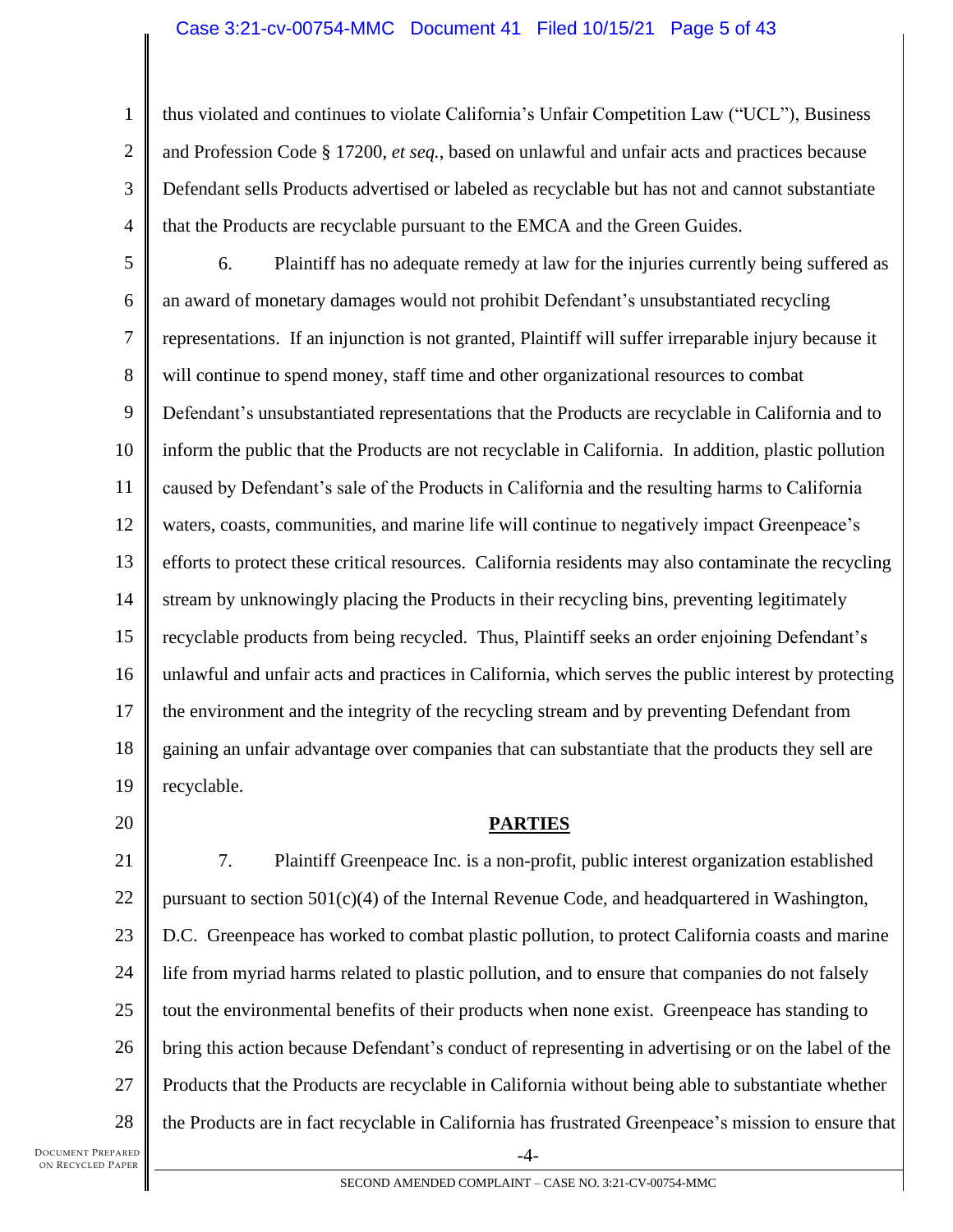### Case 3:21-cv-00754-MMC Document 41 Filed 10/15/21 Page 6 of 43

1 2 3 4 Products labeled as environmentally beneficial actually benefit the environment and has caused Greenpeace to spend money, staff time, and other organizational resources in California in response to that frustration of purpose. Thus, Greenpeace has lost money or property and has suffered an injury in fact due to Defendant's unlawful and unfair acts.

5 6 7 8 9 10 11 12 13 8. Greenpeace was formed in 1971 as a global, independent campaigning organization that uses peaceful protest and creative communication to expose global environmental problems and promote solutions that are essential to a green and peaceful future. Greenpeace campaigns are science-based and centered on the core values of justice, equity, and inclusion. Greenpeace pursues its mission through research, reports, surveys, policy proposals, government outreach and lobbying, coalition building and allyship, advocacy, education, public demonstrations and rallies, protests, litigation, and press and public outreach. Greenpeace also has many supporters with whom Greenpeace communicates through blog posts, social media, emails, phone calls, text messages, webinars, and dedicated supporter mobilization.

14 15 16 17 18 19 20 9. A core aspect of Greenpeace's mission is to educate the public with respect to important environmental issues, such as recycling. Nearly every Greenpeace campaign involves educating the public on the causes, impacts, and alternatives to products or processes that damage public health, the environment, or human rights. Examples of such Greenpeace campaigns include, but are not limited to, educating the public with respect to the hazards of bleached paper products, chemical additives in plastic toys and household products, mercury in fish, and ozonedepleting substances in refrigerators.

21 22 23 24 25 26 27 28 -5- 10. As part of its many educational campaigns, for over three decades Greenpeace has engaged in various efforts to expose corporate greenwashing to prevent consumer product companies from representing their goods as environmentally friendly or benign without adequate substantiation. Greenpeace has worked tirelessly to expose examples of corporate greenwashing to protect people from products advertised as environmentally friendly when such products harm the environment instead. Greenpeace has led campaigns against oil companies, electronic manufacturers, and consumer good corporations and retailers for touting the environmental benefits of their products when, in fact, the products manufactured and sold by such companies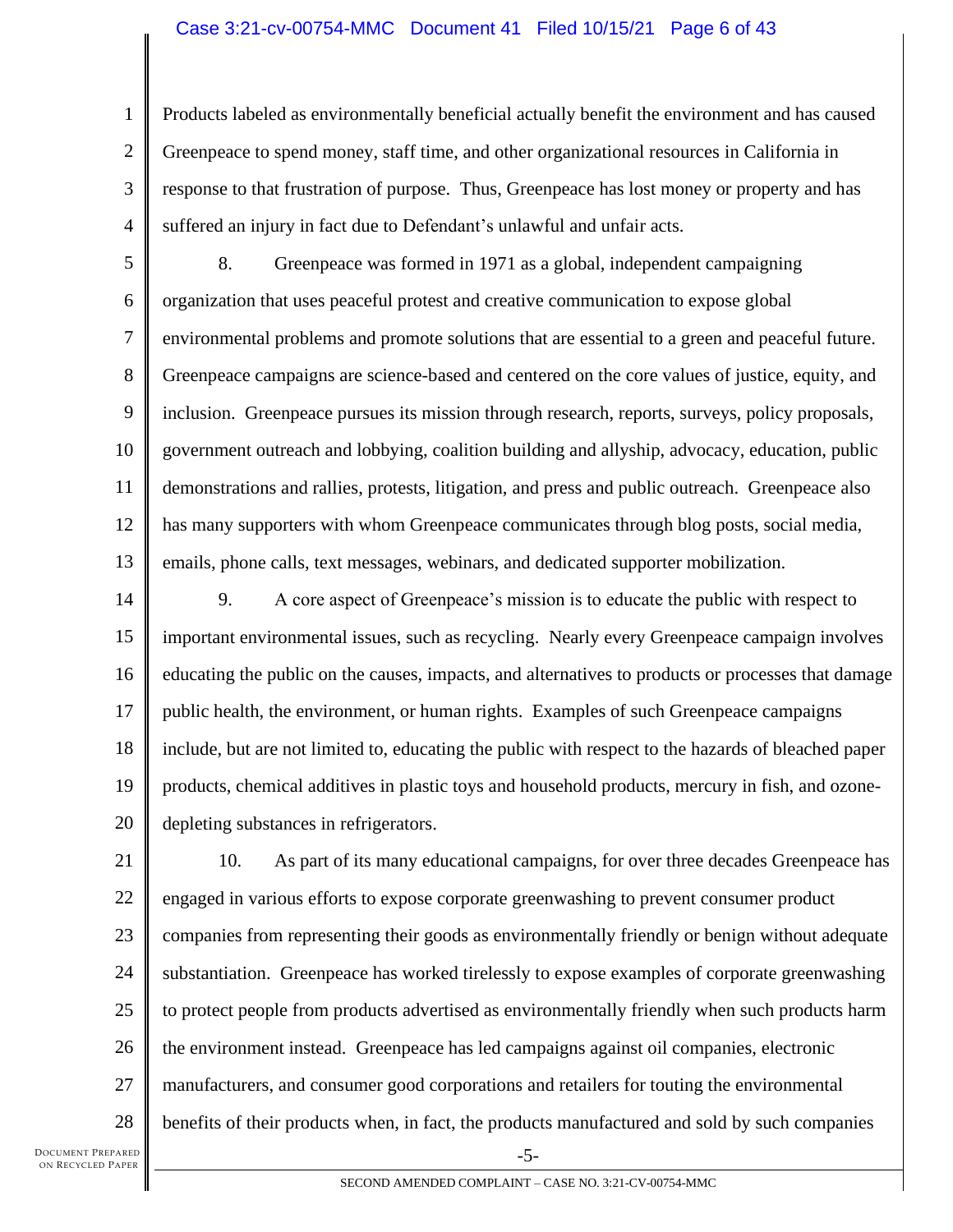### Case 3:21-cv-00754-MMC Document 41 Filed 10/15/21 Page 7 of 43

1 2 3 caused significant environmental harm. Greenpeace advocates to prevent corporate greenwashing and educates the public on such greenwashing so that people have the information available to make informed decisions about the environmental impacts of their purchases.

4

5 6 7 8 9 10 11 11. Greenpeace has been working to prevent the proliferation of plastic pollution for nearly four decades. Greenpeace has had numerous campaigns related to plastic pollution, including but not limited to educating people on greenwashing statements that certain plastic was biodegradable or recyclable when it was not, exposing the shipment of plastic waste to developing countries, seeking to replace polyvinyl chloride plastic with less toxic alternatives, exposing the health problems associated with incinerating plastic, and reducing or eliminating single-use plastic packaging because of its impacts on the marine ecosystem, the climate, communities, and human health.

12 13 14 15 16 17 18 19 12. Greenpeace's campaigns related to plastic holistically focus on the lifecycle of plastic, from the harmful feedstock chemicals used to make plastic to the sheer amount of singleuse plastic generated and ultimately discarded. Greenpeace cares deeply about the proliferation of plastic because it has witnessed the harmful effects of plastic pollution on various ecosystems and human health. The goals of Greenpeace's climate and oceans campaigns call for solutions that include drastically reducing the use of single-use plastic and finding alternatives to plastic products and packaging, reusing plastic products when no other alternatives are available, and properly recycling products if they cannot be eliminated or reused.

20 21 22 23 24 25 26 27 28 13. Greenpeace's campaigns related to plastic pollution also include educating the public about false or unsubstantiated environmental marketing claims, such as informing the public about the low amount of plastic that is actually recycled and instead ends up in landfills, incinerators, communities, or the natural environment. Thus, while investigating the low recycling rates of plastic products, Greenpeace has simultaneously analyzed recyclable representations present on the labels of products sold by major retailers and manufacturers. Greenpeace has spent, and continues to spend, substantial time and money engaging with retailers and consumer product companies to seek substantiation regarding representations that products are recyclable, to encourage them to reduce the amount of non-recyclable plastic used in their

DOCUMENT PREPARED ON RECYCLED PAPER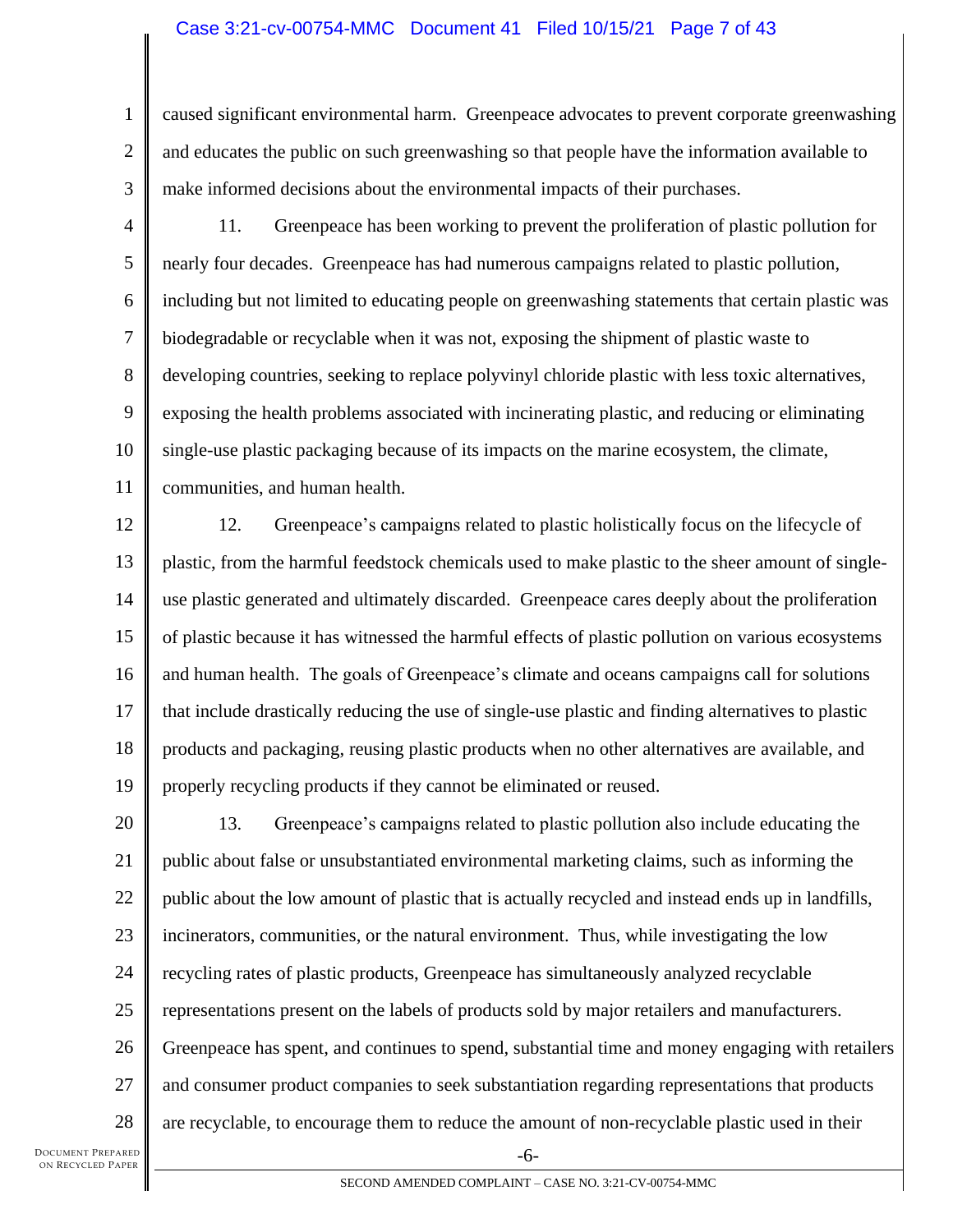## Case 3:21-cv-00754-MMC Document 41 Filed 10/15/21 Page 8 of 43

1 2 3 products and packaging, and to discourage them from representing that products are recyclable when they are not. Many of these campaign activities have been based in California, and many of those California-based activities have been directed at Defendant.

14. A company's size and scope affect its plastic footprint, and due to Defendant's

4

5 6 7 8 9 10 11 12 13 14 15 16 17 18 19 20 large volume of products made from or packaged in plastic, Greenpeace determined that Defendant is responsible for a substantial amount of plastic pollution. In late 2018, Greenpeace began research on the plastic and recycling policies and practices of Defendant and other retailers, leading to the June 2019 release of Packaging Away the Planet.<sup>5</sup> Packaging Away the Planet was a report published by Greenpeace, including significant input from Greenpeace's California-based staff, that evaluated the plastic footprint of major U.S. grocery retailers, including Defendant. During the time period that Greenpeace was preparing the Packaging Away the Planet report, Greenpeace spent money, staff time, and other resources organizing its supporters to raise awareness of Defendant's contribution to the proliferation of plastic pollution. For example, on February 6, 2019, Greenpeace organized a "day of action" in which supporters photographed Defendant's plastic pollution in Los Angeles, California and St. Petersburg, Florida to highlight the amount of single-use plastic pollution generated by Defendant. Greenpeace also created a petition and paid for it to be circulated on Facebook through Facebook Ads requesting Defendant to "ditch plastic packaging" and sent out numerous posts to its Twitter followers regarding Defendant's failure to reduce single-use plastic. Greenpeace spent approximately \$43,430 on the advertisements, which included advertisements in California.

21

22

23

24

15. Greenpeace's investigation of Defendant's recycling representations has largely been based in California. Greenpeace has five staff members located in California that were heavily involved in investigating Defendant, seeking substantiation that the Products are recyclable, and exposing Defendant's practice of misrepresenting the recyclability of the

25

26 27 <sup>5</sup> David Pinsky and James Mitchell, *Packaging Away the Planet: U.S. Grocery Retailers and the Plastic Pollution Crisis*, GREENPEACE REPORTS, June 11, 2019, <https://www.greenpeace.org/usa/reports/packaging-away-the-planet-2019/> (last accessed Mar. 25, 2021).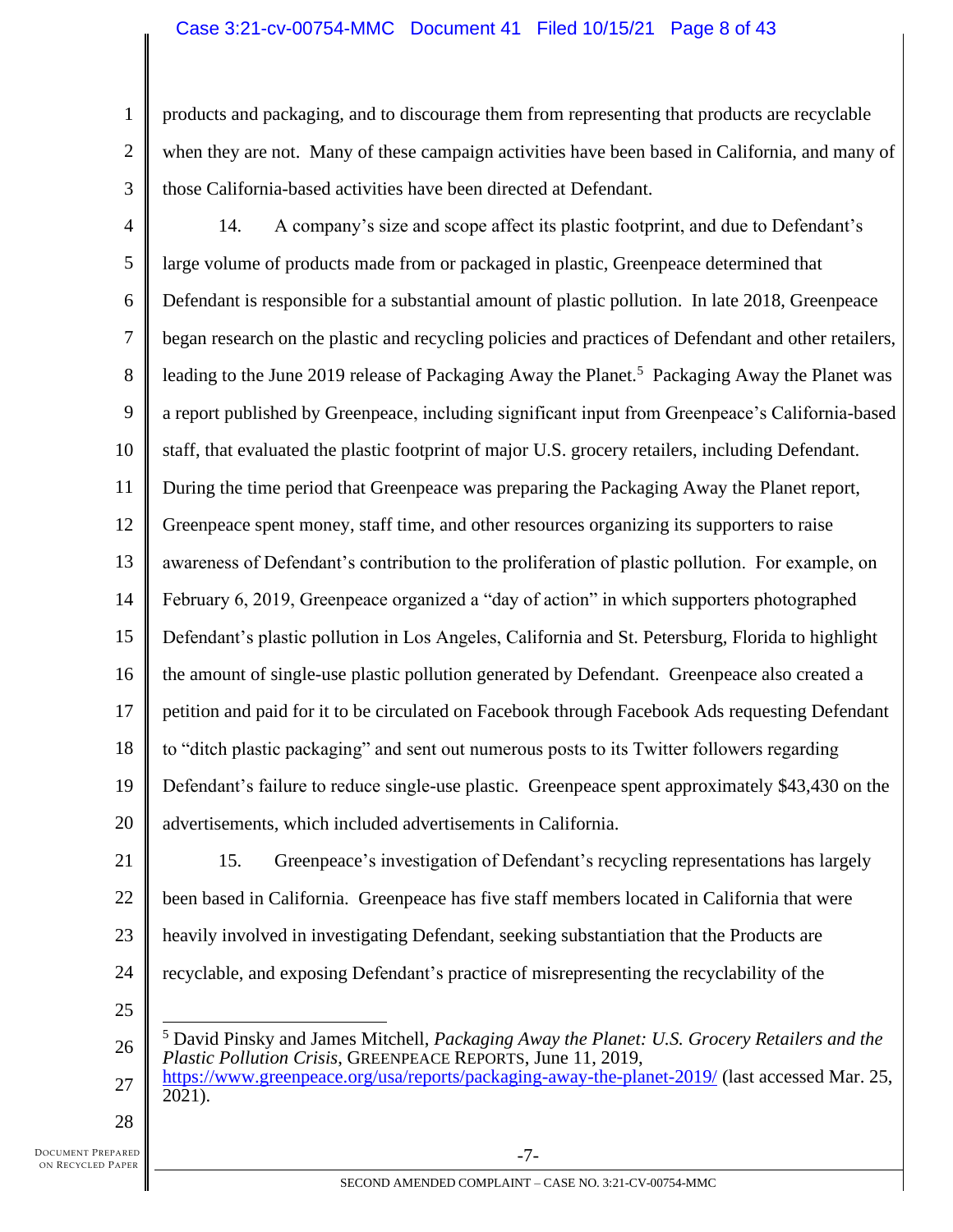#### Case 3:21-cv-00754-MMC Document 41 Filed 10/15/21 Page 9 of 43

1 2 3 4 5 6 7 8 9 10 11 12 Products, including its Senior Oceans Campaigner (formerly the Senior Plastics Campaigner), two National Mobilization Organizers, Senior National Organizer, and Program Operations Specialist. Each one of these staff members spent a significant amount of time in California to counter Defendant's unsubstantiated recycling representations present on the labels of Products it sold in California. For example, Greenpeace's California-based staff drafted a survey which was sent by Greenpeace staff from California to various companies, including Defendant. That survey asked Defendant to respond to questions regarding its plastic use policies and practices, including questions regarding its labeling practices with respect to the recyclability of single-use plastics. Following that survey, California-based Greenpeace staff had other written and verbal communications with Defendant regarding its responses to the survey. Defendant's responses to the survey did not substantiate that the Products are recyclable pursuant to the EMCA or the Green Guides.

13 14 15 16 17 18 19 20 21 22 23 24 25 26 27 28 16. For example, Greenpeace's Senior Plastics Campaigner spent scores of hours of his time engaging with Defendant on plastics issues, including communications to determine whether Defendant could substantiate that the Products are recyclable and to discourage Defendant from labeling the Products as recyclable without substantiation. Greenpeace's Senior Plastics Campaigner—who was based in Oakland, California from September 2017 to January 2021—was the lead author on Greenpeace's Packaging Away the Planet report, which included a ranking of Defendant's plastic pollution footprint. The Senior Plastics Campaigner communicated with Defendant to share the survey mentioned above, answer questions, provide updates, and seek clarification on issues related to Defendant's plastic footprint and its substantiation of recyclable claims. In October 2019, Greenpeace's Senior Plastics Campaigner sent an email from California to Defendant explicitly discussing the issues related to Defendant's unsubstantiated recycling representations and informing Defendant that its labels do not meet the standards in the Green Guides. Accordingly, Greenpeace's Senior Plastics Campaigner, as well as Greenpeace's other California-based staff members, diverted a significant amount of time in California to engage with Defendant with respect to its unsubstantiated recycling representations instead of spending their time on Greenpeace's multitude of other plastic pollution campaigns.

-8-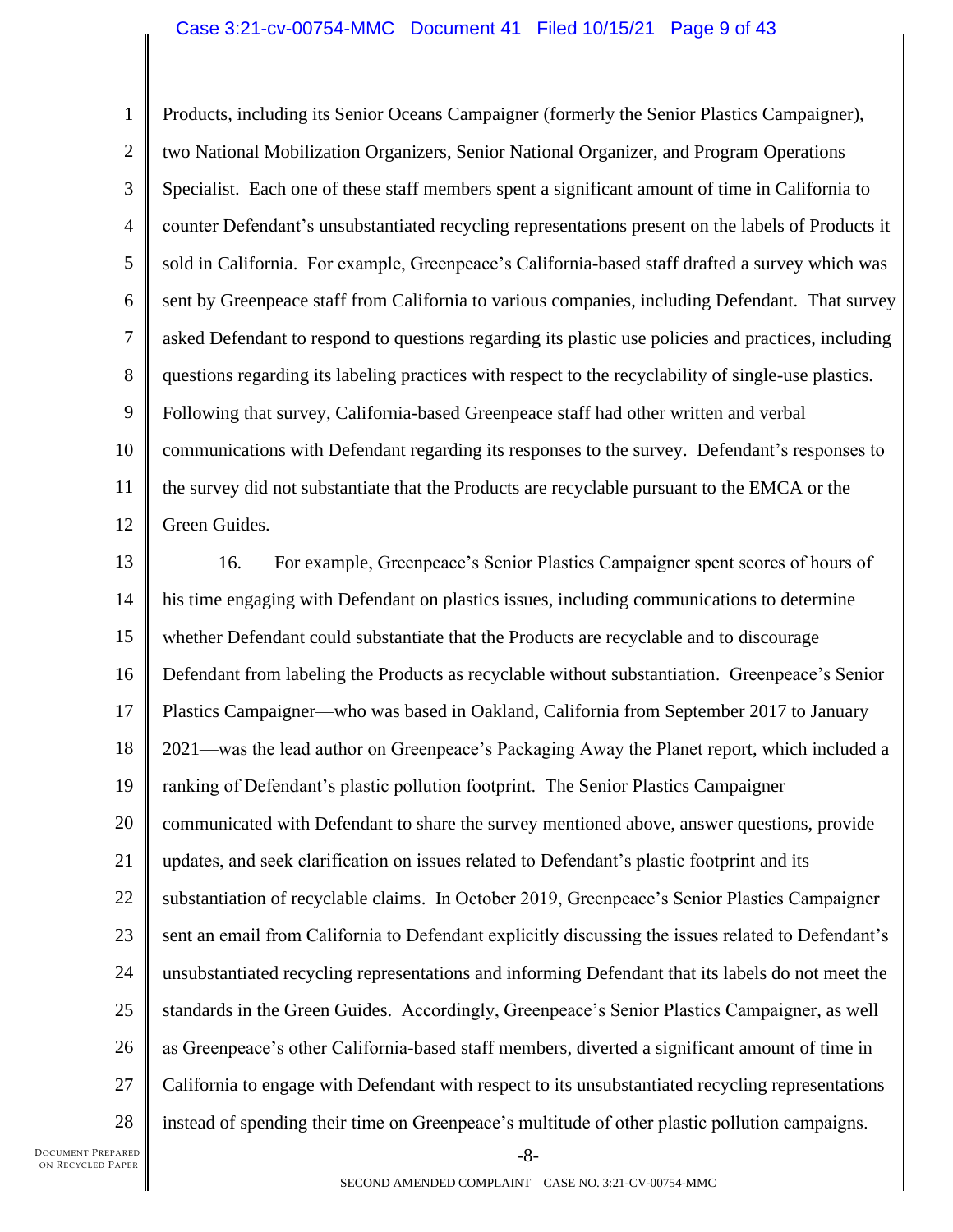1 2 3 4 5 6 7 8 9 10 11 12 13 14 15 16 17 18 19 20 21 22 23 17. Efforts expended on persuading Defendant to substantiate its recycling claims and comply with its own public commitments and legal obligations comes at the expense of Greenpeace's capacity to work with other corporations or advance its policy objectives. Greenpeace actively engages with dozens of companies about plastic packaging via reports like Shopping for Plastic<sup>6</sup> and The Climate Emergency Unpacked,<sup>7</sup> through direct dialogue with corporate executives, and through multi-stakeholder fora such as the Ocean Plastic Leadership Network. Greenpeace also plays a significant role in policy advocacy at the state, federal, and global level. For instance, Greenpeace helped pass several plastic bills in California in 2021. Greenpeace is heavily involved in federal legislation to establish a national bottle deposit program, to implement the Basel Convention, and to pass the Break Free From Plastic Pollution Act. Greenpeace is also campaigning for a Global Plastic Treaty through the United Nations. The resources that Greenpeace has diverted specifically investigating and communicating with Defendant has come at the expense of spending money, staff time and other organizational resources on all these other projects and campaigns. 18. Greenpeace's Truth in Recyclable Labels Campaign involves the participation of Greenpeace's entire plastic campaign team, including several California-based staff. That campaign, which is ongoing, seeks to ensure that corporate marketing efforts aimed at representing the recyclability of products and packaging to people are accurate, legal, and substantiated. Greenpeace uncovered evidence of problematic marketing claims with respect to recyclability in California and elsewhere in the United States involving several retailers and consumer goods companies, including Defendant. Greenpeace staff in California shared documentation with companies and set up conversations to discuss its findings and to ensure appropriate changes were made.

24 25

6 *Shopping for Plastic: The 2021 Supermarket Plastic Ranking, GREENPEACE,* <https://www.greenpeace.org/usa/shopping-for-plastic-2021/> (last accessed October 14, 2021).

26 27 7 Joan O'Callaghan, Rachel Head, *The Climate Emergency Unpacked: How Consumer Goods Companies Are Fueling Big Oil's Plastic Expansion,* GREENPEACE REPORTS, September 2021, <https://www.greenpeace.org/usa/reports/the-climate-emergency-unpacked/> (last accessed October 14, 2021)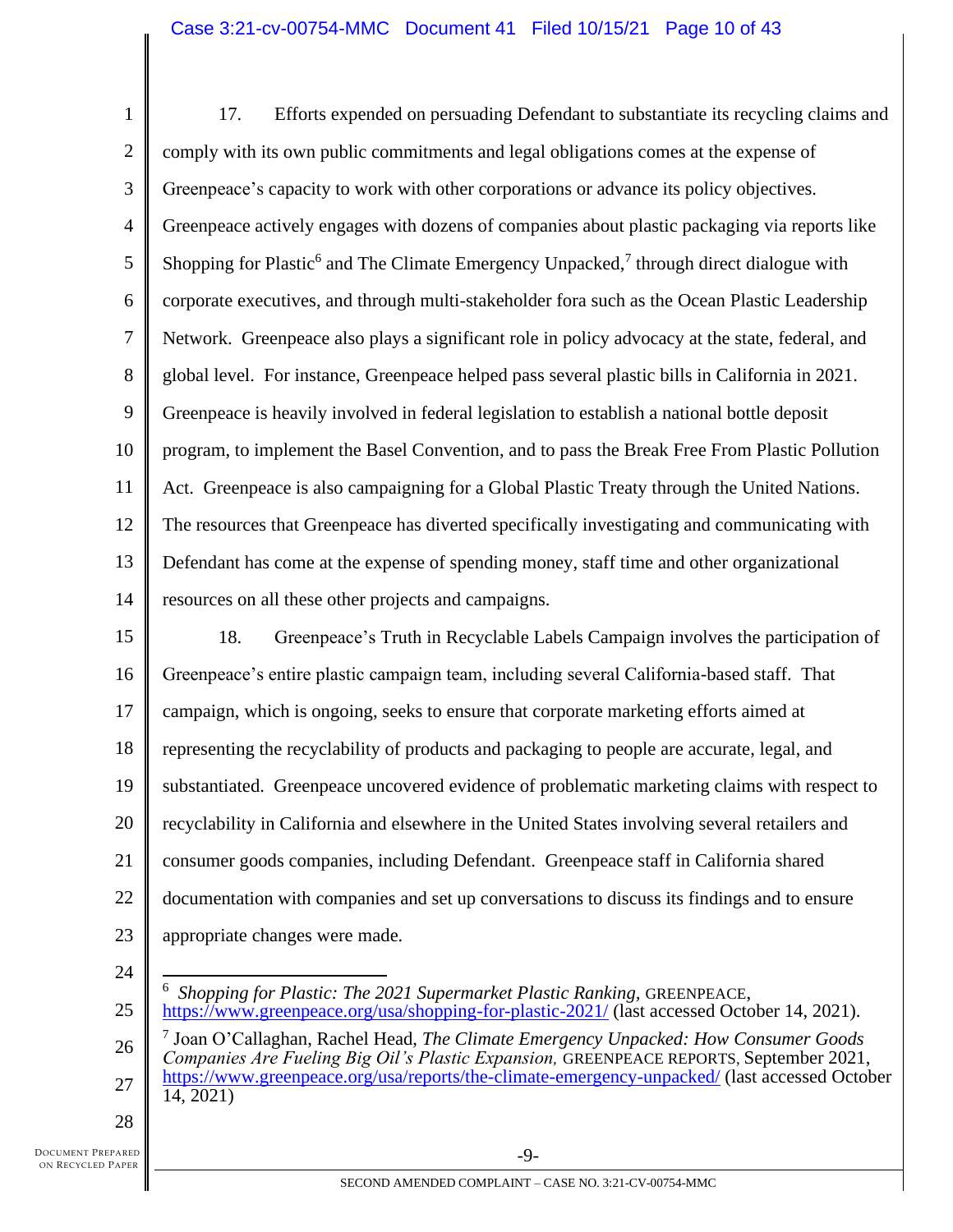1 2 3 4 5 6 7 8 9 10 11 12 13 14 15 19. For instance, in August 2019, Greenpeace hired a recycling consultant for its Truth in Recyclable Labels Campaign. The contract for the consultant ran from August 8, 2019 to December 31, 2019, and Greenpeace paid the consultant \$25,000 for her work. The consultant's deliverables included: (1) a recycling briefing document (in PowerPoint) which describes the U.S. federal regulatory approach, existing product industry programs, recycling market changes, current lawsuits and the technical basis for claiming deceptive labeling; and (2) campaign briefs (in PowerPoint with photos) to enable Greenpeace to engage with product and retail companies to correct labeling of plastic products. For the second deliverable, Greenpeace requested that the consultant identify three companies to investigate based on egregious and unsubstantiated labeling practices on plastic products that are not recyclable. Defendant was subsequently identified as one of the three companies to target, and the consultant and Greenpeace staff (including California-based Greenpeace staff) spent a significant amount of time and resources analyzing and investigating Defendant's unsubstantiated recyclability representations on the labels of Products sold in California. Approximately 15% of the consultant's time was dedicated to investigating Defendant.

16 17 18 19 20 21 22 20. Greenpeace spent money, staff time, and other organizational resources managing the consultant. For example, Greenpeace's Oceans Campaign Director was responsible for managing the consultant and dedicated at least ten hours of his time working with the consultant to investigate Defendant's unsubstantiated recycling representations. Greenpeace's Oceans Campaign Director and the consultant had several discussions regarding conducting research on retailers and manufacturers large enough to be significant players in addressing the plastic pollution crisis, including Defendant.

23 24 25 26 27 28 -10- 21. On October 6, 2019, as part of the work for Greenpeace under the contract, the consultant visited a Walmart store located at 30491 Av. De Las Flores, Rancho Santa Margarita, CA 92688. The consultant took numerous photographs of the Products, including the following: Great Value Organic Cinnamon Applesauce Cups, 24 oz, 6 Count, Walmart #556055661, UPC No. 0-7874213534-2, Product No. 136051; Great Value Diced Mangos In 100% Juice, 4 oz, 4 Count, Walmart #562987172, UPC No. 0-7874215803-7, Product No. 142059; Great Value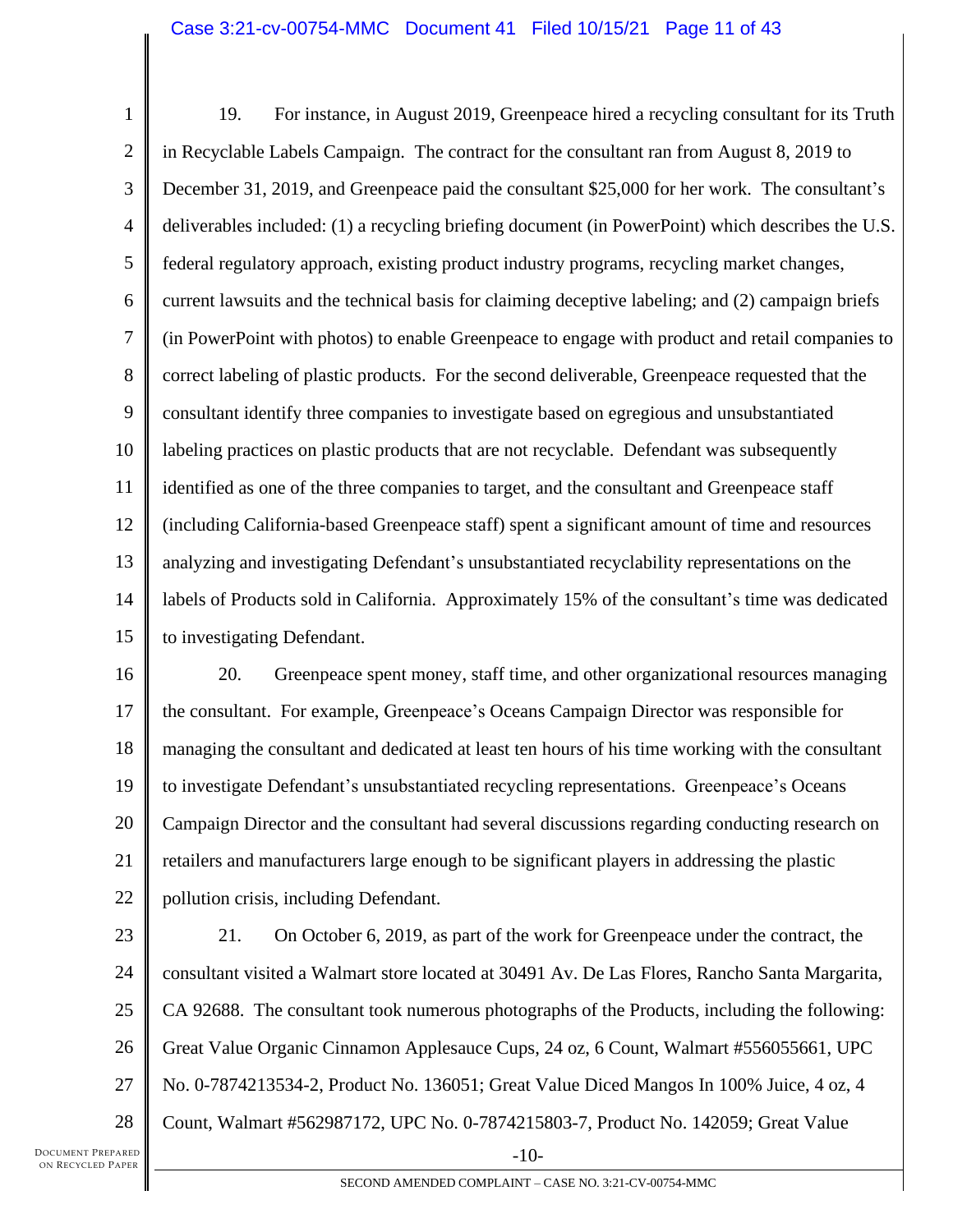## Case 3:21-cv-00754-MMC Document 41 Filed 10/15/21 Page 12 of 43

1 2 3 4 5 6 7 8 9 10 11 12 13 14 15 16 17 18 19 20 21 22 23 24 25 26 27 28 Organic Diced Peaches & Pears, 16 oz., 4 Count, Walmart #562987178, UPC No. 0-7874223615- 5, Product No. 142059; Great Value Premium Forks, 48 Count, Walmart #438491, UPC No. 0- 7874211675-4, Product No. 042499; Great Value Premium Clear Cutlery Knives, 48 Count, Walmart #438505, UPC No. 0-7874211670-9, Product No. 042499; Great Value Premium Assorted Silver Cutlery, 36 count, Walmart #565175504; Great Value Snack Cups, 9 oz, 80 Count, Walmart #443461, UPC No. 0-681131925532, Manufacturer No. 6386717; Great Value Everyday Party Cups, 18 oz, 20 Count, Walmart #443482, UPC No. 0-78742049090, Manufacturer No. 6386484; Great Value Extra Virgin Olive Oil Cooking Spray, 7 oz., 3 Pack, UPC No. 0-7874206043-9, Product No. 928333; Great Value Ultimate Fresh Scent Booster, Blooming Lavender, 14.8 oz, Walmart #575777817, UPC No. 0-7874233153-9, Product No. 03604; and Great Value Plastic Party Cups, 18 oz, 120 Count, Walmart #557007144, UPC No. 0- 7874218708-2, Product No. 437462. 22. On October 27, 2019, the consultant prepared a 20-page PowerPoint report for Greenpeace required by her contract that included many of the photographs taken at the Walmart store located in Rancho Santa Margarita, CA. The report was based on the consultant's investigation in California. Greenpeace staff located in California then spent a significant amount of time reviewing the report and further investigating Defendant in California. 23. Based on the consultant's work and the time spent by Greenpeace staff members, including the staff members located in California, Greenpeace determined that Defendant frustrated Greenpeace's purpose by touting the environmental benefits of the Products without substantiating the validity of such environmental benefits. But for the report prepared by the consultant based on unsubstantiated recyclable representations on the labels of Products sold by Defendant in California and the time spent by Greenpeace staff members located in California, Greenpeace would not have included Defendant in its Truth in Recyclable Labels Campaign. Thus, Greenpeace diverted money, staff time, and other organizational resources to fund and manage the consultant and further investigate Defendant's unsubstantiated recycling representations, which would have been used for Greenpeace's other campaigns and projects, including its other plastic campaigns.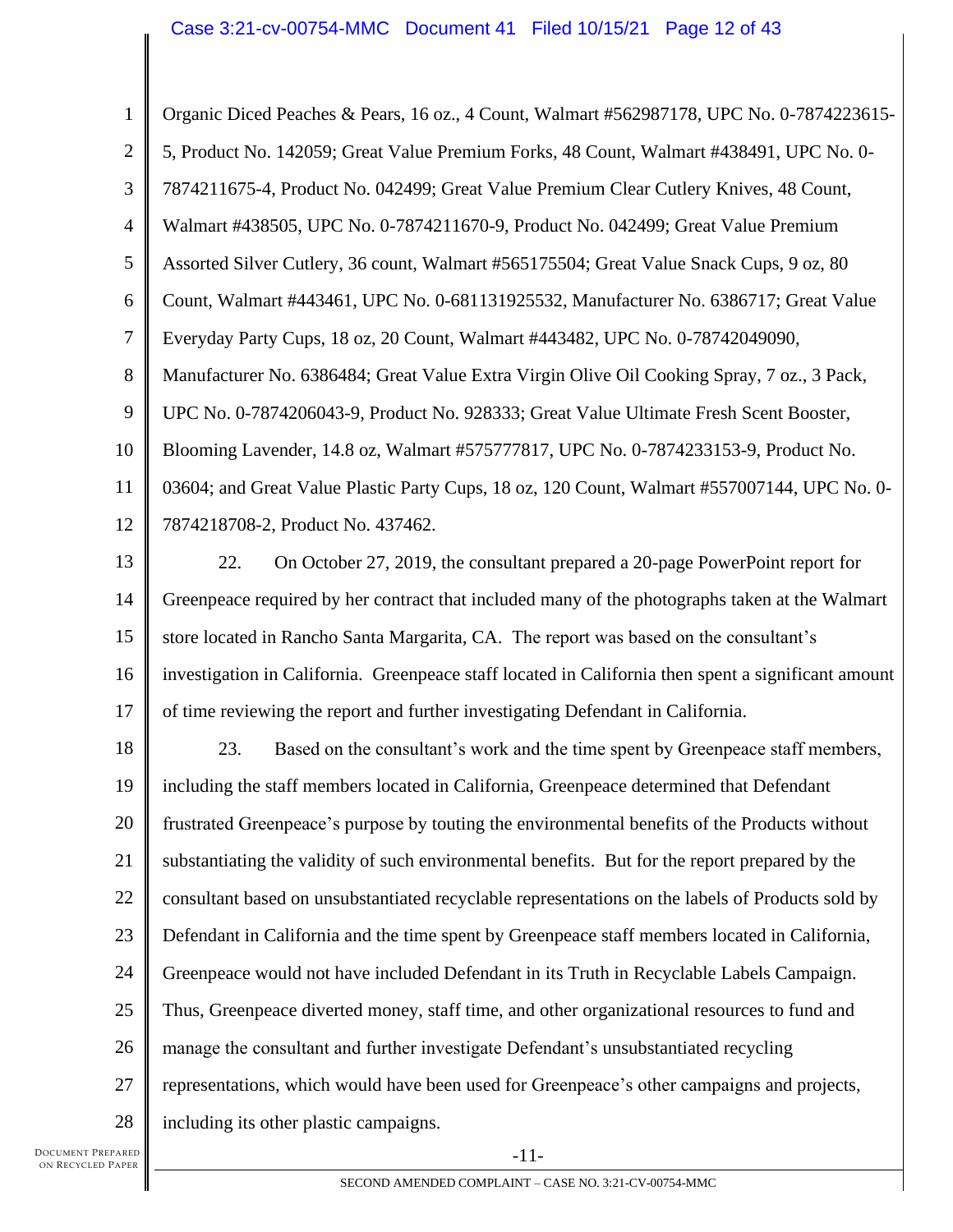1 2 3 4 5 6 7 8 9 10 11 24. Greenpeace has also published reports and surveys documenting the low recycling rates of various plastic products, including a comprehensive U.S. Survey of Plastics Recyclability entitled Circular Claims Fall Flat, published on February 18, 2020 (the "CCFF Report").<sup>8</sup> The CCFF Report is a thorough survey of plastic product waste collection, sortation, and reprocessing in the United States to determine the legitimacy of recyclable claims and labels on single-use plastic products. The survey was based on current conditions in October 2019 to January 2020 and U.S. Federal Trade Commission guidelines. The survey directly evaluated Defendant's recyclability labels and Defendant's packaging design guides for recyclability, as well as numerous other recycling guides. A portion of the CCFF Report analyzes the recyclability of single-use plastic in California, which was prepared with the help of Greenpeace staff located in California.

12 13 14 15 16 17 18 19 20 21 22 23 25. After initially spending money, staff time, and other organizational resources to specifically investigate Defendant's recyclable representations in California, Greenpeace diverted additional resources to inform Defendant that the Products are not recyclable and to request that Defendant substantiate the validity of its recycling representations. For instance, in February 2020, Greenpeace's Senior Plastics Campaigner drafted and sent an email in California to Defendant regarding the implications of the CCFF Report, which described the low rate of recyclability for products that Defendant labeled as recyclable. From California, Greenpeace's Senior Plastics Campaigner then arranged for a meeting with Defendant and various other retailers at an industry conference to discuss recyclable representations on plastic products and afford Defendant an opportunity to substantiate its recycling representations. Greenpeace has since published press releases identifying Defendant's unsubstantiated recyclable representations to inform the public of such issues.

24 25

26 27 8 John Hocevar, *Circular Claims Fall Flat: Comprehensive U.S. Survey of Plastics Recyclability*, GREENPEACE REPORTS, Feb. 18, 2020, [https://www.greenpeace.org/usa/wp](https://www.greenpeace.org/usa/wp-content/uploads/2020/02/Greenpeace-Report-Circular-Claims-Fall-Flat.pdf)[content/uploads/2020/02/Greenpeace-Report-Circular-Claims-Fall-Flat.pdf](https://www.greenpeace.org/usa/wp-content/uploads/2020/02/Greenpeace-Report-Circular-Claims-Fall-Flat.pdf) (last accessed Dec. 7, 2020).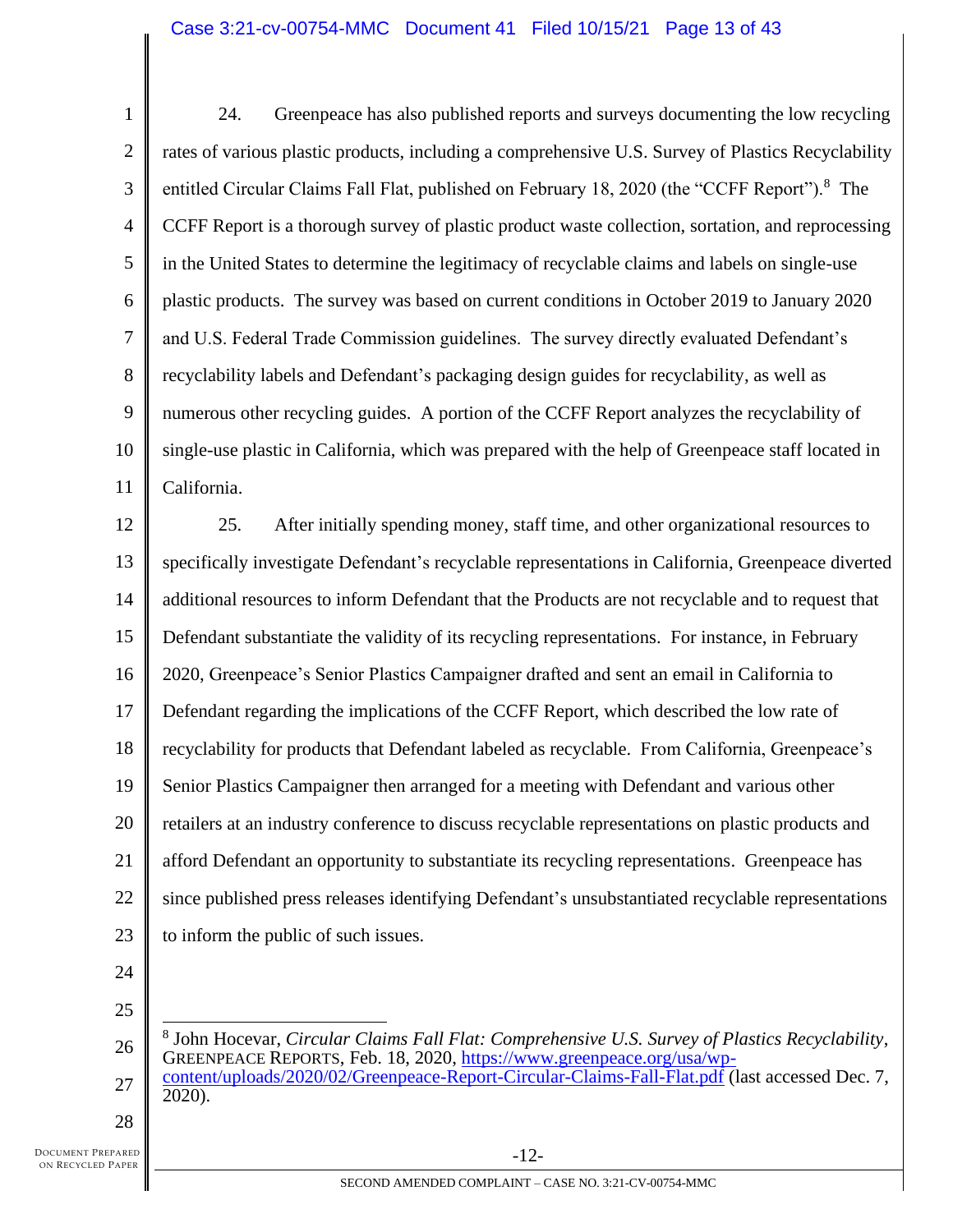1 2 3 4 5 6 7 8 9 10 11 12 13 14 15 16 17 18 26. Because Greenpeace's mission involves preventing companies from touting the environmental benefits of their products without substantiating the validity of such environmental benefits, Defendant's unsubstantiated representations that its Products are recyclable in California and elsewhere in the United States has frustrated Greenpeace's purpose. Defendant's continued use of unsubstantiated recyclability representations serves to confuse the public about plastic products and packaging and gives them a false sense that they are doing something good for the environment when they purchase Defendant's Products and then place them into their recycling bins. Defendant's frustration of Greenpeace's purpose has forced Greenpeace to spend money, staff time, and other organizational resources pressuring Defendant to substantiate the validity of the recyclable representations on the labels of the Products or to stop using such representations. Greenpeace also spent a significant amount of money, staff time, and other organizational resources to educate its supporters, the public, and the media that a Product labeled by Defendant as recyclable is unsubstantiated and unlikely to be recycled in California or elsewhere in the United States. Greenpeace would have used its money, staff time, and organizational resources on other campaigns or projects related to plastic pollution, but the large number of Defendant's unsubstantiated recycling representations in California required Greenpeace to focus its attention on Defendant's actions in California. These actions have caused Greenpeace to lose money or property and it has therefore suffered an injury in fact.

19 20 21 22 23 24 25 26 27 28 27. Absent relief from this Court, Plaintiff will suffer irreparable injury because it will continue to spend money, staff time, and other organizational resources to combat Defendant's unsubstantiated recycling representations in California and to inform the public that the Products are not recyclable in California. In addition, plastic pollution caused by Defendant's sale of the Products in California and the resulting harms to California waters, coasts, communities, and marine life will continue to negatively impact Greenpeace's efforts to protect these critical resources. California residents may also contaminate the recycling stream by unknowingly placing the Products in their recycling bins, preventing legitimately recyclable products from being recycled. Thus, relief from this Court is in the public interest by protecting the environment and the integrity of the recycling stream and is necessary to further Greenpeace's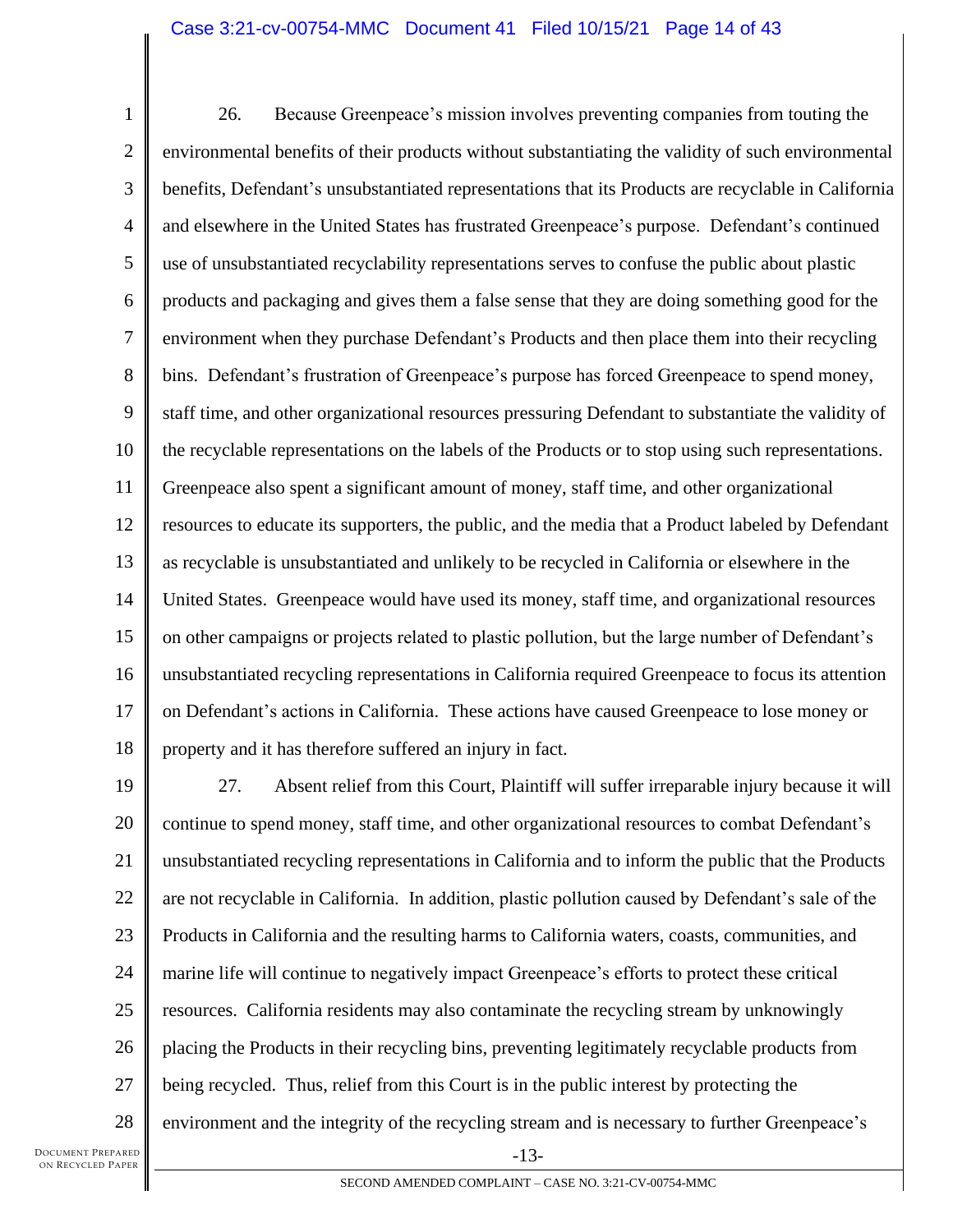## Case 3:21-cv-00754-MMC Document 41 Filed 10/15/21 Page 15 of 43

1 2 mission of prohibiting companies from touting the environmental benefits of their products without substantiating the validity of such environmental benefits.

3 4 5 6 7 8 28. Defendant Walmart, Inc. is a Delaware corporation with its principal place of business in Bentonville, Arkansas. Defendant Walmart, Inc. manufactures, distributes, markets, and sells the Products in California. Defendant has a significant presence in California, with 142 Supercenters, 71 Discount Stores, 78 Neighborhood Markets and other small formats, and 29 Clubs.<sup>9</sup> In total, Defendant has 320 locations in California, making California its third largest market.

9

# **JURISDICTION AND VENUE**

10 11 12 29. By removing this case to federal court, Defendant has alleged that this Court has jurisdiction over the claims asserted herein pursuant to 28 U.S.C. §§ 1331, 1332(a) and 1441. *See* Notice of Removal, filed Jan. 29, 2021 [ECF Docket No. 1].

13 14 15 16 17 18 19 20 30. This Court has jurisdiction over Defendant because it is a corporation or other entity that has sufficient minimum contacts in California, is a citizen of California, or otherwise intentionally avails itself of the California market either through the distribution, sale or marketing of the Products in the State of California or by having a facility located in California so as to render the exercise of jurisdiction over it by the California courts consistent with traditional notions of fair play and substantial justice. Because California is Defendant's third largest market with approximately 320 locations, Defendant purposefully directs its activities toward California and purposefully avails itself of the privileges of conducting activities in California.

21 22 23 24 31. In addition, the claims in this case arise out of Defendant's California-related activities. Defendant markets and sells the Products in California at its 320 California locations as well as its website, which sells the Products to California residents. While Defendant represents in advertising or on the label of the Products that that the Products are recyclable in

25

26 <sup>9</sup> *Walmart Inc. Form 10-K for Fiscal Year Ended Jan. 31, 2021*, EDGAR U.S. S.E.C. Ann. Rep. 202, Commission File No. 001-06991 at p. 24, available at:

27 [https://www.sec.gov/ix?doc=/Archives/edgar/data/104169/000010416921000033/wmt-](https://www.sec.gov/ix?doc=/Archives/edgar/data/104169/000010416921000033/wmt-20210131.htm)[20210131.htm#.](https://www.sec.gov/ix?doc=/Archives/edgar/data/104169/000010416921000033/wmt-20210131.htm)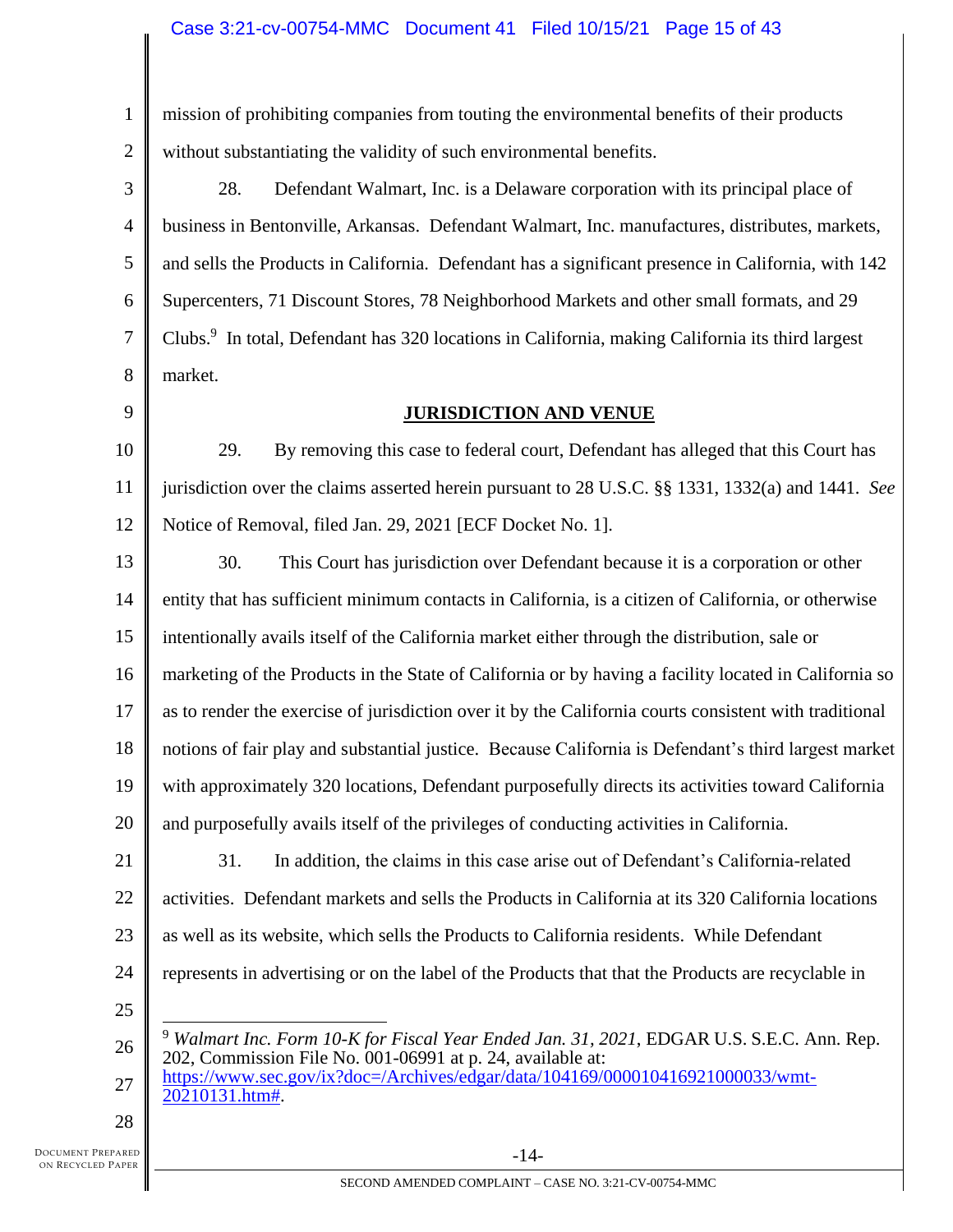## Case 3:21-cv-00754-MMC Document 41 Filed 10/15/21 Page 16 of 43

1 2 3 4 5 6 7 California, Defendant has failed to substantiate that representation in California or elsewhere. Greenpeace has spent significant money, staff time, and other organizational resources in California to counter Defendant's unsubstantiated recyclability representations on Products sold in California. Thus, Greenpeace's claim that Defendant represents in advertising or on the label of the Products that that the Products are recyclable in California when, in fact, the Products are not recyclable in California and Defendant has not substantiated that the Products are recyclable in California arise out of Defendant's activities in California.

8 9 10 32. Venue in the County of Alameda is proper pursuant to 28 U.S.C. § 1391(a) because Defendant is a resident of this District pursuant to 28 U.S.C. § 1391(c), and because a substantial part of the events or omissions giving rise to the claim occurred in this District.

11 12 13 14 33. **Intradistrict Assignment (L.R. 3-2(c) and (d) and 3-5(b))**: This action arises in Alameda County, in that a substantial part of the events which give rise to the claims asserted herein occurred in Alameda County. Pursuant to L.R. 3-2(c), all civil actions which arise in Alameda County shall be assigned to the San Francisco Division or the Oakland Division.

15

# **LEGAL BACKGROUND**

16 17 18 19 20 21 22 23 24 34. In light of the significant amount of plastic that is advertised and labeled as recyclable but instead ends up in landfills, incinerators, communities, and the natural environment, the Legislature of the State of California has declared that "it is the public policy of the state that environmental marketing claims, whether explicit or implied, should be substantiated by competent and reliable evidence to prevent deceiving or misleading consumers about the environmental impact of plastic products." Cal. Pub. Res. Code § 42355.5. The policy is based on the Legislature's finding that "littered plastic products have caused and continue to cause significant environmental harm and have burdened local governments with significant environmental cleanup costs." *Id*. § 42355.

25 26 27 28 -15- 35. Similar to the public policy declared in the California Public Resources Code, the EMCA and the Green Guides require companies to substantiate environmental marketing claims. Under the EMCA, "Any person who represents in advertising or on the label or container of a consumer good that the consumer good that it manufactures or distributes is not harmful to, or is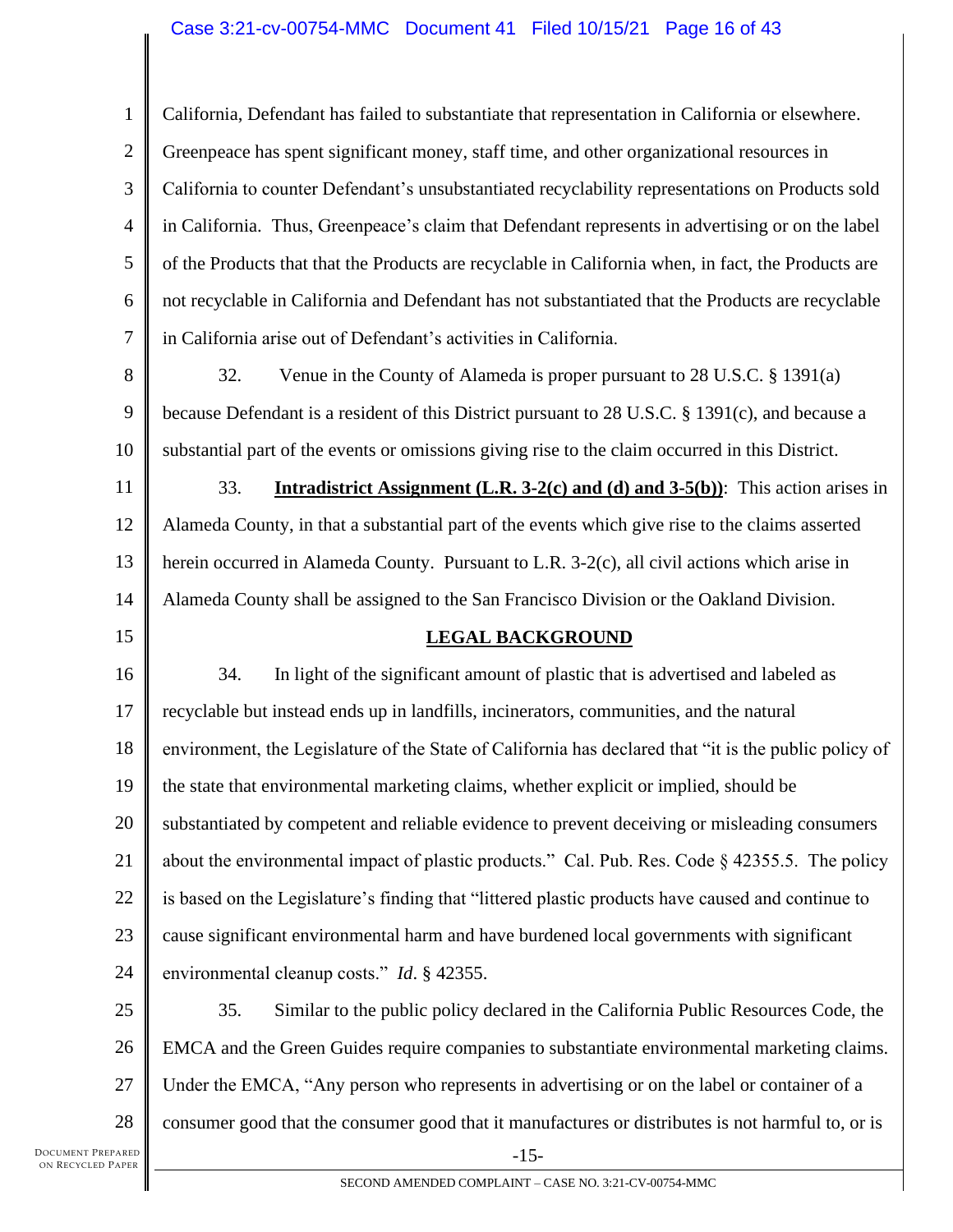## Case 3:21-cv-00754-MMC Document 41 Filed 10/15/21 Page 17 of 43

1 2 3 4 5 6 7 8 9 10 11 12 13 14 15 16 17 18 19 20 21 22 23 beneficial to, the natural environment, through use of such terms as 'environmental choice,' 'ecologically friendly,' 'earth friendly,' 'environmentally friendly,' 'ecologically sound,' 'environmentally sound,' 'environmentally safe,' 'ecologically safe,' 'environmentally lite,' 'green product,' or any other like term, shall maintain in written form in its records…information and documentation supporting the validity of the representation." Business & Professions Code § 17580(a). The term "recyclable" is a term that represents that a product or packaging is not harmful to, or is beneficial to, the natural environment, and is therefore covered under Business & Professions Code § 17580(a). In fact, the EMCA specifically requires companies to maintain information and documentation as to whether such products or packaging conform with the uniform standards contained in the Green Guides for use of the terms "recycled" or "recyclable." *Id*. § 17580(a)(5). In addition to documents regarding whether the consumer good conforms with the Green Guides, the EMCA requires that companies maintain the following records in written form supporting the validity of their recyclable representations: (1) the reasons why a company believes the representation to be true; (2) any significant adverse environmental impacts directly associated with the production, distribution, use, and disposal of the consumer good; (3) any measures that are taken by the company to reduce the environmental impacts directly associated with the production, distribution, and disposal of the consumer good; and (4) violations of any federal, state, or local permits directly associated with the production or distribution of the consumer good. *Id*., § 17580(a)(1)-(4). The California Legislature declared its intent that the information and documentation supporting the validity of any environmental marketing claims shall be fully disclosed to the public, and information and documentation maintained pursuant to Business & Professions Code § 17580 must be furnished to any member of the public upon request. *Id*., § 17580(b), (d).

24 25 26 27 28 36. The Green Guides also require marketers to ensure that their claims are supported by a reasonable basis prior to making the claim. 16 C.F.R. § 260.2. A reasonable basis is defined as competent and reliable scientific evidence, such as "tests, analyses, research, or studies that have been conducted and evaluated in an objective manner by qualified persons and are generally accepted in the profession to yield accurate and reliable results." *Id*. "Such evidence should be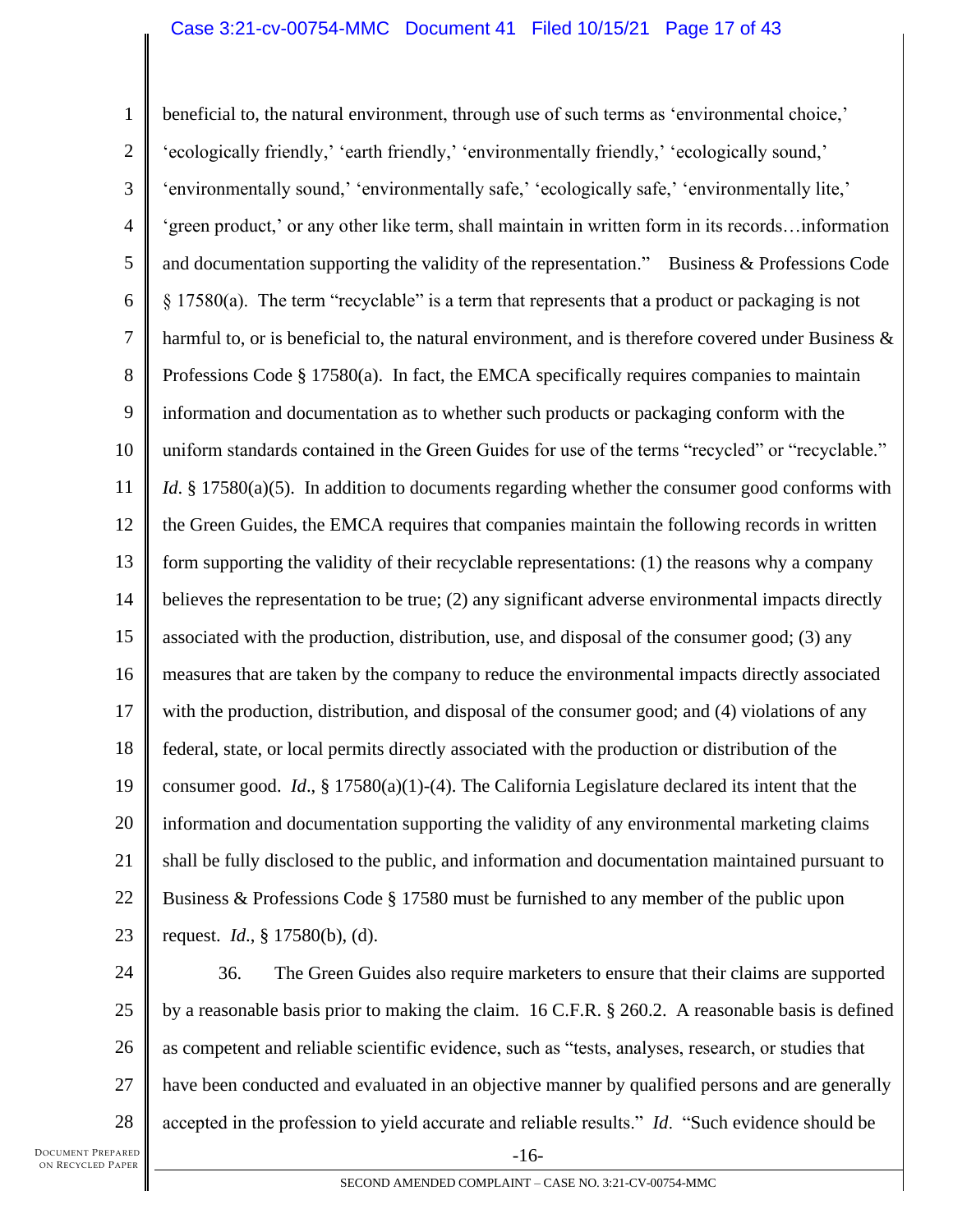1 2 3 sufficient in quality and quantity based on standards generally accepted in the relevant scientific fields, when considered in light of the entire body of relevant and reliable scientific evidence, to substantiate that each of the marketing claims is true." *Id*.

4 5 6 7 8 9 10 11 12 13 14 15 37. Under the Green Guides, "A product or package shall not be marketed as recyclable unless it can be collected, separated, or otherwise recovered from the waste stream through an established recycling program for reuse or use in manufacturing or assembling another item." 16 C.F.R. § 260.12(a). This definition encompasses the three prongs of recyclability that are commonly used in the solid waste industry: (1) accessibility of recycling programs ("through an established recycling program"); (2) sortation for recovery ("collected, separated, or otherwise recovered from the waste stream"); and (3) end markets ("for reuse or use in manufacturing or assembling another item"). The California Public Resources Code similarly defines recycling as "the process of collecting, sorting, cleansing, treating, and reconstituting materials that would otherwise become solid waste, and returning them to the economic mainstream in the form of raw material for new, reused, or reconstituted products which meet the quality standards necessary to be used in the marketplace." Cal. Pub. Res. Code § 40180.

16 17 18 19 20 21 22 23 24 38. Defendant has published its own Recycling Playbook that defines recyclability in a similar manner.<sup>10</sup> The Playbook defines recyclability as a system of stages: "(1) Collection (collection available for a substantial majority of consumers); (2) Sortation (packages are separated and aggregated for further processing); (3) Processing (commercial processes recover material); (4) End-Market (the recycled material is used in new products); and (5) Recycling Rate (at least 30% recycling rate achieved for over 400 million inhabitants)." Thus, Defendant's own interpretation of recyclability requires access to recycling programs, sortation, and end markets. 39. As reflected in the Green Guides' language and regulatory history, the FTC does not consider a product to be recyclable unless it is actually recycled. For instance, the Green

25

26 27 <sup>10</sup> *The Recycling Playbook,* WALMART, INC., last updated Oct. 25, 2019, [https://www.walmartsustainabilityhub.com/media-library/document/recycling-playbook](https://www.walmartsustainabilityhub.com/media-library/document/recycling-playbook-november-2019/_proxyDocument?id=0000016e-384f-d8af-a96e-beff25150000)november-2019/ proxyDocument?id=0000016e-384f-d8af-a96e-beff25150000 (last accessed on Dec. 7, 2020).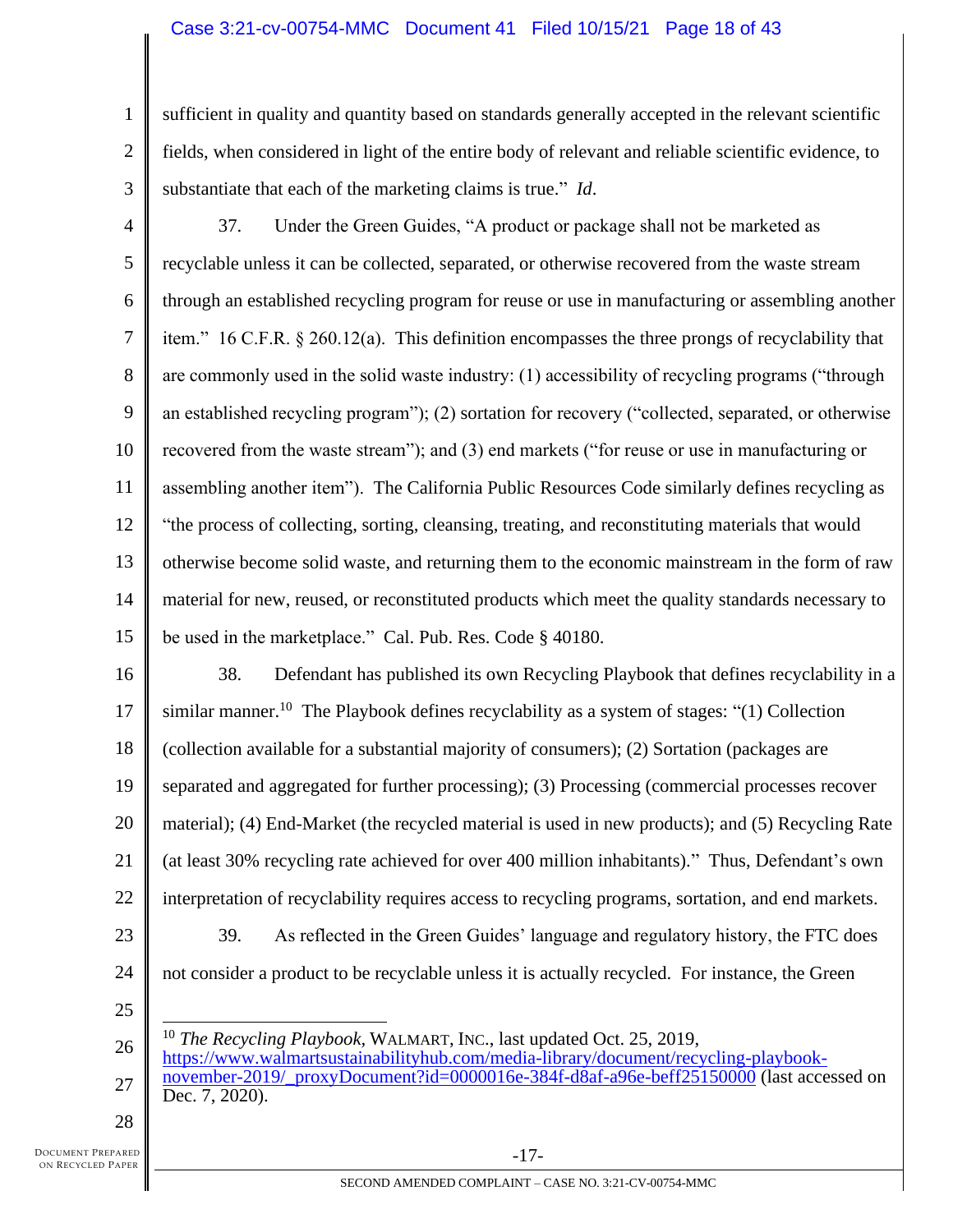1 2 3 4 5 6 7 8 9 10 11 12 13 14 15 16 17 18 19 20 21 22 23 24 25 26 27 28 Guides provide that: (1) "[i]f any component significantly limits the ability to recycle the item, any recyclable claim would be deceptive;" and (2) "an item that is made from recyclable material, but, because of its shape, size, or some other attribute, is not accepted in recycling programs, should not be marketed as recyclable." 16 C.F.R. §§ 260.12(a) and (d); *see also id.*, § 260.12(d), Examples 2 and 6. And in promulgating the current recycling definition that encompasses accessibility, sortation, and end markets, the FTC clarified that "[f]or a product to be called recyclable, there must be an established recycling program, municipal or private, through which the product *will be* converted into, or used in, another product or package." *See* 63 Fed. Reg. 84, 24247 (May 1, 1998) (emphasis added). As the FTC has stated, "while a product may be technically recyclable, if a program is not available allowing consumers to recycle the product, there is no real value to consumers." *Id*., at 24243. **BACKGROUND FACTS** 40. In the past decade humans across the globe have produced 8.3 billion metric tons of plastic, most of it in disposable products and packaging that ends up as trash or pollution.<sup>11</sup> Of the 8.3 billion metric tons produced, 6.3 billion metric tons have become plastic waste and only 9% of that has been recycled.<sup>12</sup> A third of the single-use plastic generated ends up in the natural environment, accounting for 100 million metric tons of plastic pollution in  $2016$ <sup>13</sup> Current estimates suggest that there are over 150 million tons of plastics in the ocean.<sup>14</sup> The Environmental Protection Agency estimates that Americans alone disposed of 35.7 million tons <sup>11</sup> Roland Geyer, et al., *Production, use, and fate of all plastics ever made*, SCIENCE ADVANCES, Jul. 19, 2017, [https://plasticoceans.org/wp](https://plasticoceans.org/wp-content/uploads/2018/05/Production_use_and_fate_of_all_plastics_ever_made.pdf)[content/uploads/2018/05/Production\\_use\\_and\\_fate\\_of\\_all\\_plastics\\_ever\\_made.pdf](https://plasticoceans.org/wp-content/uploads/2018/05/Production_use_and_fate_of_all_plastics_ever_made.pdf) (last accessed Dec. 7, 2020).  $12 \, \text{Id}$ <sup>13</sup> No Plastic in Nature: Accessing Plastic Ingestion From Nature to People, WWF, June 2019, [https://d2ouvy59p0dg6k.cloudfront.net/downloads/plastic\\_ingestion\\_web\\_spreads.pdf](https://d2ouvy59p0dg6k.cloudfront.net/downloads/plastic_ingestion_web_spreads.pdf) at p. 6 (last accessed Dec. 7, 2020). <sup>14</sup> *The New Plastics Economy Rethinking the Future of Plastics*, ELLEN MACARTHUR FOUNDATION AND MCKINSEY & COMPANY (2016), [https://plasticoceans.org/wp](https://plasticoceans.org/wp-content/uploads/2018/05/EllenMacArthurFoundation_TheNewPlasticsEconomy_Pages.pdf)[content/uploads/2018/05/EllenMacArthurFoundation\\_TheNewPlasticsEconomy\\_Pages.pdf](https://plasticoceans.org/wp-content/uploads/2018/05/EllenMacArthurFoundation_TheNewPlasticsEconomy_Pages.pdf) at p. 17 (last accessed Dec. 7, 2020).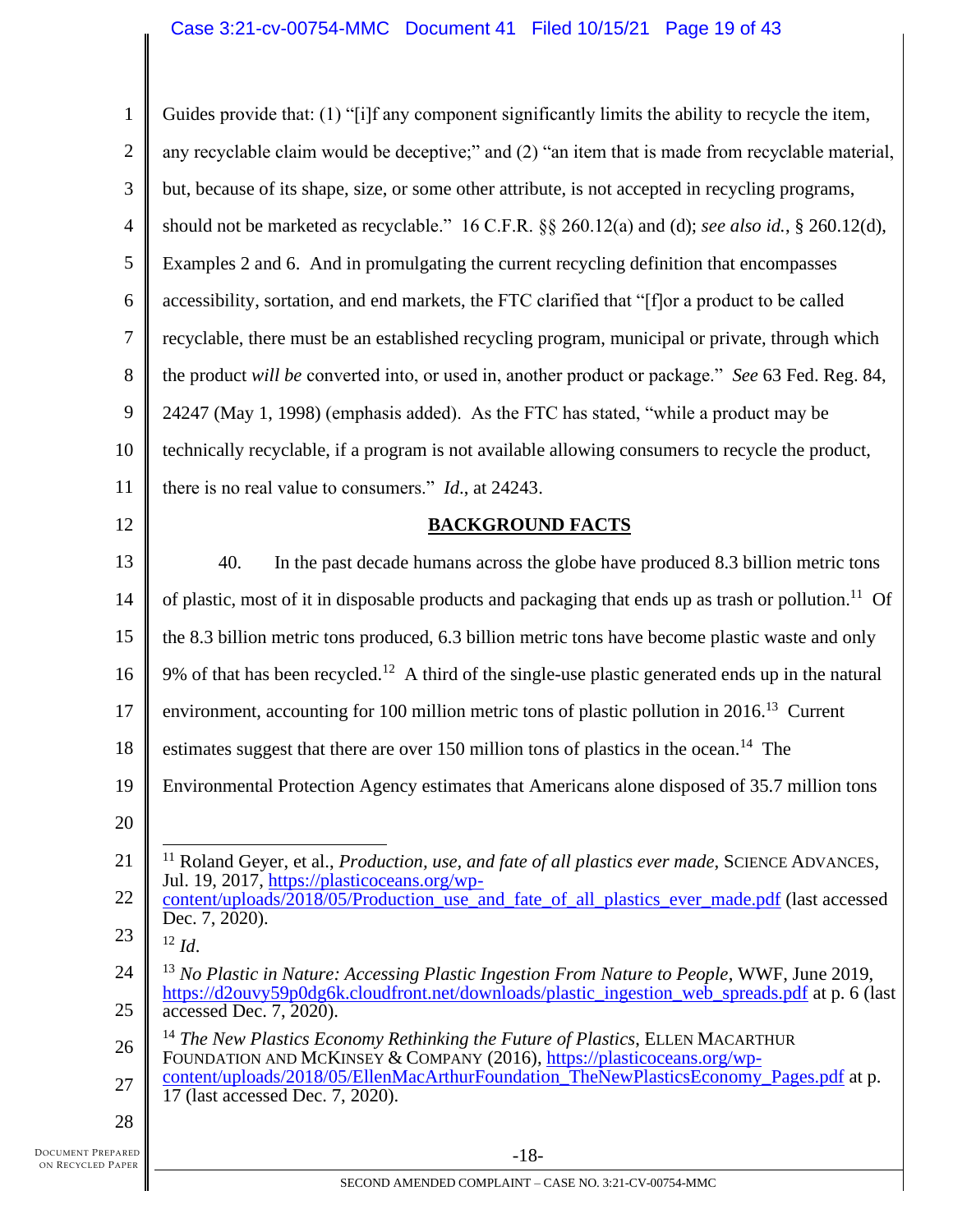1 2 3 4 5 of plastic in 2018, 91.3% of which was not recycled.<sup>15</sup> While California had a goal to achieve a 75% recycling rate by 2020, California's recycling rate is actually in decline. According to CalRecycle, in 2014 California's recycling rate was 50%, dropping to 47% in 2015 and down to 44% in 2016.<sup>16</sup> According to the California Statewide Commission on Recycling Markets and Curbside Recycling, the state's recycling rate dropped to 37% in 2019.<sup>17</sup>

6 7 8 9 10 11 12 13 14 15 16 17 18 19 20 21 22 23 24 25 26 27 28 41. Recent investigations into the proliferation of plastic pollution plaguing the natural environment have revealed that the plastics industry has known for decades that most products and packaging made from plastic would not be recycled. On September 11, 2020, National Public Radio ("NPR") published an investigation illustrating the plastic industry's decades-long awareness that recycling would not keep plastic products or packaging out of landfills, incinerators, communities, or the natural environment.<sup>18</sup> In a 1974 speech, one industry insider stated "there is serious doubt that [recycling plastic] can ever be made viable on an economic basis."<sup>19</sup> Larry Thomas, former president of the Society of the Plastic Industry (known today as the Plastics Industry Association), told NPR that "if the public thinks that recycling is working, then they are not going to be as concerned about the environment.<sup> $20$ </sup> The NPR investigative report details the length and expense that the plastics industry went to deceive the public that plastic was easily recyclable, despite knowledge that the cost of recycling would never be economical. Similarly, a recent Canadian Broadcasting Corporation news report describes that <sup>15</sup> <sup>15</sup> EPA, *2018 Advancing Sustainable Materials Management: Facts and Figures Report* – Tables and Figures. [\(https://www.epa.gov/sites/production/files/2021-](https://www.epa.gov/sites/production/files/2021-01/documents/2018_tables_and_figures_dec_2020_fnl_508.pdf) [01/documents/2018\\_tables\\_and\\_figures\\_dec\\_2020\\_fnl\\_508.pdf](https://www.epa.gov/sites/production/files/2021-01/documents/2018_tables_and_figures_dec_2020_fnl_508.pdf) (last accessed Feb. 14, 2021). <sup>16</sup> *California's Statewide Recycling Rate,* CALRECYCLE, last updated Mar. 3, 2020, <https://www.calrecycle.ca.gov/75percent/recyclerate> (last accessed Dec. 7, 2020). <sup>17</sup> California Statewide Commission on Recycling Markets and Curbside Recycling Policy Recommendations, CALRECYCLE, <https://drive.google.com/drive/folders/17URSu4dubsoX4qV0qH3KciSWZhV595o5> (last accessed Feb. 14, 2021). <sup>18</sup> Lara Sullivan, *How Big Oil Misled The Public Into Believing Plastic Would be Recycled*. NPR.ORG (Sep. 11, 2020, 5:00 AM), [https://www.npr.org/2020/09/11/897692090/how-big-oil](https://www.npr.org/2020/09/11/897692090/how-big-oil-misled-the-public-into-believing-plastic-would-be-recycled)[misled-the-public-into-believing-plastic-would-be-recycled](https://www.npr.org/2020/09/11/897692090/how-big-oil-misled-the-public-into-believing-plastic-would-be-recycled) (last accessed Dec. 7, 2020). <sup>19</sup> *Id*. <sup>20</sup> *Id*.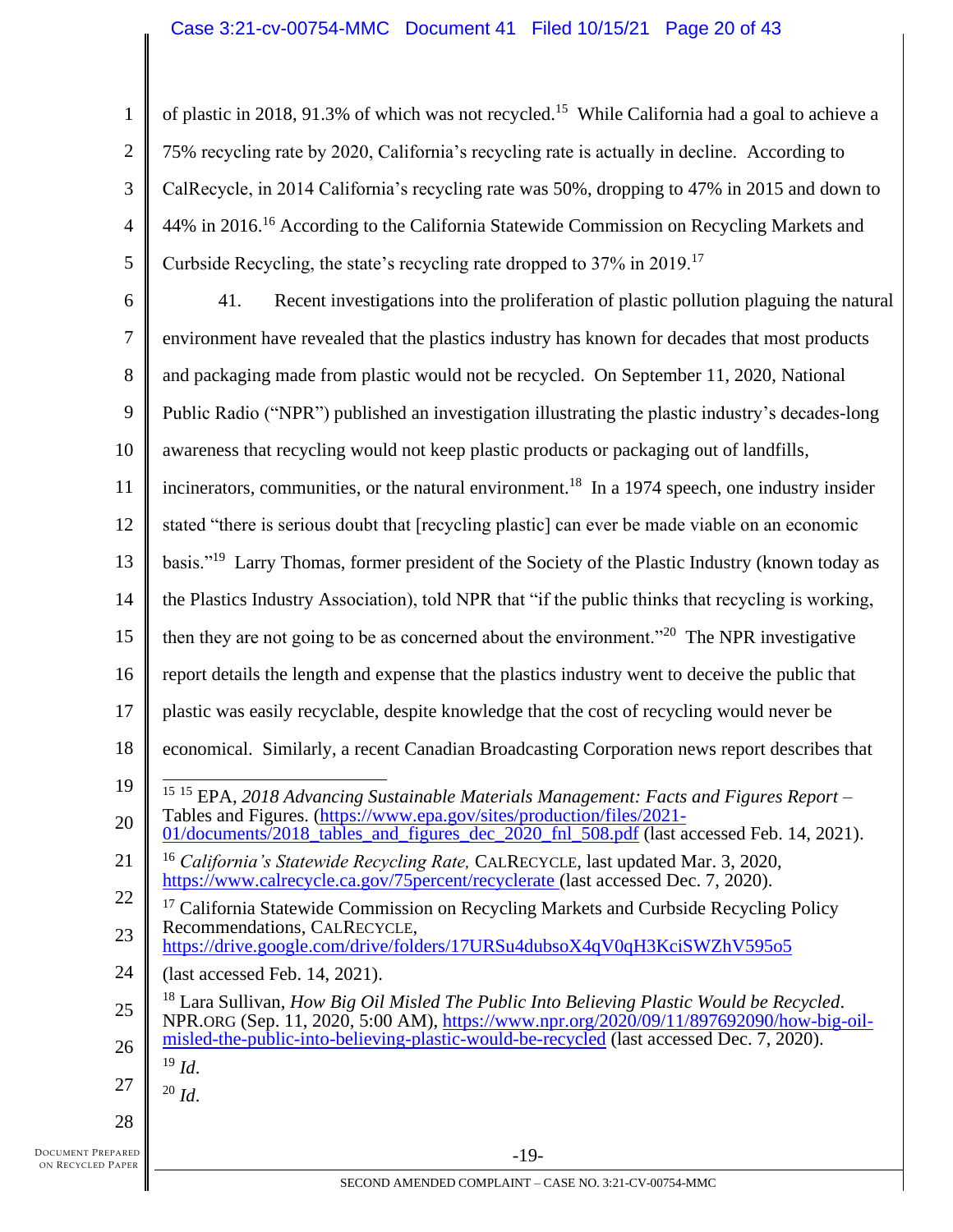1 2 3 4 even the recycling logo was used as a marketing tool to improve the image of plastics after environmental backlash in the  $1980s$ <sup>21</sup> "There was never an enthusiastic belief that recycling was ultimately going to work in a significant way," yet the plastics industry spent millions on ads to deceive the public as to the efficacy of recycling.<sup>22</sup>

| 5  | 42.<br>After decades of industry deception that plastic products and packaging are                                                                                                                               |
|----|------------------------------------------------------------------------------------------------------------------------------------------------------------------------------------------------------------------|
| 6  | recyclable, people have recently become even more aware of the problems associated with single-                                                                                                                  |
| 7  | use plastics polluting the oceans and the natural environment. The staggering amount of plastic                                                                                                                  |
| 8  | pollution accumulating in the environment is accompanied by an array of negative side effects.                                                                                                                   |
| 9  | For example, plastic debris is frequently ingested by marine animals and other wildlife, which can                                                                                                               |
| 10 | be injurious, poisonous, and deadly. <sup>23</sup> Floating plastic is also a vector for invasive species, <sup>24</sup> and                                                                                     |
| 11 | plastic that gets buried in landfills can leach harmful chemicals into ground water that is absorbed                                                                                                             |
| 12 | by humans and other animals. <sup>25</sup> Plastic litter on the streets and in and around our parks and                                                                                                         |
| 13 | beaches also degrades the quality of life for residents and visitors. Scientists have also discovered                                                                                                            |
| 14 | that plastic releases large amounts of methane, a powerful greenhouse gas, as it degrades. <sup>26</sup> Thus,                                                                                                   |
| 15 |                                                                                                                                                                                                                  |
| 16 |                                                                                                                                                                                                                  |
| 17 |                                                                                                                                                                                                                  |
| 18 | <sup>21</sup> Recycling was a lie – a big lie – to sell more plastic, industry experts say, CBC.CA, Sep. 23,<br>2020, https://www.cbc.ca/documentaries/the-passionate-eye/recycling-was-a-lie-a-big-lie-to-sell- |
| 19 | more-plastic-industry-experts-say-1.5735618 (last accessed Dec. 7, 2020).<br>$^{22}$ <i>Id.</i>                                                                                                                  |
| 20 | $^{23}$ Amy Lusher, et al., Microplastics in Fisheries and Aquaculture: Status of knowledge on their<br>occurrence and implications for aquatic organisms and food safety, FAO Fisheries and                     |
| 21 | Aquaculture Technical Paper No. 615, Rome, Italy, 2017 http://www.fao.org/3/a-i7677e.pdf (last<br>accessed Dec. 7, 2020).                                                                                        |
| 22 | $^{24}$ Report on Marine Debris as a Potential Pathway for Invasive Species, NOAA, March 2017,                                                                                                                   |
| 23 | Silver Spring, MD; https://marinedebris.noaa.gov/sites/default/files/publications-<br>files/2017_Invasive_Species_Topic_Paper.pdf (last accessed Dec. 7, 2020)                                                   |
| 24 | $25$ Emma L. Teuten, et al., Transport and release of chemicals from plastics to the environment<br>and to wildlife, PHILIOS TRANS R. SOC. LOND. B. BIOL. SCI, July. 27, 2009,                                   |
| 25 | https://www.ncbi.nlm.nih.gov/pmc/articles/PMC2873017/ (last accessed Dec. 7, 2020).                                                                                                                              |
| 26 | <sup>26</sup> Sarah-Jeanne Royer, et al., <i>Production of methane and ethylene from plastic in the</i><br>environment, Aug. 1, 2018, PLoS ONE 13(8) e0200574,                                                   |
| 27 | https://journals.plos.org/plosone/article?id=10.1371/journal.pone.0200574 (last accessed Dec. 7,<br>2020).                                                                                                       |
| 28 |                                                                                                                                                                                                                  |
|    |                                                                                                                                                                                                                  |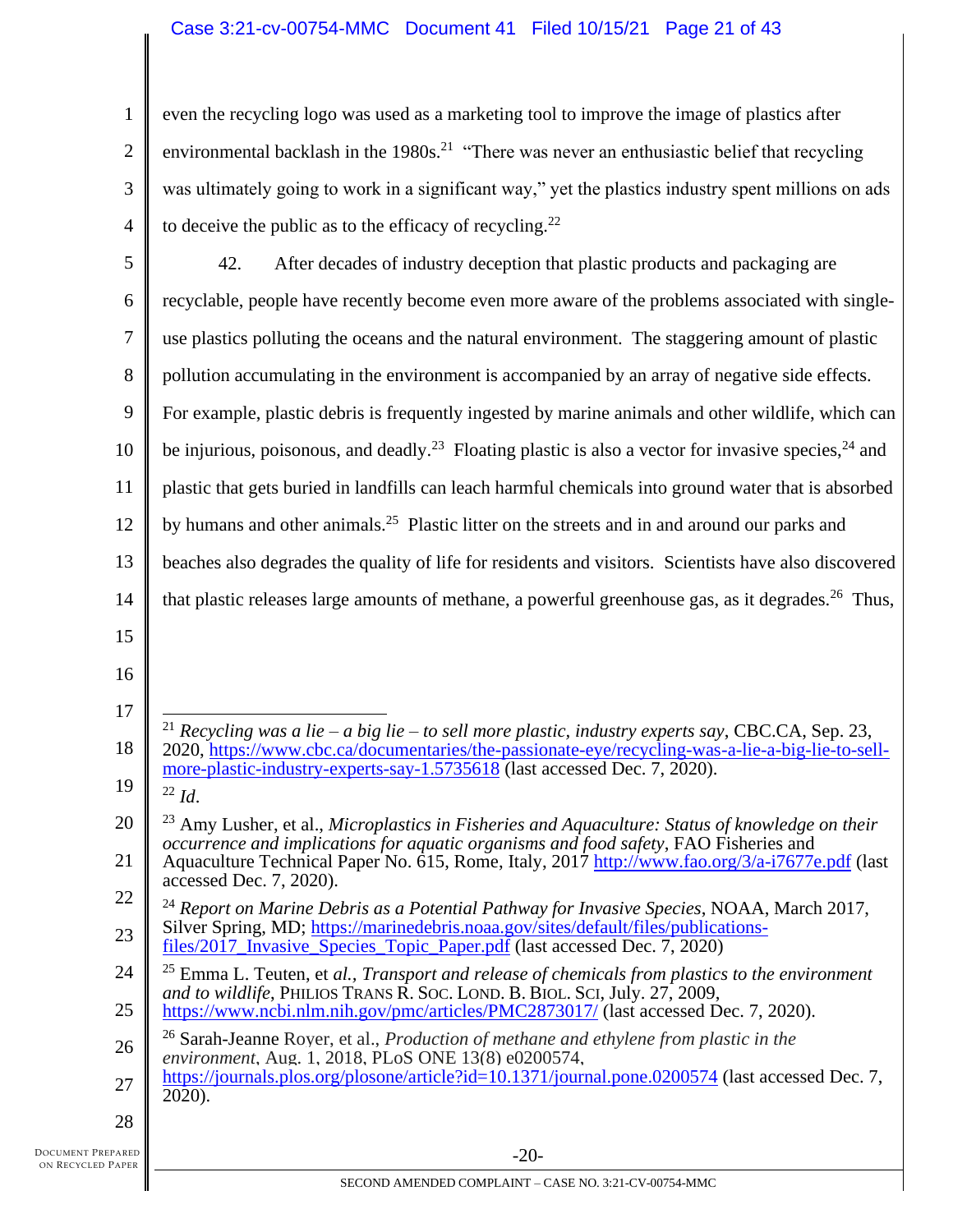# Case 3:21-cv-00754-MMC Document 41 Filed 10/15/21 Page 22 of 43

1 2 plastic pollution contributes to global climate change, which affects California in the form of extreme drought, sea level rise, and more frequent and severe wildfires.<sup>27</sup>

3 4 5 6 7 43. There are various types of plastic resin that are used to produce single-use plastic products and packaging. All rigid plastic bottles and containers sold in California are required to include a molded label code that indicates the resin used to produce the plastic bottle or container. Cal. Pub. Res. Code § 18015. The code generally consists of a number placed inside a triangle to reflect the resin used to make the bottle or container. *Id*.

8 9 10 11 12 13 14 15 16 17 18 19 20 21 44. PET (plastic #1) and HDPE (plastic #2) are widely considered to be the most recyclable forms of plastic; however, studies indicate that even products and packaging made from these resins often end up in landfills, incinerators, communities, or the natural environment.<sup>28</sup> This is because MRFs and plastic reprocessing plants in the United States cannot collect, sort, and process the sheer volume of plastic that is generated by consumer product companies on an annual basis.<sup>29</sup> The labor and cost required to collect, sort, grind, melt, and reconstitute the approximately 35 million tons of single-use plastic produced in the United States every year is insurmountable. A recent Greenpeace study revealed that U.S. plastic reprocessing facilities can process no more than 23% of PET#1 plastic produced each year and no more than 13% of HDPE#2.<sup>30</sup> More alarmingly, plastics #3-7, which are widely considered to be low-value plastics, are rarely, if ever recycled. The Greenpeace study revealed that MRFs can process only a negligible percentage of plastics  $#3-7.^{31}$  Additionally, reprocessing plastic creates a significant amount of plastic waste that must be landfilled or incinerated. According to the National

- 27 <sup>30</sup> John Hocevar*, supra* note 6.  $31$  *Id.*
- 
- 28

<sup>22</sup> <sup>27</sup> *What Climate Change Means for California*, U.S. EPA, Aug. 2016, EPA 430-F-16-007, [https://19january2017snapshot.epa.gov/sites/production/files/2016-09/documents/climate-change](https://19january2017snapshot.epa.gov/sites/production/files/2016-09/documents/climate-change-ca.pdf)[ca.pdf](https://19january2017snapshot.epa.gov/sites/production/files/2016-09/documents/climate-change-ca.pdf) (last accessed Dec. 7, 2020)

<sup>23</sup> 24 <sup>28</sup> *Facts and Figures about Materials, Waste and Recycling*, U.S. EPA, [https://www.epa.gov/facts-and-figures-about-materials-waste-and-recycling/plastics-material](https://www.epa.gov/facts-and-figures-about-materials-waste-and-recycling/plastics-material-specific-data)[specific-data](https://www.epa.gov/facts-and-figures-about-materials-waste-and-recycling/plastics-material-specific-data) (last accessed Dec. 7, 2020).

<sup>25</sup> 26 <sup>29</sup> Michael Corkery, *As Costs Skyrocket, More U.S. Cities Stop Recycling,* N.Y. TIMES, Mar. 16, 2019,<https://www.nytimes.com/2019/03/16/business/local-recycling-costs.html> (last accessed Dec. 7, 2020).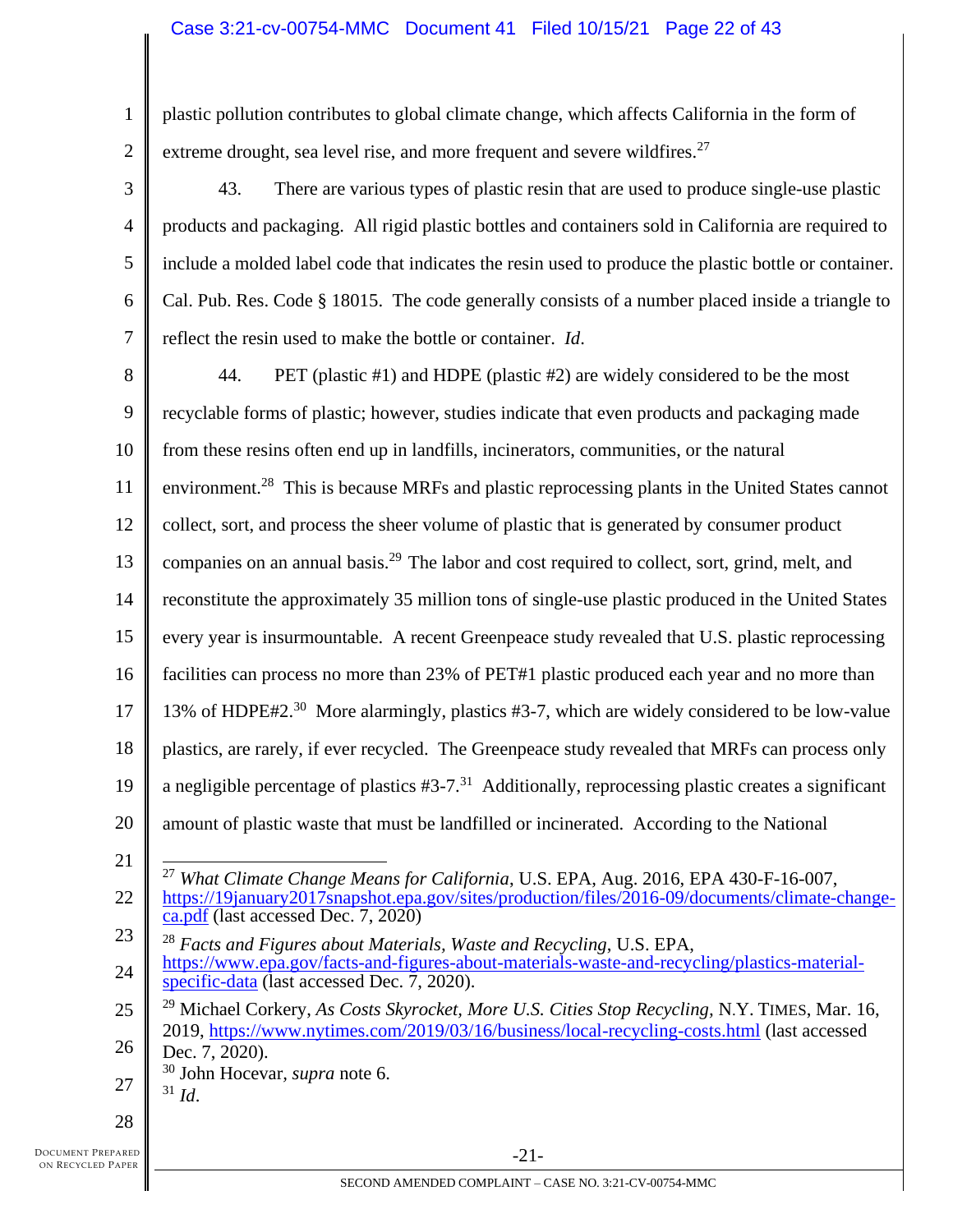1 2 Association for PET Container Resources ("NAPCOR"), processing "easy-to-recycle" PET bottles results in 28% material loss.<sup>32</sup>

| 3  | Due to the availability of cheap raw materials to make "virgin plastic," there is<br>45.                                                                                                                       |
|----|----------------------------------------------------------------------------------------------------------------------------------------------------------------------------------------------------------------|
| 4  | essentially no market demand for most types of recycled plastic. Virgin plastic is derived from                                                                                                                |
| 5  | oil and natural gas and has a higher quality than recycled plastic. Recognizing the market                                                                                                                     |
| 6  | potential from plastic production, major oil and natural gas companies have greatly expanded                                                                                                                   |
| 7  | their petrochemical operations to increase production of plastic resins and products, which drives                                                                                                             |
| 8  | down the price of virgin plastic. <sup>33</sup> As a result, using virgin plastic to produce plastic products or                                                                                               |
| 9  | packaging is cheaper than using recycled plastic. Recycling facilities no longer have an incentive                                                                                                             |
| 10 | to collect, sort, clean and reprocess waste plastic because there are almost no buyers of the                                                                                                                  |
| 11 | resulting plastic, pellets, or scrap materials.                                                                                                                                                                |
| 12 | 46.<br>Historically, recycling facilities in the United States shipped plastic scrap to China                                                                                                                  |
| 13 | and other countries in the Far East for recycling. But millions of pounds of that exported plastic                                                                                                             |
| 14 | waste was never recycled. <sup>34</sup> Instead, this plastic was burned or dumped into waterways, where it                                                                                                    |
| 15 | was carried into the ocean. <sup>35</sup> For years, tons of plastic that U.S. consumers dutifully sorted and                                                                                                  |
| 16 | transported to recycling facilities ultimately ended up in the ocean or the natural environment.                                                                                                               |
| 17 |                                                                                                                                                                                                                |
| 18 |                                                                                                                                                                                                                |
| 19 | <sup>32</sup> NAPCOR, Report on Postconsumer PET Container Recycling Activity in 2017,                                                                                                                         |
| 20 | https://napcor.com/wp-content/uploads/2018/11/NAPCOR_2017RateReport_FINAL.pdf (last<br>accessed Feb. 14, 2021)                                                                                                 |
| 21 | Fueling Plastics: Fossils, Plastics, & Petrochemical Feedstocks. CIEL.ORG (Sep. 2017)                                                                                                                          |
| 22 | https://www.ciel.org/wp-content/uploads/2017/09/Fueling-Plastics-Fossils-Plastics-<br>Petrochemical-Feedstocks.pdf (last accessed Dec. 7, 2020).                                                               |
| 23 | <sup>34</sup> Kara Lavender Law, et al. The United States' contribution of plastic waste to land and ocean,<br>SCI. ADV., Oct. 30, 2020, Vol. 6, no. 44. https://advances.sciencemag.org/content/6/44/eabd0288 |
| 24 | (last accessed Feb 24, 2021)                                                                                                                                                                                   |
| 25 | <sup>35</sup> Christopher Joyce, Where Will Your Plastic Trash Go Now that China Doesn't Want it?,<br>NPR.ORG (Mar. 13, 2019, 4:28 PM ET),                                                                     |
| 26 | https://www.npr.org/sections/goatsandsoda/2019/03/13/702501726/where-will-your-plastic-trash-<br>go-now-that-china-doesnt-want-it (last accessed Dec. 7, 2020); see also Discarded: Communities                |
| 27 | on the Frontlines of the Global Plastic Crisis, GAIA, Apr. 2019, https://wastetradestories.org/wp-<br>content/uploads/2019/04/Discarded-Report-April-22.pdf (last accessed Dec. 7, 2020).                      |
| 28 |                                                                                                                                                                                                                |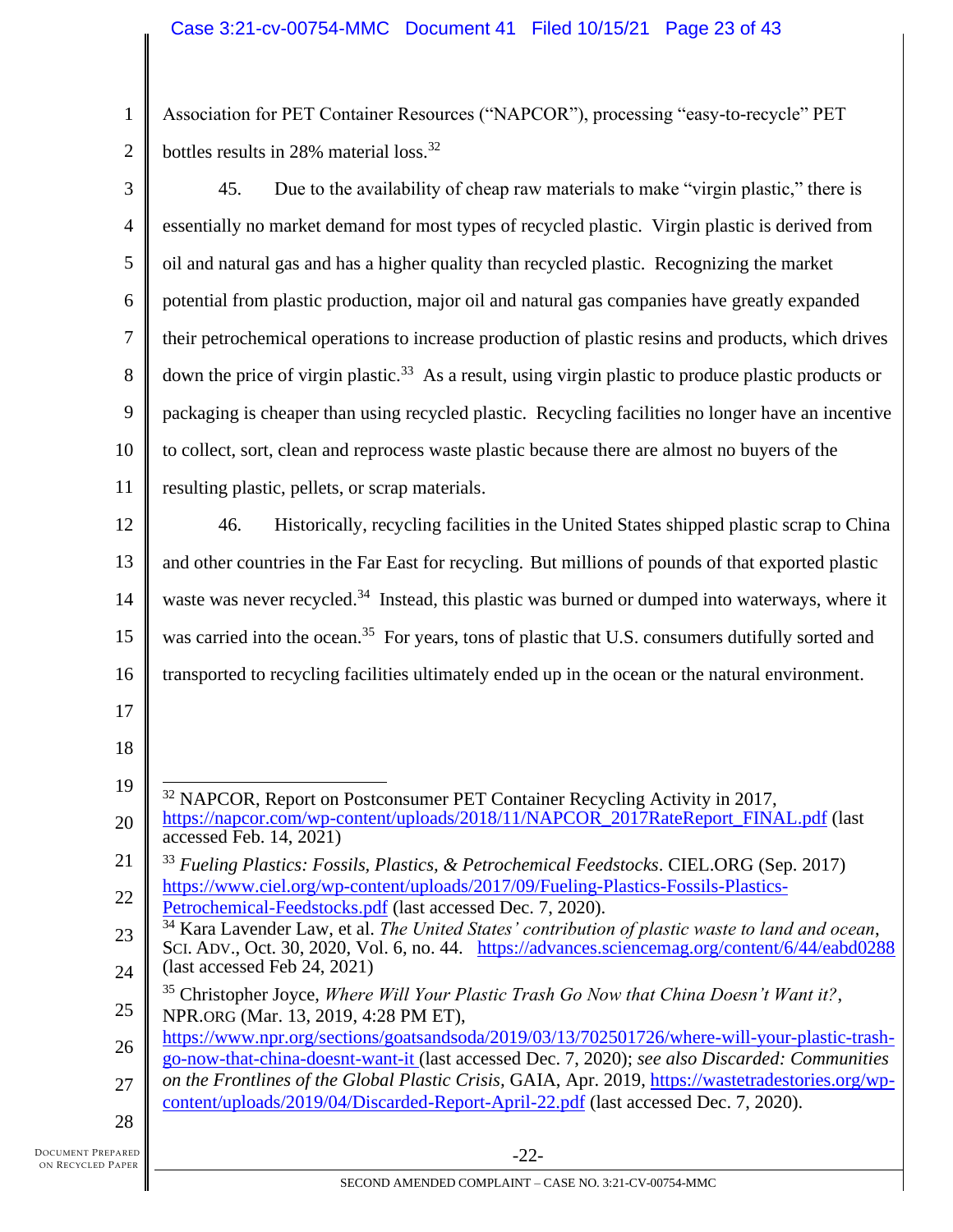| $\mathbf{1}$     | For example, in 2015 China's Yangtze River ranked highest for plastic entering the oceans. <sup>36</sup>                                                                                                        |
|------------------|-----------------------------------------------------------------------------------------------------------------------------------------------------------------------------------------------------------------|
| $\mathfrak{2}$   | That year, 333,000 tons of plastic were deposited into the ocean from the Yangtze River, more                                                                                                                   |
| 3                | than double the amount for the river with the next highest amount. <sup>37</sup>                                                                                                                                |
| $\overline{4}$   | 47.<br>In February 2013, based on the high amounts of low-value and contaminated                                                                                                                                |
| 5                | plastics shipped there, China enacted Operation Green Fence, an aggressive inspection effort                                                                                                                    |
| 6                | aimed at curtailing the amount of contaminated "recyclables" and waste that was being sent to                                                                                                                   |
| $\boldsymbol{7}$ | China. <sup>38</sup> China began inspecting 70 percent of imported containers filled with "recyclables" and                                                                                                     |
| 8                | started cracking down on shippers and recyclers for shipping low-value and contaminated plastic                                                                                                                 |
| 9                | waste. <sup>39</sup> Despite manufacturers' and recyclers' awareness of China's refusal to accept low-value                                                                                                     |
| 10               | and contaminated plastic, the U.S. continued to export most of its plastic waste to China. By                                                                                                                   |
| 11               | 2016, the U.S. was exporting almost 700,000 tons a year of plastic waste to China. <sup>40</sup>                                                                                                                |
| 12               | 48.<br>In February 2017, in response to the continued shipment of low-value and                                                                                                                                 |
| 13               | contaminated plastic waste, China announced its National Sword policy, which banned the                                                                                                                         |
| 14               | importation of certain solid waste and set strict contamination limits on recyclable material.                                                                                                                  |
| 15               | Because of the National Sword policy, end markets for recycling plastics #3-7 have essentially                                                                                                                  |
| 16               | vanished. <sup>41</sup> One year after China's National Sword Policy, China's plastics imports plummeted                                                                                                        |
| 17               |                                                                                                                                                                                                                 |
| 18               |                                                                                                                                                                                                                 |
| 19               | <sup>36</sup> Laurent C.M. Lebreton, et al., <i>River plastic emissions to the world's oceans</i> , NAT. COMMUN.<br>Jun. 7, 2017, 8:15611, https://www.ncbi.nlm.nih.gov/pmc/articles/PMC5467230/ (last accessed |
| 20               | Dec. 7, 2020).<br>$37$ <i>Id.</i>                                                                                                                                                                               |
| 21               | <sup>38</sup> What Operation Green Fence Has Meant for Recycling, WASTE 360,                                                                                                                                    |
| 22               | https://www.waste360.com/business/what-operation-green-fence-has-meant-recycling (last<br>accessed Dec. 7, 2020).                                                                                               |
| 23               | $39$ Id.                                                                                                                                                                                                        |
| 24               | <sup>40</sup> Christopher Joyce, <i>supra</i> note 34.                                                                                                                                                          |
| 25               | <sup>41</sup> Liz Zarka, Recycling's Sword of Damocles, EAST BAY EXPRESS, Mar. 21, 2019,<br>https://m.eastbayexpress.com/oakland/recyclings-sword-of-damocles/Content?oid=26354842                              |
| 26               | (last accessed Dec. 7, 2020); see also Cheryl Katz., Piling Up: How China's Ban on Importing<br>Waste Has Stalled Global Recycling, YALE ENVIRONMENT 360, Mar. 7, 2019,                                         |
| 27               | https://e360.yale.edu/features/piling-up-how-chinas-ban-on-importing-waste-has-stalled-global-<br>recycling (last accessed Dec. 7, 2020).                                                                       |
| 28               |                                                                                                                                                                                                                 |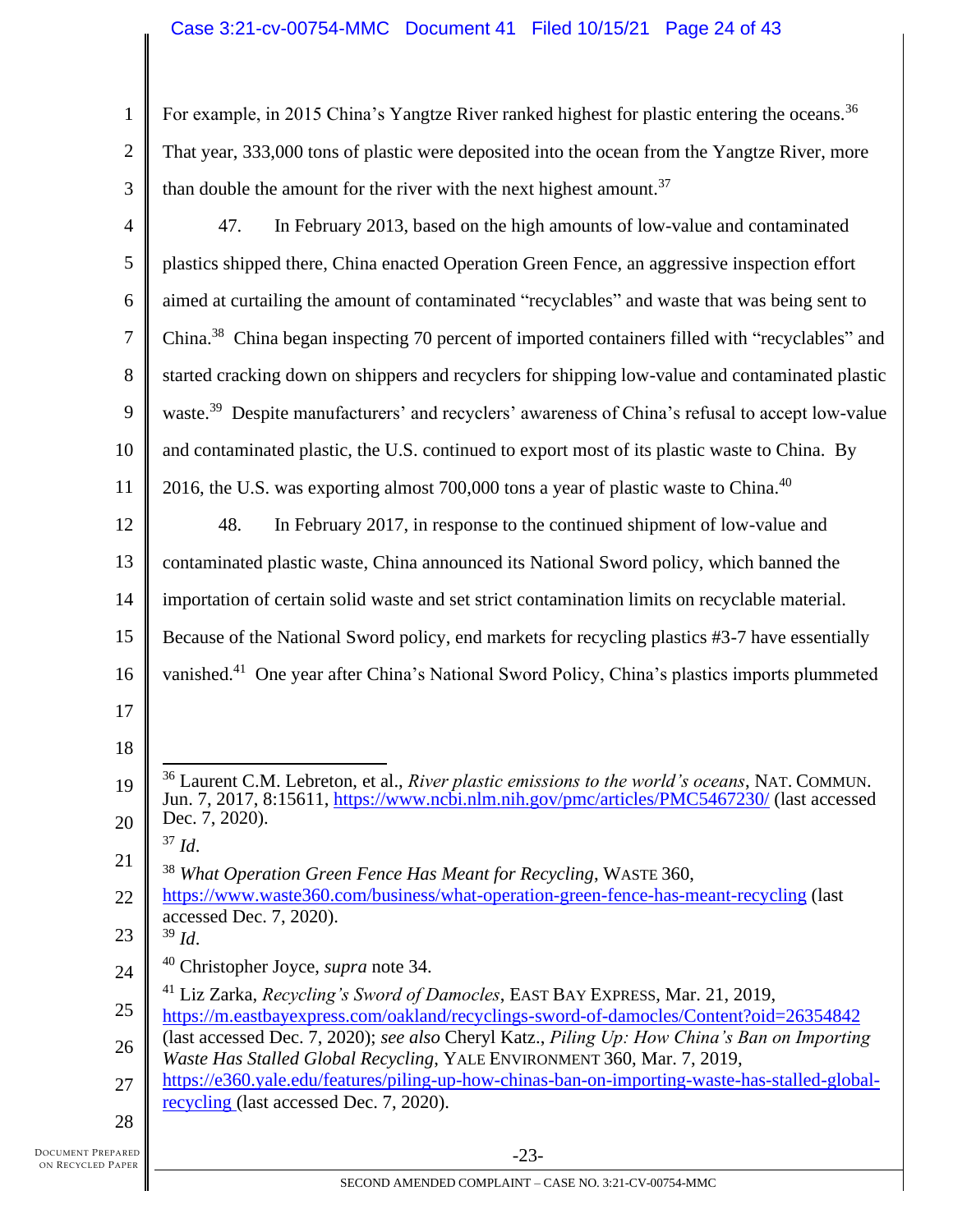| $\mathbf{1}$   | by 99 percent. <sup>42</sup> Following enactment of the National Sword Policy other countries in the Far                                                                                                  |
|----------------|-----------------------------------------------------------------------------------------------------------------------------------------------------------------------------------------------------------|
| $\overline{2}$ | East followed suit by banning imports of low-value and contaminated plastics that had long been                                                                                                           |
| 3              | polluting their environments. <sup>43</sup> In May 2019, 187 countries decided to significantly restrict                                                                                                  |
| 4              | international trade in plastic scrap and waste to help address the improper disposal of plastic                                                                                                           |
| 5              | pollution, which are known as the Basel Convention Plastic Waste Amendments. <sup>44</sup> The Basel                                                                                                      |
| 6              | Convention Plastic Waste Amendments prohibit export of mixed plastic waste to countries who                                                                                                               |
| 7              | are not members of the Organization for Economic Co-operation and Development. <sup>45</sup> Due to                                                                                                       |
| 8              | increased regulations and restrictions on importing plastic waste, recycling companies can no                                                                                                             |
| 9              | longer sell many types of used plastic at prices that cover their transportation and processing                                                                                                           |
| 10             | costs, providing them with no incentive to do so.                                                                                                                                                         |
| 11             | The writing has been on the wall that China would refuse to accept low-value and<br>49.                                                                                                                   |
| 12             | contaminated plastic waste since 2013. Nonetheless, aware of peoples' interests in protecting the                                                                                                         |
| 13             | environment, Defendant has increased its advertising and labeling of Products as recyclable in                                                                                                            |
| 14             | California and elsewhere in the United States. Defendant has done so despite widespread                                                                                                                   |
| 15             | acknowledgment that end markets for plastic waste have been shrinking and that the majority of                                                                                                            |
| 16             | plastic labeled as recyclable in California and other regions in the United States ends up in                                                                                                             |
| 17             |                                                                                                                                                                                                           |
| 18             | <sup>42</sup> Cheryl Katz, <i>supra</i> note 40.<br><sup>43</sup> Why Some Countries Are Shipping Back Plastic Waste, BBC News,                                                                           |
| 19             | https://www.bbc.com/news/world-48444874 (last accessed February 9, 2021); see also<br><i>International Policies Affecting Global Commodity Markets, Cal Recycle,</i>                                      |
| 20             | https://www.calrecycle.ca.gov/markets/nationalsword/globalpolicies (last accessed February 9,<br>2021).                                                                                                   |
| 21             | <sup>44</sup> New International Requirements For The Export And Import of Plastic Recyclables And Waste,<br>U.S. EPA, last updated February 17, 2021, https://www.epa.gov/hwgenerators/new-international- |
| 22             | requirements-export-and-import-plastic-recyclables-and-<br>waste#:~:text=the%20Basel%20Convention.-                                                                                                       |
| 23             | ,What%20are%20the%20Basel%20plastic%20scrap%20and%20waste%20amendments%3F,mos<br>t%20plastic%20scrap%20and%20waste.&text=Prior%20notice%20and%20consent%20is%20req                                        |
| 24             | uired%20for%20Basel%20Y48,hazardous%20plastic%20scrap%20and%20waste (last accessed<br>February 24, 2021).                                                                                                 |
| 25             | <sup>45</sup> Basel Convention on the Control of Transboundary Movements of Hazardous Wastes and Their                                                                                                    |
| 26             | Disposal, open for signature Mar. 23, 1989, adopted May 5, 1992, U.N.T.S. vol. 1673,<br>Amendments to Annexes II, VII and IX, Plastic Waste Amendments, effective Jan. 1, 2021,                           |
|                |                                                                                                                                                                                                           |
| 27             | http://www.basel.int/Implementation/Plasticwaste/PlasticWasteAmendments/Overview/tabid/842<br>6/Default.aspx (last accessed Feb. 24, 2021).                                                               |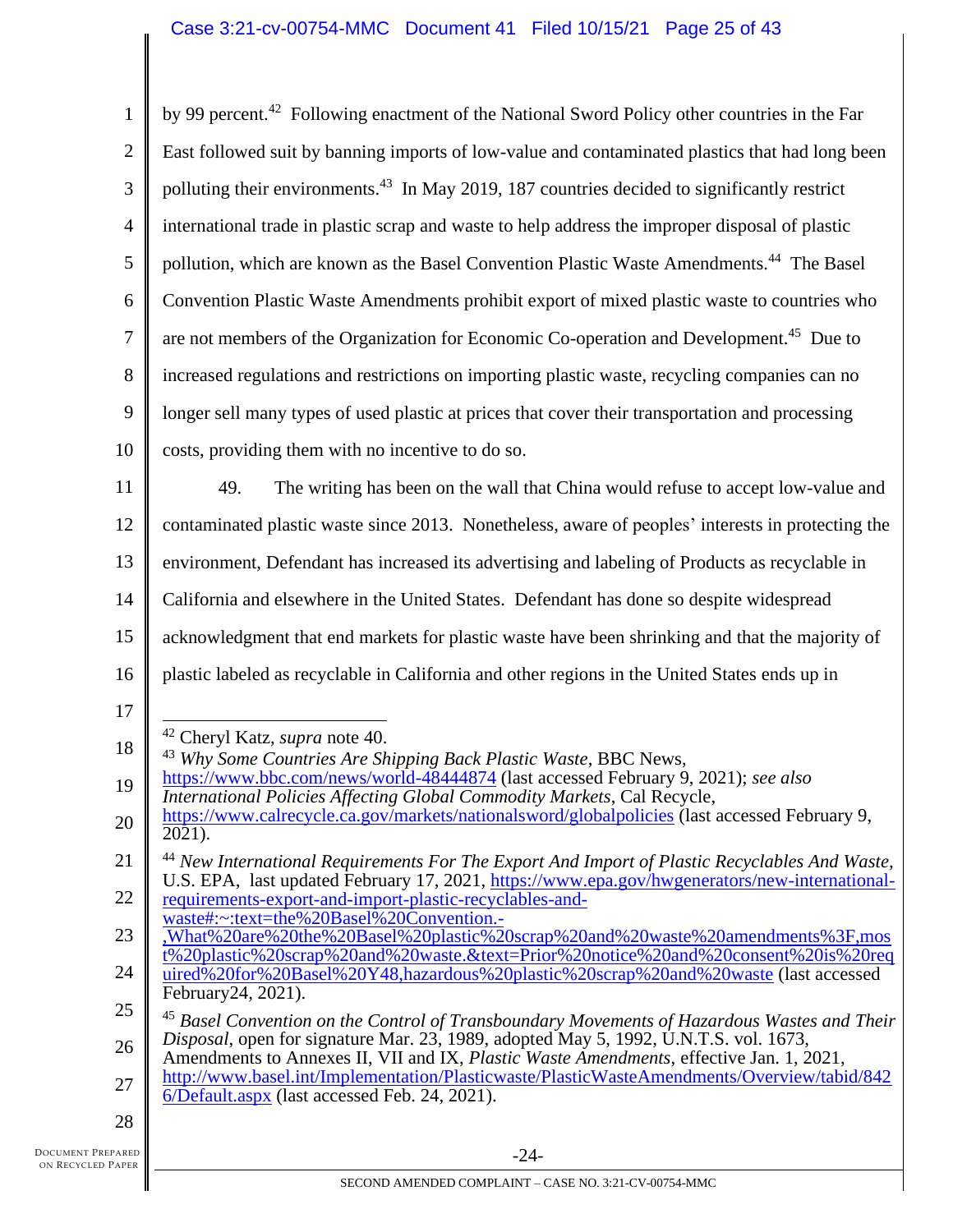# Case 3:21-cv-00754-MMC Document 41 Filed 10/15/21 Page 26 of 43

 landfills, incinerators, communities, and the natural environment. Defendant has announced that it is working with its suppliers to achieve 100% recyclable, reusable, or industrially compostable packaging for all its private brand products by 2025.<sup>46</sup>

50. In its haste to lure customers to environmentally friendly products and packaging, Defendant is making unsubstantiated representations regarding the recyclability of its Products.

51. Below are examples of unsubstantiated recyclable representations on the labels of Products made from plastics #3-7 sold by Defendant in California:





*Environmental Highlights*, WALMART, INC.,

 [https://corporate.walmart.com/esgreport/environmental#our-environmental-goals,](https://corporate.walmart.com/esgreport/environmental#our-environmental-goals) (last accessed Dec. 7, 2020); *see also Walmart Announces New Plastics Packaging Waste Reduction Commitments*, WALMART, INC., [https://corporate.walmart.com/newsroom/2019/02/26/walmart](https://corporate.walmart.com/newsroom/2019/02/26/walmart-announces-new-plastic-packaging-waste-reduction-commitments)[announces-new-plastic-packaging-waste-reduction-commitments.](https://corporate.walmart.com/newsroom/2019/02/26/walmart-announces-new-plastic-packaging-waste-reduction-commitments) (last accessed Dec. 7, 2020).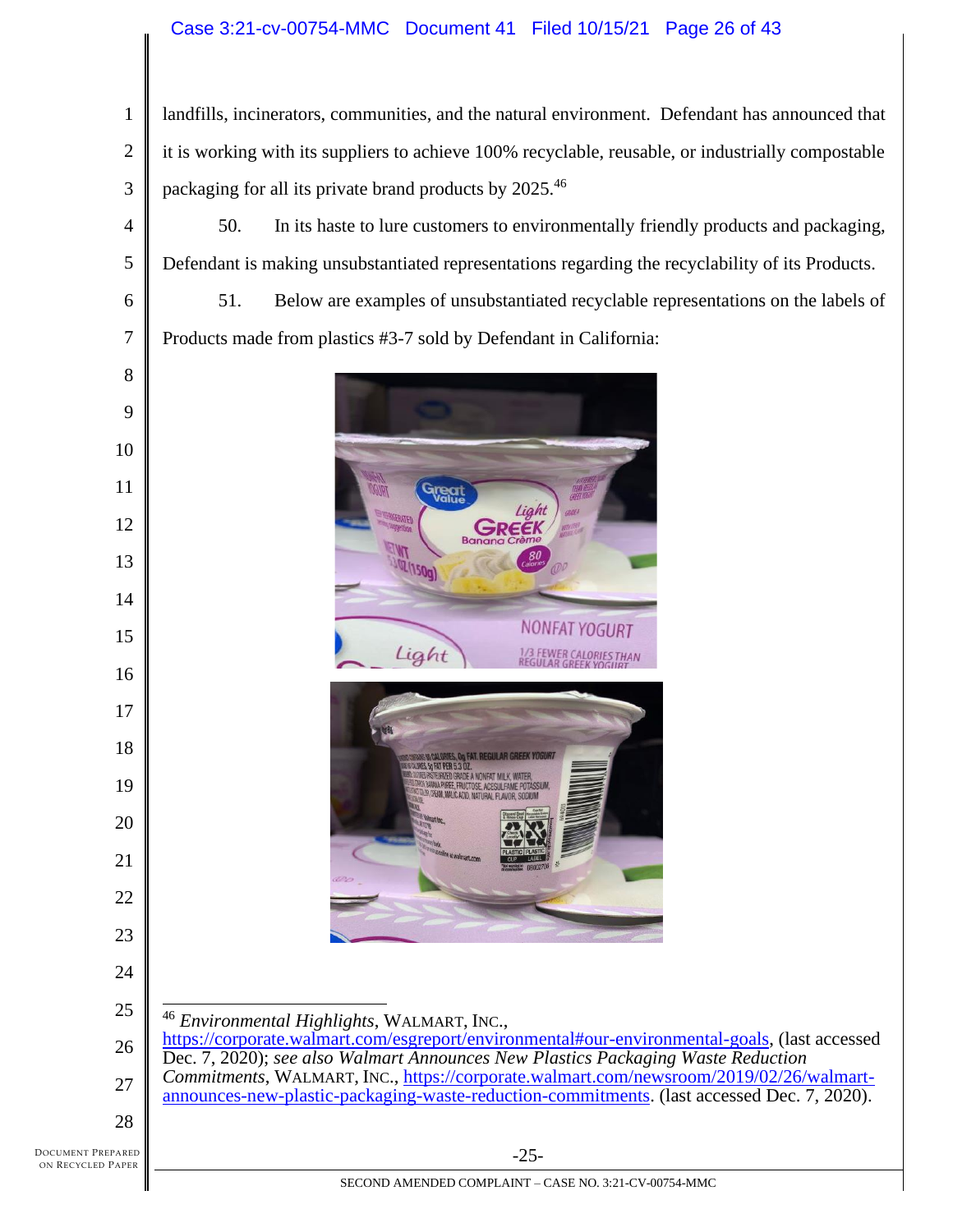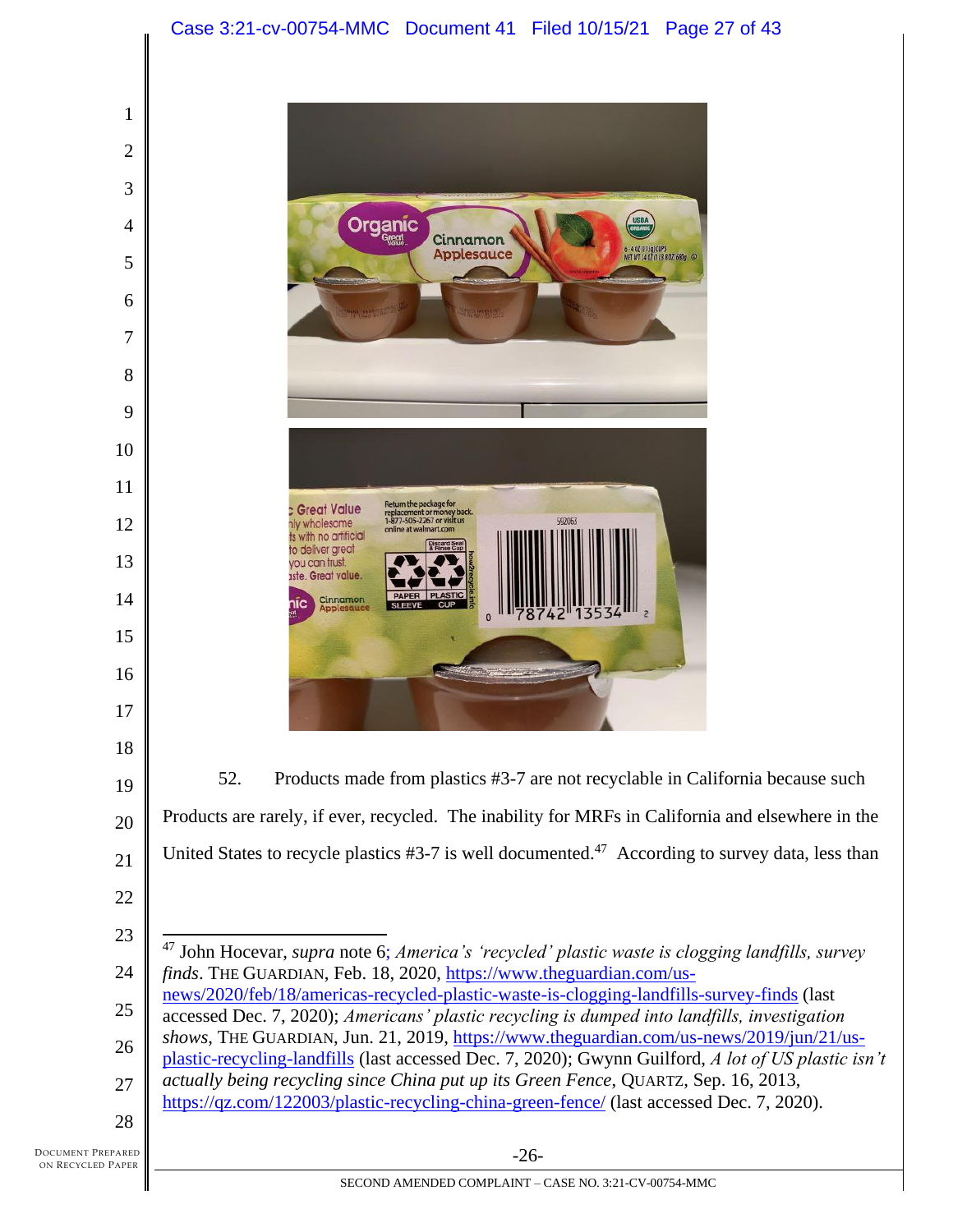## Case 3:21-cv-00754-MMC Document 41 Filed 10/15/21 Page 28 of 43

1 2 3 4 5 6 7 8 9 10 11 12 5% of polypropylene ("PP" or plastic  $#5$ ) tubs are reprocessed into recyclable material.<sup>48</sup> To the extent they sort them at all, the majority of MRFs in California and elsewhere in the United States group plastics #3-7 into bales of mixed plastic because such plastics have little value, especially when compared to plastics #1 and #2. Thus, MRFs do not sort individual materials, such as PP or polystyrene ("PS" or plastic #6), into separate bales. And since the value of plastics #3-7 is so low, there is no end market to reuse such plastic or convert such plastic into reusable material that can be used to manufacture or assemble other goods. Ultimately, the majority of plastics #3-7 in California and elsewhere in the United States are sent to landfills. For example, ReThink Waste, a public agency that operates the Shoreway MRF in San Carlos, California stated that "plastics #3-7 are all versions of hard plastic that are very difficult to recycle," because "there is currently no market for the material when it is deconstructed."<sup>49</sup> The Shoreway MRF continues to accept plastics  $#3-7$  but states that the collected material is sent to a landfill.<sup>50</sup>

13 14 15 16 17 18 19 53. The California Legislature recently convened a Statewide Commission on Recycling Markets and Curbside Recycling, which published a report concluding that only three plastic item types meet the definition of recyclability in California: Plastic #1 PET Bottles without shrink sleeves or other non-recyclable components, Plastic #2 HDPE bottles (natural) without shrink sleeves or other non-recyclable components, and Plastic #2 HDPE bottles (color) without shrink sleeves or non-recyclable components.<sup>51</sup> No products or packaging made from plastic #3-7 are included in California's list of recyclable items.

20 21 22 23 54. Although California MRFs may still accept plastics #3-7, the reality is that the Products are not recycled in California. One reason MRFs accept items even though they are not recyclable is due to pressure from local authorities to meet solid waste diversion goals. This phenomenon has been recognized by the FTC. In promulgating the most recent version of the

- 25 <sup>48</sup>John Hocevar*, supra* note 6.
- 26 27 <sup>49</sup> *Id*. at p. 8. <sup>50</sup> *Id*. <sup>51</sup> *Id*. at 97.

28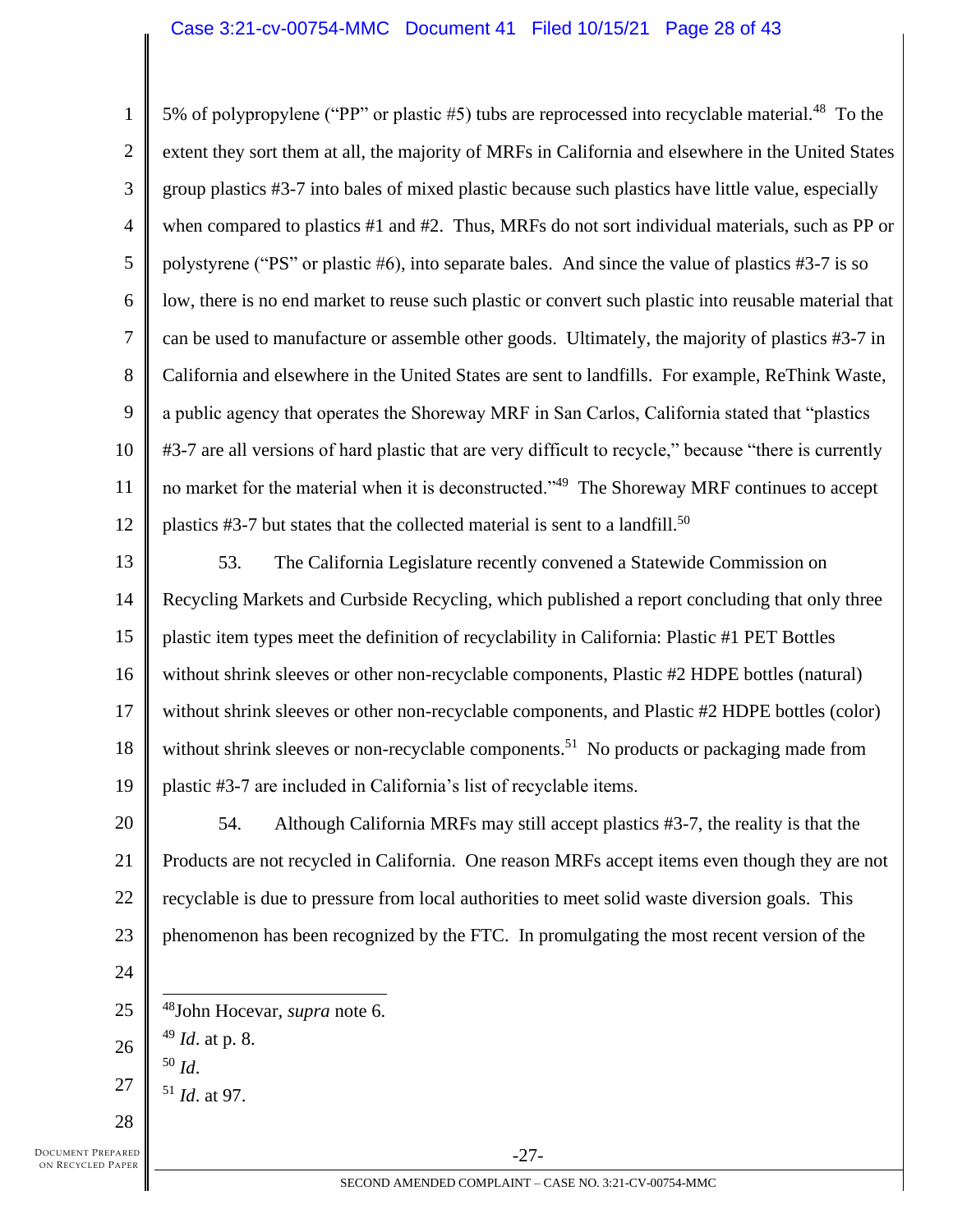## Case 3:21-cv-00754-MMC Document 41 Filed 10/15/21 Page 29 of 43

1 2 3 4 5 6 7 8 9 10 11 12 13 14 15 16 17 18 19 20 21 22 23 24 25 26 27 28 -28- Green Guides, the FTC stated (under the heading "Packages Collected for Public Policy Reasons but Not Recycled"), "The Commission agrees that unqualified recyclable claims for categories of products that municipal recycling programs collect, but do not actually recycle, may be deceptive. To make a non-deceptive unqualified claim, a marketer should substantiate that a substantial majority of consumers or communities have access to facilities that will actually recycle, not accept and ultimately discard, the product. As part of this analysis, a marketer should not assume that consumers or communities have access to a particular recycling program merely because the program will accept a product."<sup>52</sup> Thus, although some of the Products may be accepted for recycling by some curbside programs in California, MRFs do not collect, sort, and separate such low-value plastics because there is no end market to reuse such items or convert them into reusable material. 55. In light of significant evidence that Products made from plastic #3-7 are not recyclable in California or elsewhere in the United States, it is unsurprising that Defendant has not been able to substantiate the validity of its recycling representations on Products made from plastic #3-7. 56. Defendant also sells Products that do not contain a RIC and are therefore made from unidentified plastic. Nonetheless, Defendant also states that these Products are recyclable. Below is an example of an unsubstantiated recycling label on a Product sold by Defendant in California that is made from an unidentified plastic:  $52$  FED. TRADE COMM'N, The Green Guides Statement of Basis and Purpose, (2012) available at: [https://www.ftc.gov/sites/default/files/attachments/press-releases/ftc-issues-revised-green](https://www.ftc.gov/sites/default/files/attachments/press-releases/ftc-issues-revised-green-guides/greenguidesstatement.pdf)[guides/greenguidesstatement.pdf](https://www.ftc.gov/sites/default/files/attachments/press-releases/ftc-issues-revised-green-guides/greenguidesstatement.pdf) (referenced in 77 Fed. Reg. 197, 62122 (Oct. 11, 2012)), at pp. 174-175.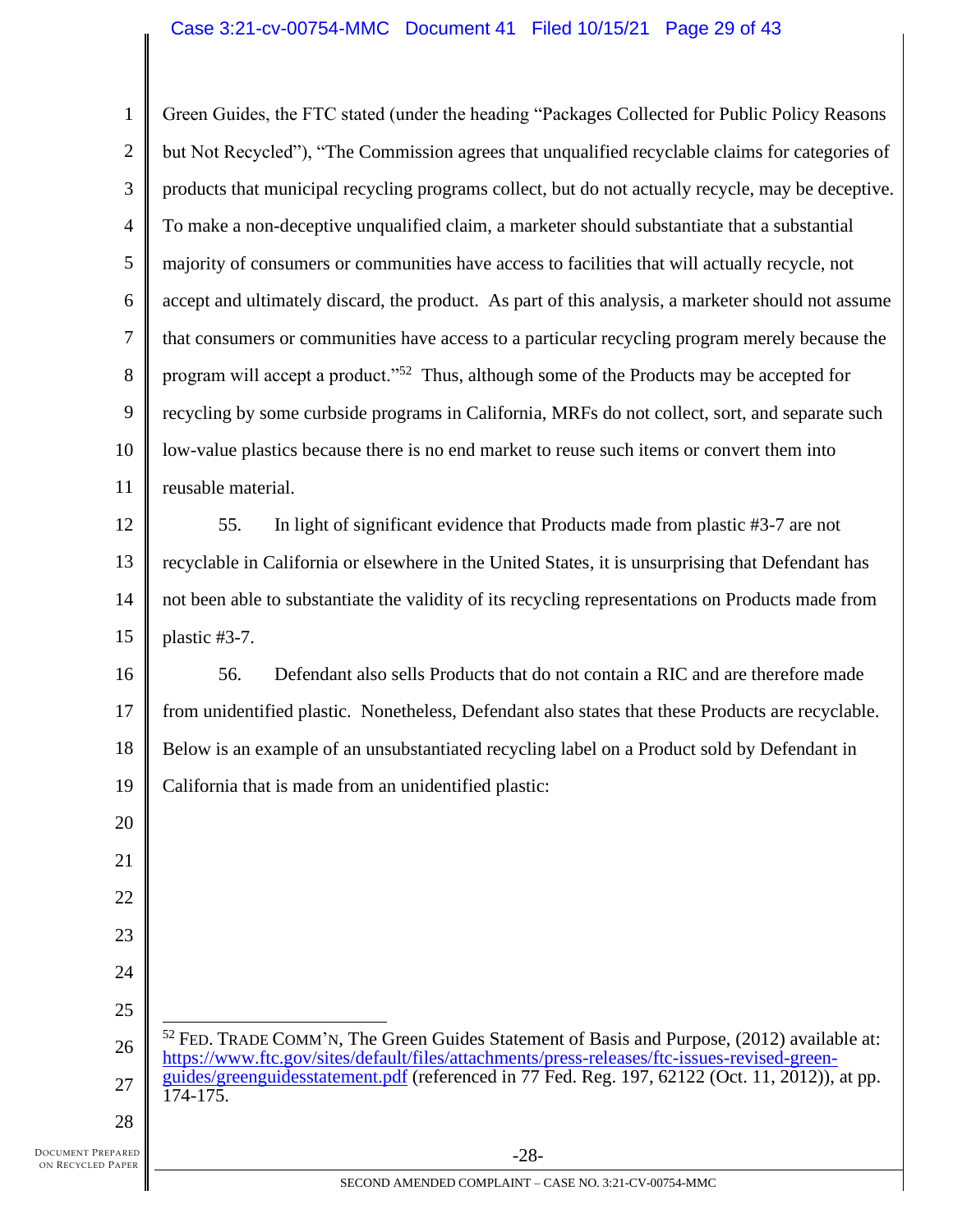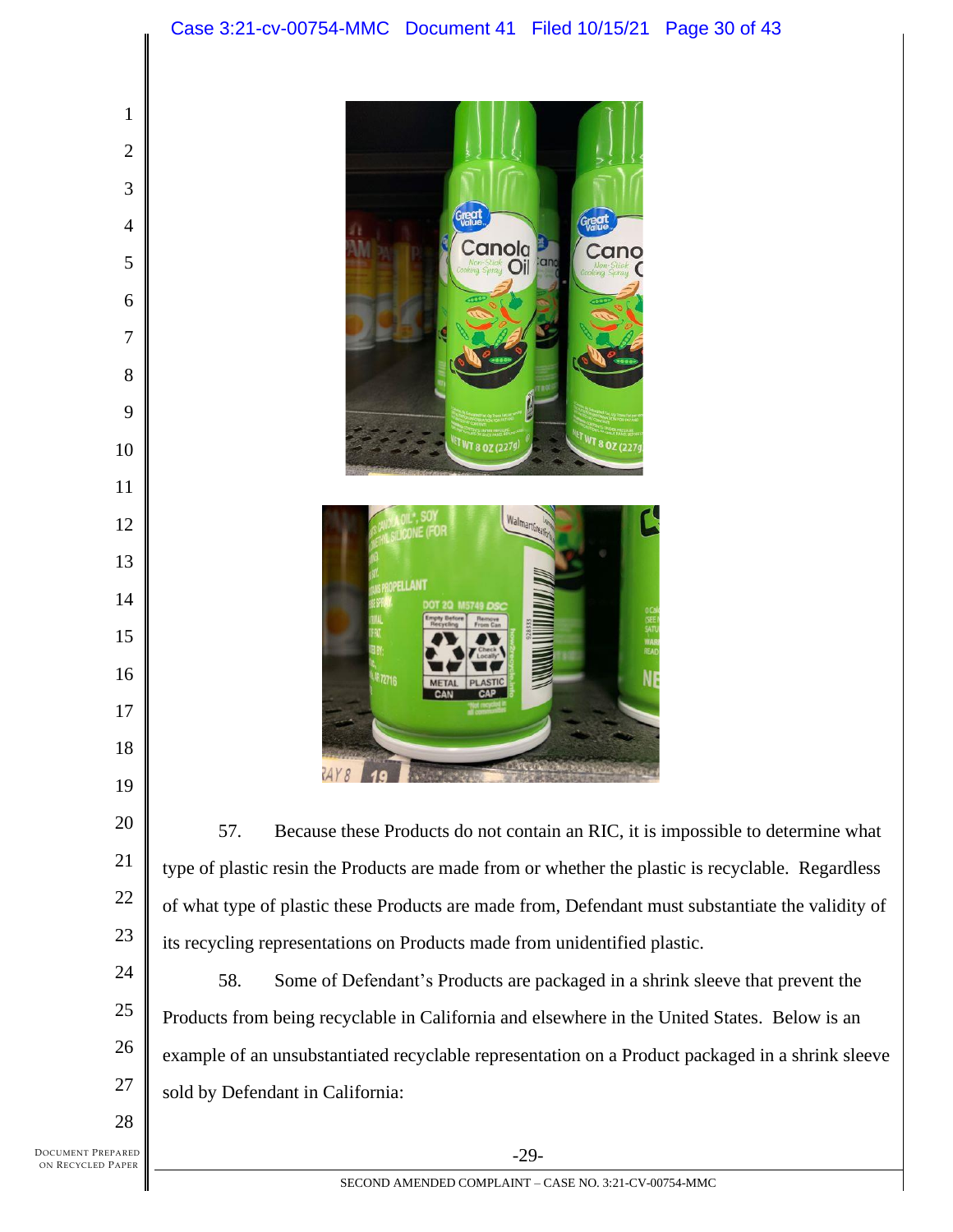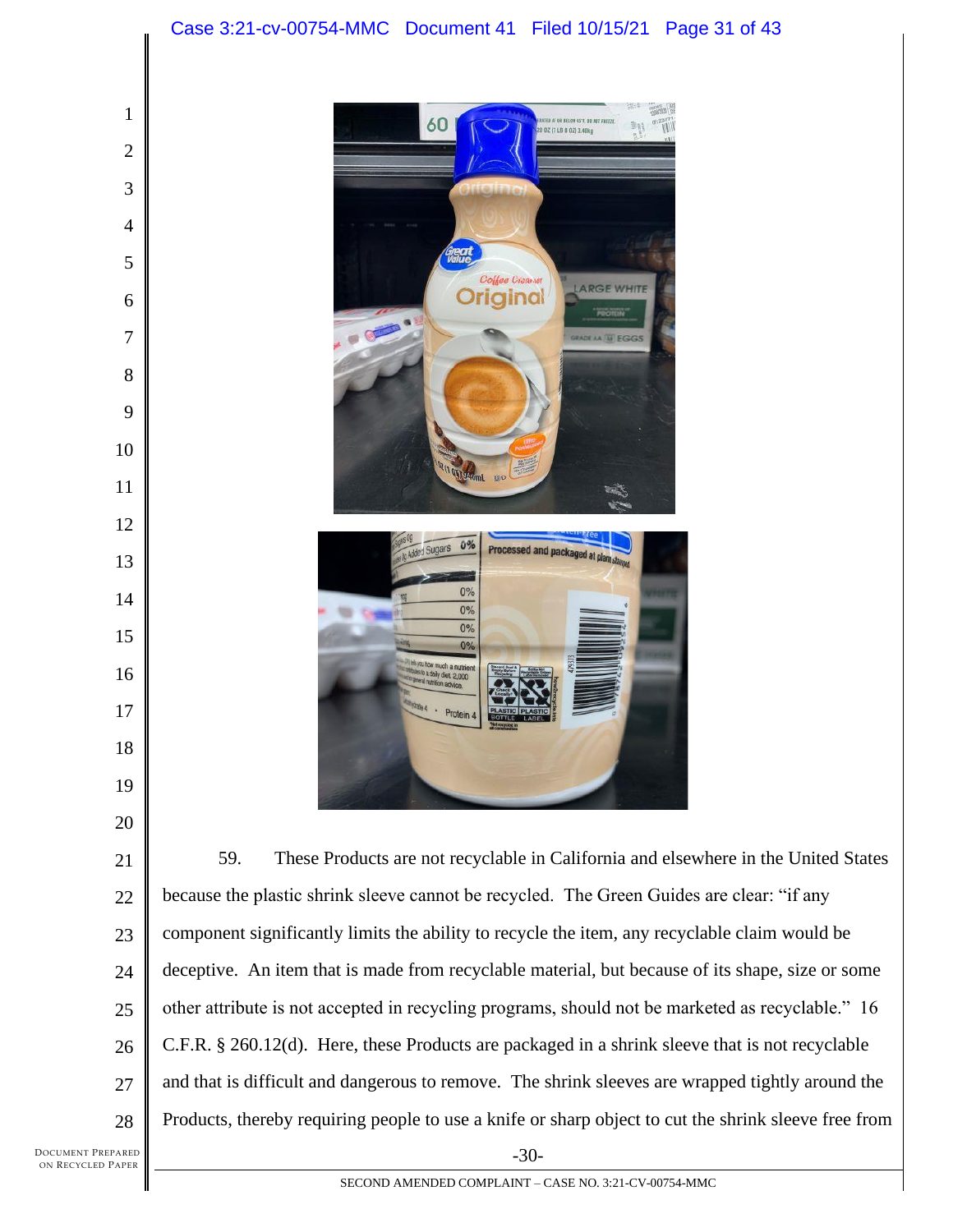## Case 3:21-cv-00754-MMC Document 41 Filed 10/15/21 Page 32 of 43

1 2 3 4 5 6 7 8 9 10 11 12 13 the Products. Due to the difficulty in removing the shrink sleeves, most people are unwilling to remove the shrink sleeves from the Products prior to placing the Products in their recycling bins. Furthermore, most people believe that if their municipality offers recycling services, then all products marketed as "recyclable" can be recycled. Thus, most people will place the Products in the recycling bin without removing the shrink sleeve under the false impression that the Products can be recycled, when the Products cannot in fact be recycled with the plastic shrink sleeve. This is problematic because few, if any, recycling programs in California and elsewhere in the United States accept Products with shrink sleeves for recycling, Products with shrink sleeves cannot be sorted because they are made from mixed materials, and shrink sleeves contaminate the recycling stream and may damage recycling machinery. Due to these issues, there is no end market for Products with shrink sleeves and most of these Products end up in landfills, incinerators, communities, or the natural environment. In sum, Defendant must substantiate the validity of its recycling representations on Products packaged in a shrink sleeve.

14 15 16 17 60. Lastly, Defendant sells numerous Products packaged in plastic film that contain a store drop-off representation despite the limited availability of such programs in California and elsewhere in the United States. Below is an example of an unsubstantiated recyclable representation on such a Product sold by Defendant in California:



DOCUMENT PREPARED ON RECYCLED PAPER

18

19

20

21

22

23

24

25

26

27

SECOND AMENDED COMPLAINT – CASE NO. 3:21-CV-00754-MMC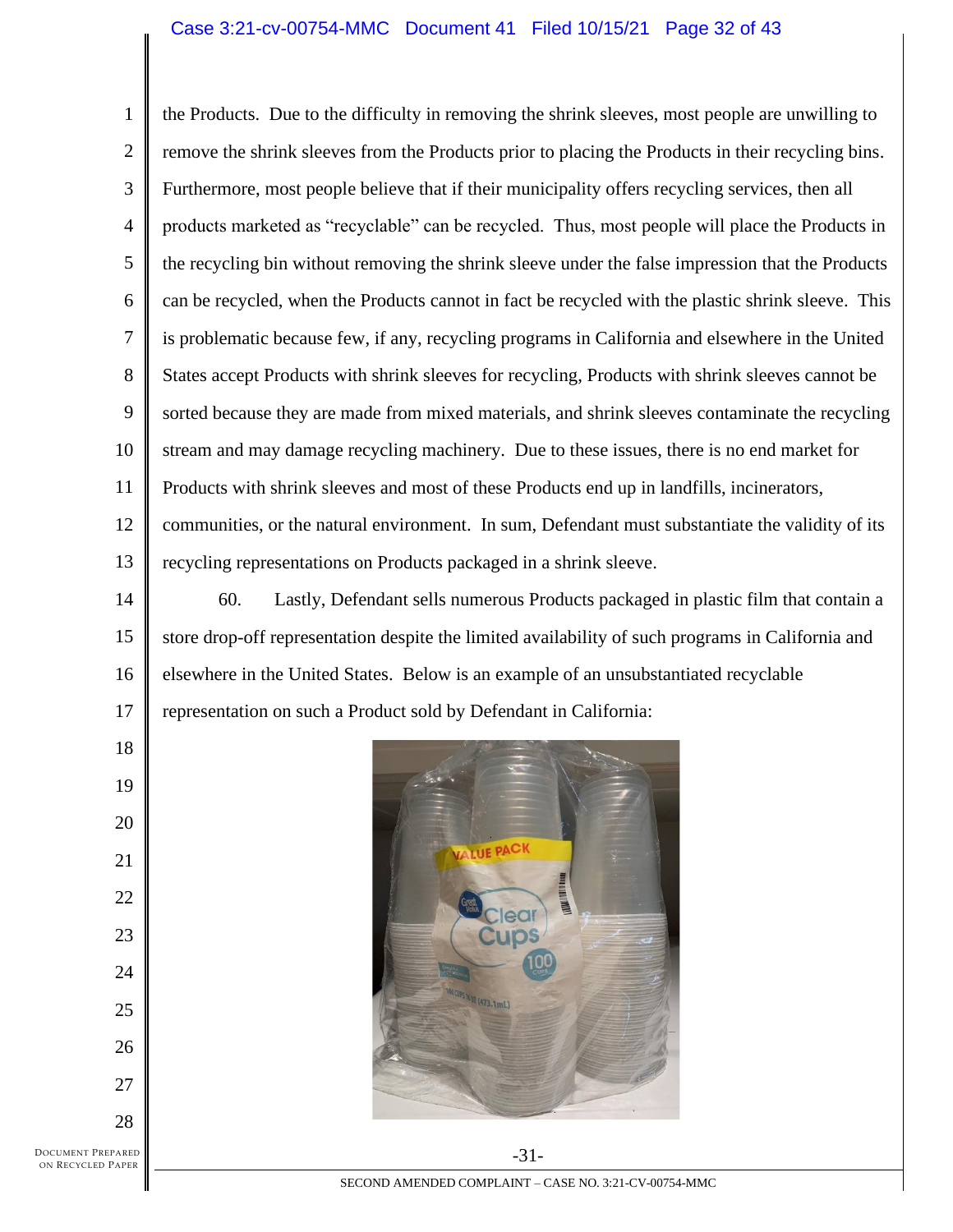# Case 3:21-cv-00754-MMC Document 41 Filed 10/15/21 Page 33 of 43



11 12 13 14 15 16 17 18 19 20 21 22 23 24 25 26 61. These Products cannot be recycled by established recycling programs. Rather, the packaging must be dropped off at participating stores. This is because plastic bags and film cannot be separated for recycling. The Green Guides specifically warn about plastic trash bags: "Because trash bags ordinarily are not separated from other trash at the landfill or incinerator for recycling, they are highly unlikely to be used again for any purpose. Even if the bag is technically capable of being recycled, the claim is deceptive since it asserts an environmental benefit where no meaningful benefit exists." 16 C.F.R. § 260.3(c), Example 2. Although the fine print representations on these Products communicate that the Products must be "dropped off" to be recyclable, many of Defendant's stores in California do not accept the Products for recycling. In the past, California required supermarkets of a certain size to maintain a plastic carryout bag collection bin, but that rule expired on January 1, 2020. *See* California Public Resources Code § 42257. Consequently, many retail stores in California, including Defendant's stores, no longer accept plastic bags for drop-off recycling. For instance, according to an informal survey, 0 of 8 of Defendant's stores in South Orange County, California have takeback bins to recycle plastic film. According to Defendant's own data, it only provides access to in-store plastic bag and film

27

28

1

2

3

4

5

6

7

8

9

10

DOCUMENT PREPARED ON RECYCLED PAPER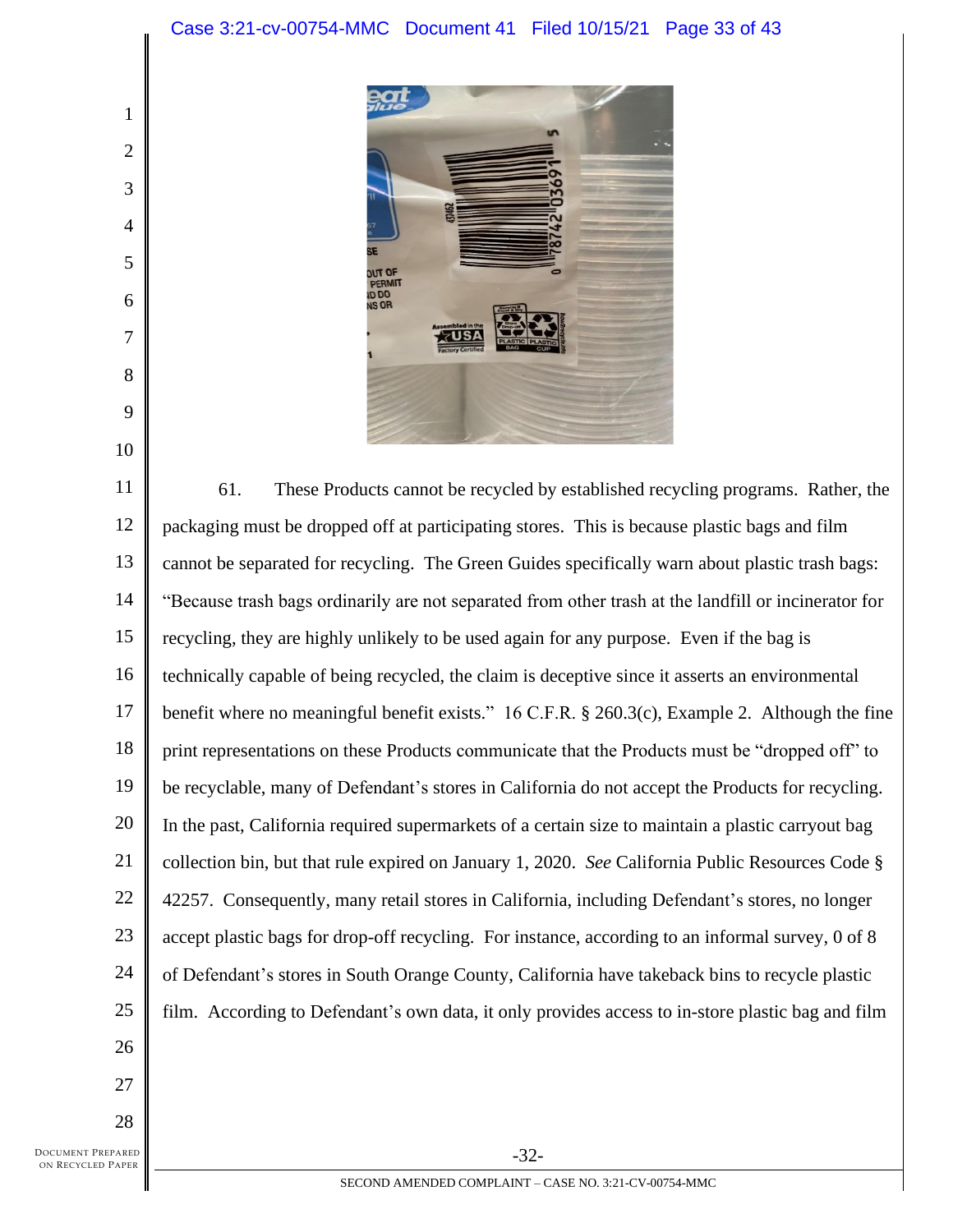1 2 recycling bins in approximately half of its stores (Defendant maintains roughly 5,353 retail stores nationwide, but only provides drop-off locations at approximately 2,900 locations).<sup>53</sup>

3 4 5 6 7 8 9 10 11 12 13 14 15 16 62. In addition, a 2017 report on Film Recycling Investment found that only 7% of retail bags that are available for recycling are returned by residents for recycling.<sup>54</sup> That report further found that of the approximately 300 million pounds of plastic film that reprocessing facilities receive a year, only 10 million pounds (approximately 3%) are able to be marketed due to the poor quality of plastic film and the lack of recycling markets for such low-value plastic. Due to the lack of recycling markets for plastic film, 93% of California MRFs do not even accept it, and the reprocessing facilities that do accept it do not have the capacity to recycle large quantities of plastic film. Based on these data, even if more people returned plastic bag film for drop-off recycling, California MRFs do not have the capacity to sort and recycle it. Ultimately, Products packaged in plastic film are not accepted by most MRFs nor can they be collected, sorted, or separated from the general waste stream. Consequently, there is no end market to recycle such Products in California. Accordingly, it is not surprising that Defendant has been unable to substantiate the validity of its recycling representations on Products packaged in plastic film.

17 18 19 20 21 22 23 63. One of the major problems associated with making unsubstantiated recycling representations on the labels of the Products is that this can lead to contaminating the recycling stream with unrecyclable materials that will hinder the ability of recycling facilities to process items that are legitimately recyclable. For instance, according to the Recycling Partnership, "plastic bags cause MRF operators to shut down the recycling line many times a day to cut off bags that have wrapped around equipment. This maintenance shut down reduces throughput for a facility, raises cost of labor to sort materials and maintain equipment, increases waste coming out

24

25 26 <sup>53</sup> *2020 Environmental, Social and Governance Report*, WALMART, INC., [https://cdn.corporate.walmart.com/90/0b/2271 5fd34947927eed86a72c788e/walmart-esg-report-](https://cdn.corporate.walmart.com/90/0b/2271%205fd34947927eed86a72c788e/walmart-esg-report-2020.pdf)[2020.pdf,](https://cdn.corporate.walmart.com/90/0b/2271%205fd34947927eed86a72c788e/walmart-esg-report-2020.pdf) (last accessed Dec. 7, 2020).

27 <sup>54</sup> *Film Recycling Investment Report*, prepared by RSE USA, THE CLOSED LOOP FOUNDATION (2017), at p. 19.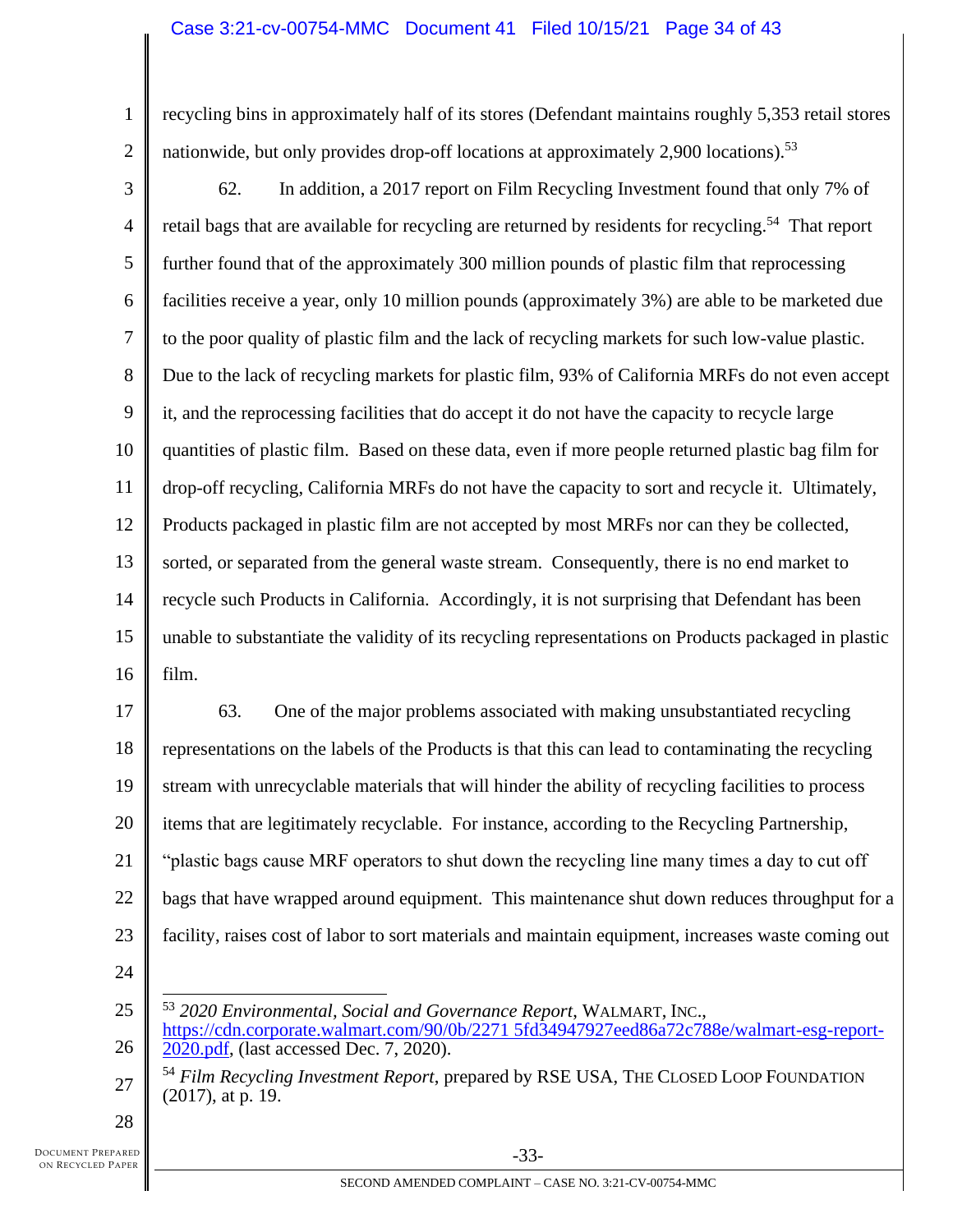## Case 3:21-cv-00754-MMC Document 41 Filed 10/15/21 Page 35 of 43

1 2 3 4 5 6 of the MRF, and puts workers at risk of injury when they are performing maintenance."<sup>55</sup> By making unsubstantiated recycling representations that encourage people to place the Products in their recycling bins, Defendant is contaminating the recycling stream with unrecyclable materials that prevents legitimately recyclable materials from being recycled. Environmentally motivated people who purchase the Products in the belief that they are recyclable are thus unwittingly hindering recycling efforts.

7 8 9 10 11 12 13 14 15 16 17 64. Greenpeace's mission is to protect the natural environment and expose environmental harms to the public. Given that many people actively seek to purchase recyclable products because they are environmentally conscientious, Defendant's unsubstantiated recyclable representations on the labels of the Products have frustrated Greenpeace's mission. Greenpeace has spent money, staff time, and other organizational resources, in response to this frustration of purpose by evaluating the problems associated with the proliferation of plastic pollution, investigating Defendant's unsubstantiated recyclable representations in California, publishing a report on Defendant's recyclable label initiative, requesting that Defendant substantiate its recycling representations, and informing its supporters and the public in California with respect to Defendant's unsubstantiated recycling labels. Most of this work was conducted in California by Greenpeace's California-based staff.

18 19 20 21 22 23 24 25 65. Plaintiff seeks an order requiring Defendant to substantiate its recycling representations or an order enjoining Defendant from making unsubstantiated representations regarding the recyclability of its Products in California. If an injunction is not granted, Plaintiff will suffer irreparable injury because it will continue to spend money, staff time and other organizational resources to combat Defendant's unsubstantiated representations that the Products are recyclable in California and to inform the public that the Products are not recyclable in California. Thus, Plaintiff has no adequate remedy at law for the injuries currently being suffered as an award of monetary damages would not prohibit Defendant's unsubstantiated recycling

<sup>26</sup> 27 <sup>55</sup> Asami Tanimoto, *West Coast Contamination Initiative Research Report*, THE RECYCLING PARTNERSHIP, Apr. 2020, [https://recyclingpartnership.org/wp-content/uploads/2020/04/The-](https://recyclingpartnership.org/wp-content/uploads/2020/04/The-Recycling-Partnership_WCCI-Report_April-2020_Final.pdf)[Recycling-Partnership\\_WCCI-Report\\_April-2020\\_Final.pdf](https://recyclingpartnership.org/wp-content/uploads/2020/04/The-Recycling-Partnership_WCCI-Report_April-2020_Final.pdf) at p. 13 (last accessed Dec. 7, 2020).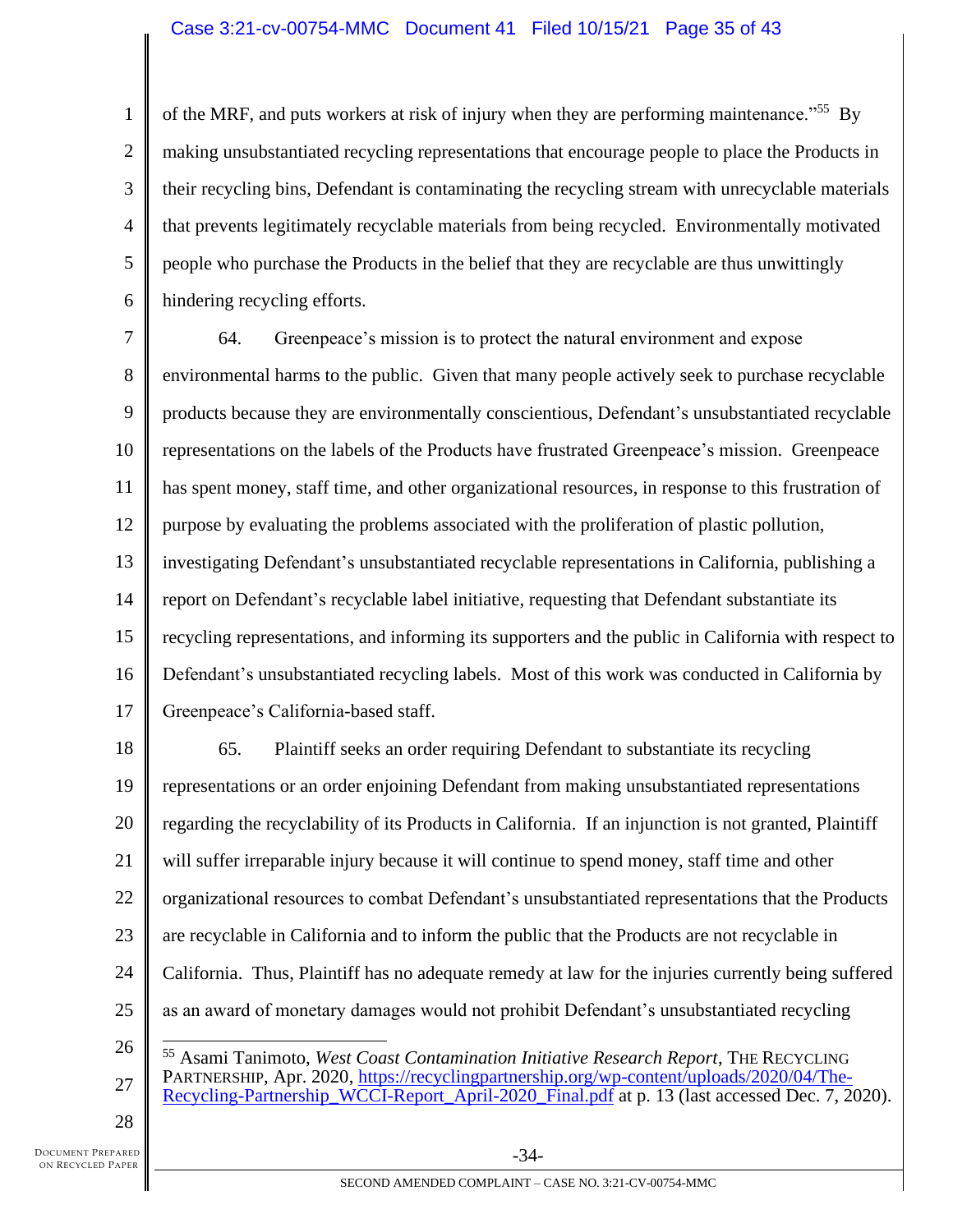1 2 3 4 5 6 7 8 9 10 11 12 13 14 15 16 17 18 19 20 21 22 23 24 25 26 27 28 statements in California. In addition, plastic pollution caused by Defendant's sale of the Products in California and the resulting harms to California waters, coasts, communities, and marine life will continue to negatively impact Greenpeace's efforts to protect these critical resources. California residents may also contaminate the recycling stream by unknowingly placing the Products in their recycling bins, preventing legitimately recyclable products from being recycled. Accordingly, an injunction requiring Defendant to substantiate its recycling representations or prohibiting Defendant's unsubstantiated recycling representations will serve the public interest. **FIRST CAUSE OF ACTION (Plaintiff Alleges Violations of California Business & Professions Code § 17200,** *et seq***. Based on Commission of Unlawful Acts)** 66. Plaintiff incorporates by reference the allegations set forth above. 67. The violation of any law constitutes an unlawful business practice under Business & Professions Code § 17200. 68. Defendant's conduct violates the EMCA, which makes it unlawful for any person to make any unsubstantiated environmental marketing claim. Pursuant to the EMCA, "Any person who represents in advertising or on the label or container of a consumer good that the consumer good that it manufactures or distributes is not harmful to, or is beneficial to, the natural environment, through use of such terms as 'environmental choice,' 'ecologically friendly,' 'earth friendly,' 'environmentally friendly,' 'ecologically sound,' 'environmentally sound,' 'environmentally safe,' 'ecologically safe,' 'environmentally lite,' 'green product,' or any other like term, shall maintain in written form in its records…information and documentation supporting the validity of the representation." Business & Professions Code § 17580(a). The term "recyclable" is a term that represents that a product or packaging is not harmful to, or is beneficial to, the natural environment, and is therefore covered under Business & Professions Code § 17580(a). In fact, the EMCA specifically requires companies to maintain information and documentation as to whether such products or packaging conform with the uniform standards contained in the Green Guides for use of the terms "recycled" or "recyclable." *Id*. § 17580(a)(5). In addition to documents regarding whether the consumer good conforms with the Green Guides,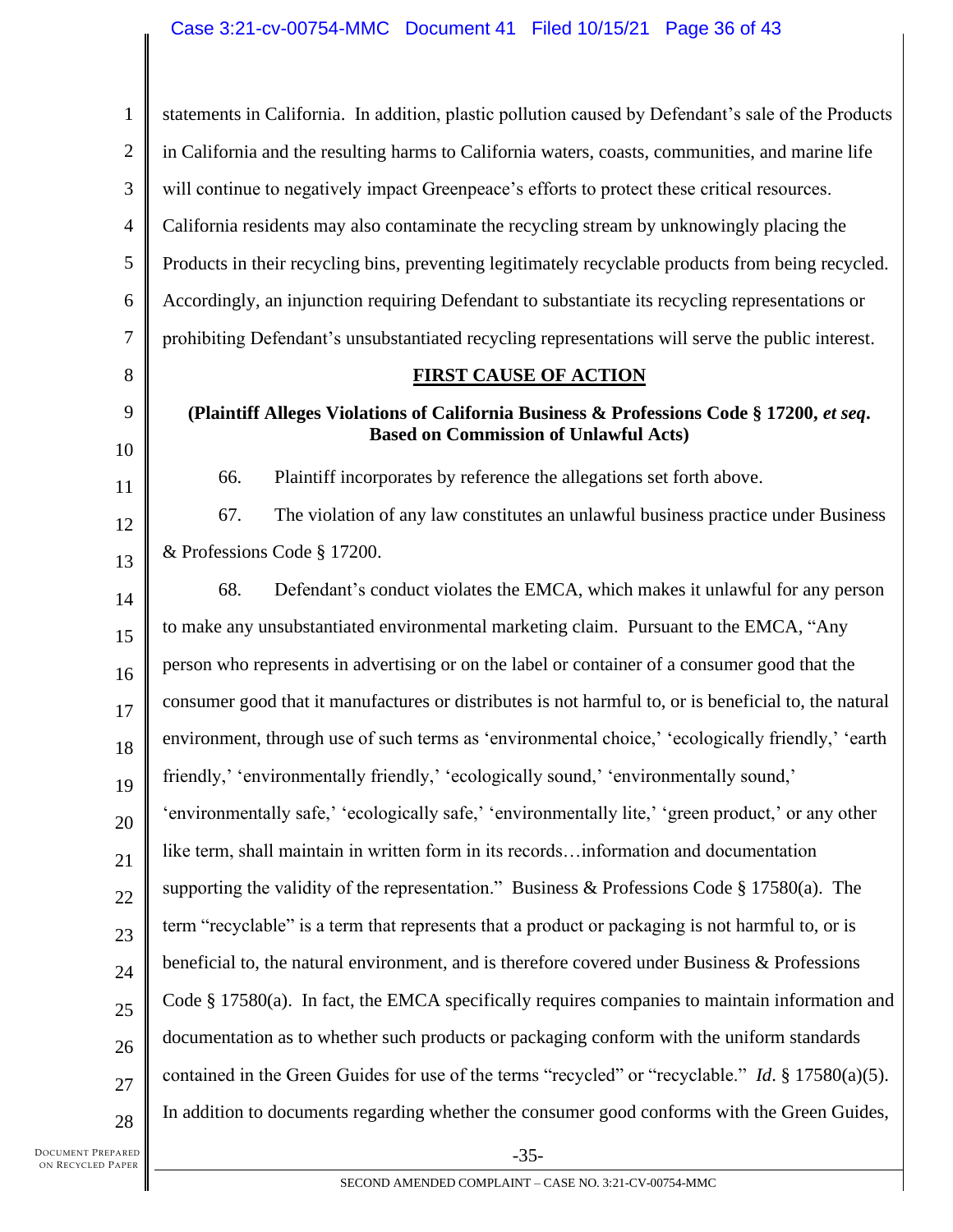1 2 3 4 5 6 7 8 9 10 11 12 the EMCA requires that companies maintain the following records in written form supporting the validity of their recyclable representations: (1) the reasons why a company believes the representation to be true; (2) any significant adverse environmental impacts directly associated with the production, distribution, use, and disposal of the consumer good; (3) any measures that are taken by the company to reduce the environmental impacts directly associated with the production, distribution, and disposal of the consumer good; and (4) violations of any federal, state, or local permits directly associated with the production or distribution of the consumer good. *Id*., § 17580(a)(1)-(4). The California Legislature declared its intent that the information and documentation supporting the validity of any environmental marketing claims shall be fully disclosed to the public, and information and documentation maintained pursuant to Business & Professions Code § 17580 must be furnished to any member of the public upon request. *Id*., § 17580(b), (d).

13 14 15 16 17 18 19 20 69. The Green Guides also require marketers to ensure that their claims are supported by a reasonable basis prior to making the claim. 16 C.F.R. § 260.2. A reasonable basis is defined as competent and reliable scientific evidence, such as "tests, analyses, research, or studies that have been conducted and evaluated in an objective manner by qualified persons and are generally accepted in the profession to yield accurate and reliable results." *Id*. "Such evidence should be sufficient in quality and quantity based on standards generally accepted in the relevant scientific fields, when considered in light of the entire body of relevant and reliable scientific evidence, to substantiate that each of the marketing claims is true." *Id*.

21 22 23 24 25 26 27 28 -36- 70. Under the Green Guides, "A product or package shall not be marketed as recyclable unless it can be collected, separated, or otherwise recovered from the waste stream through an established recycling program for reuse or use in manufacturing or assembling another item." 16 C.F.R. § 260.12(a). Here, the Products are not recyclable because people do not have access to recycling programs that accept the Products, the Products cannot be separated or recovered from the general waste stream and sorted into the correct materials bale by MRFs, and there are no end markets to reuse the Products or to convert the Products into a material that can be reused or used in manufacturing or assembling another item. Greenpeace has requested on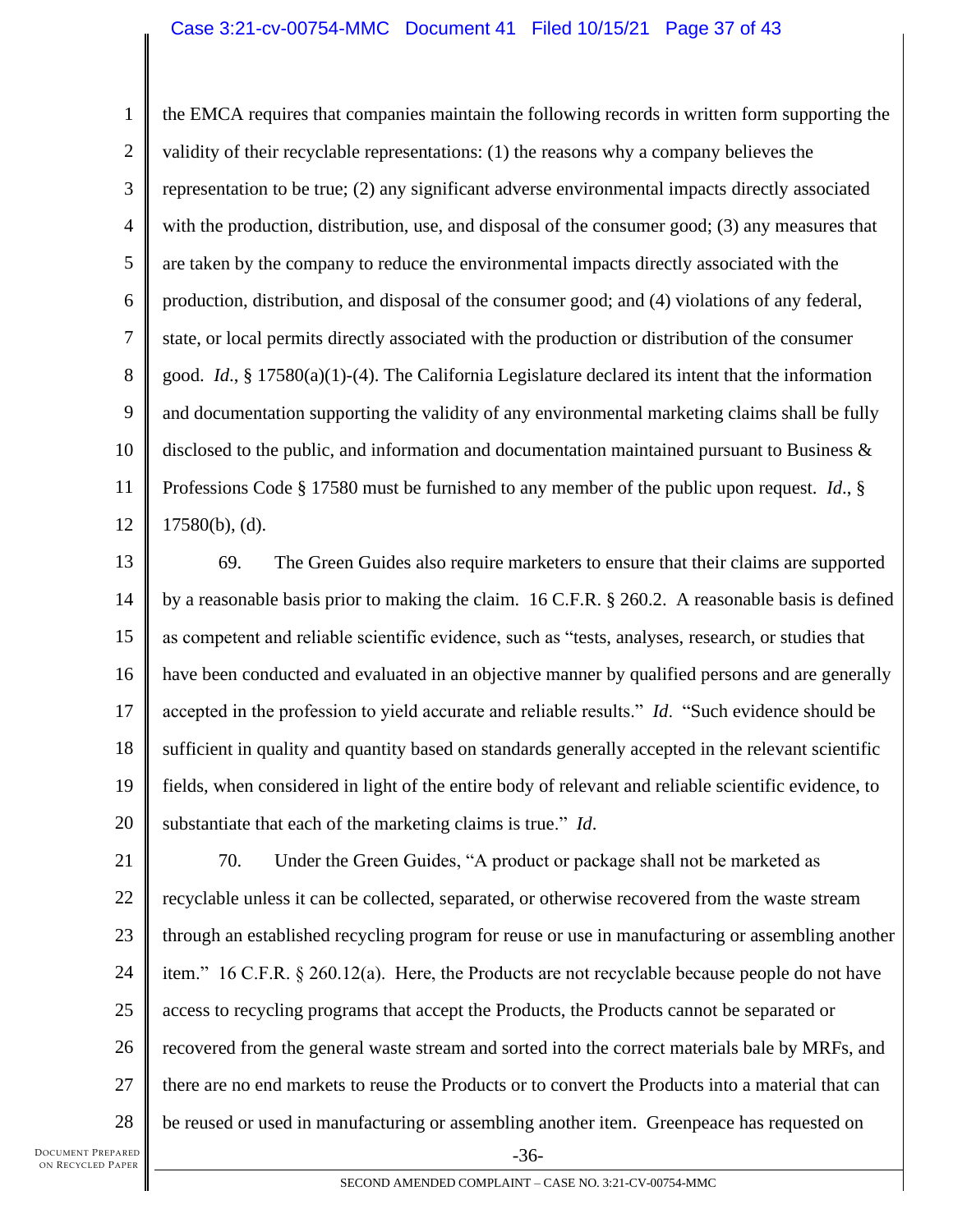#### Case 3:21-cv-00754-MMC Document 41 Filed 10/15/21 Page 38 of 43

1 2 3 4 5 6 numerous occasions that Defendant substantiate that the Products are recyclable in California or elsewhere in the United States. Greenpeace sent Defendant a pre-suit demand on August 18, 2020, informing Defendant that its Products are not recyclable and requesting that Defendant contact Plaintiff to discuss resolution of the matter short of litigation. At no point has Defendant provided written records supporting the validity of its recycling representations on the labels of the Products.

7 8 9 10 71. By failing to substantiate the validity of its recycling representations with respect to the Products under the EMCA and the Green Guides, Defendant has engaged in unlawful business acts and practices which constitute unfair competition within the meaning of Business  $\&$ Professions Code § 17200.

11 12 13 14 15 16 17 18 19 20 21 22 23 24 25 26 72. Plaintiff has no adequate remedy at law for the injuries currently being suffered as an award of monetary damages would not prohibit Defendant's unlawful acts. If an injunction is not granted, Plaintiff will suffer irreparable injury because it will continue to spend money, staff time and other organizational resources to combat Defendant's unsubstantiated representations that the Products are recyclable in California and to inform the public that the Products are not recyclable in California. In addition, plastic pollution caused by Defendant's sale of the Products in California and the resulting harms to California waters, coasts, communities, and marine life will continue to negatively impact Greenpeace's efforts to protect these critical resources. California residents may also contaminate the recycling stream by unknowingly placing the Products in their recycling bins, preventing legitimately recyclable products from being recycled. Accordingly, an injunction requiring Defendant to substantiate its recycling representations or prohibiting Defendant's unsubstantiated recycling representations will serve the public interest. 73. Defendant manufactures or distributes the Products and represents in advertisements or on the labels of the Products that the Products are recyclable. Defendant's representations that the Products are recyclable are prominent on all of Defendant's marketing, advertising, and labeling materials for the Products in California. Because part of Greenpeace's

28 without substantiating the validity of such environmental benefits, Greenpeace spent money, staff

mission involves preventing companies from touting the environmental benefits of their products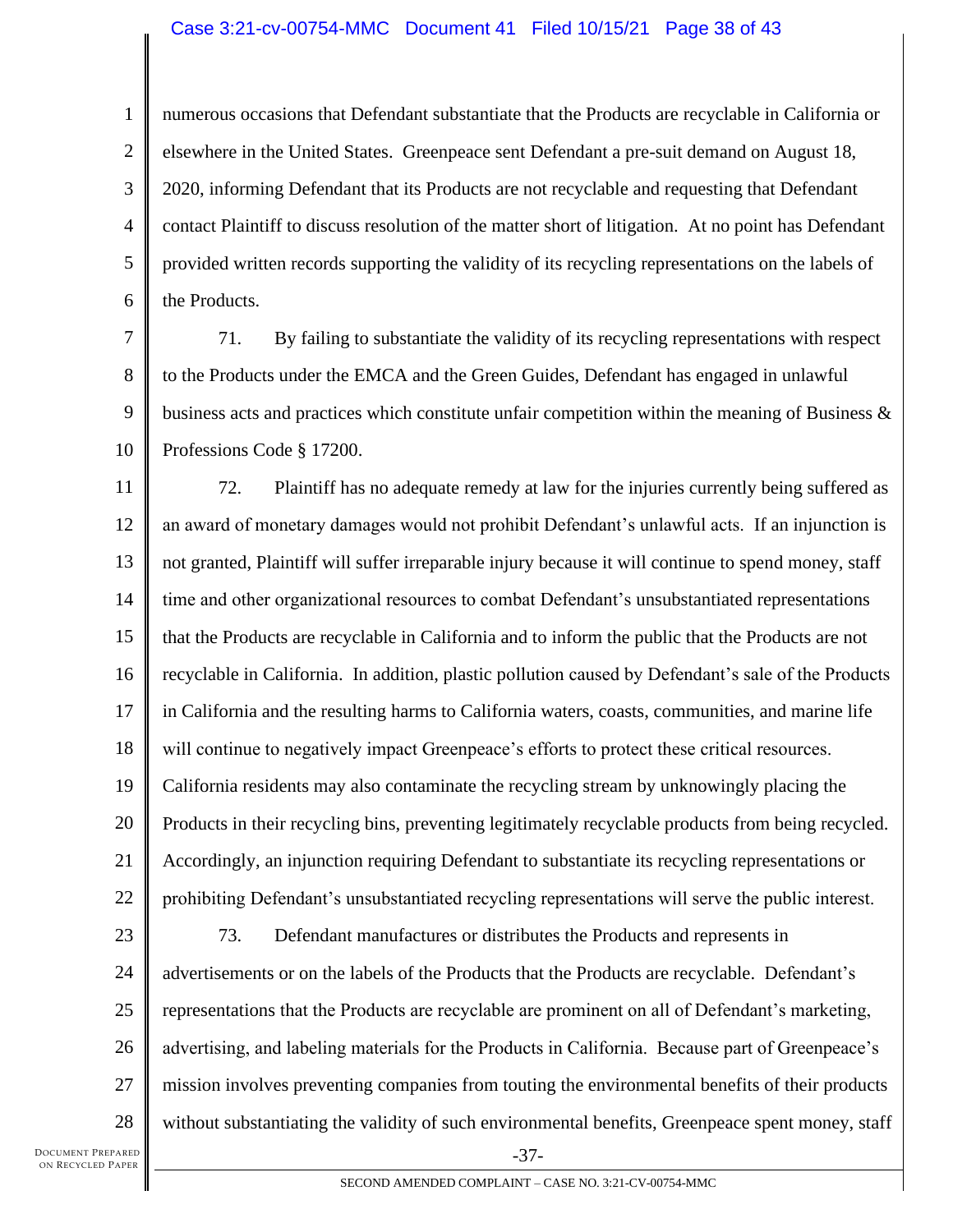| $\mathbf{1}$   | time, and other organizational resources investigating Defendant's unsubstantiated recycling          |
|----------------|-------------------------------------------------------------------------------------------------------|
| $\overline{2}$ | representations and requesting that Defendant substantiate the validity of such representations.      |
| 3              | But for Defendant's unsubstantiated recycling representations in California and elsewhere in the      |
| $\overline{4}$ | United States, Greenpeace would have used that money, staff time, and organizational resources        |
| 5              | for other campaigns, including its other plastic campaigns. Greenpeace has thus suffered injury       |
| 6              | in fact and lost money or property as a direct result of Defendant's unsubstantiated recycling        |
| 7              | representations occurring in California.                                                              |
| 8              | 74.<br>An action for injunctive relief is specifically authorized under Business $\&$                 |
| 9              | Professions Code § 17203.                                                                             |
| 10             | Wherefore, Plaintiff prays for judgment against Defendant, as set forth hereafter.                    |
| 11             | <b>SECOND CAUSE OF ACTION</b>                                                                         |
| 12             | (Plaintiff Alleges Violations of California Business & Professions Code § 17200, et seq.              |
| 13             | <b>Based on Unfair Acts and Practices)</b>                                                            |
| 14             | Plaintiff incorporates by reference the allegations set forth above.<br>75.                           |
| 15             | 76.<br>Under California Business & Professions Code § 17200, any business act or                      |
| 16             | practice that is unethical, oppressive, unscrupulous, or substantially injurious to consumers, or     |
| 17             | that violates a legislatively declared policy, constitutes an unfair business act or practice.        |
| 18             | 77.<br>Defendant has engaged and continues to engage in conduct which is immoral,                     |
| 19             | unethical, oppressive, unscrupulous, and substantially injurious to consumers. This conduct           |
| 20             | includes, but is not limited to, advertising and labeling the Products as recyclable in California    |
| 21             | without substantiation. By advertising and labeling the Products as recyclable without                |
| 22             | substantiating whether the Products are actually recyclable, Defendant's conduct, as described        |
| 23             | herein, far outweighs the utility, if any, of such conduct.                                           |
| 24             | 78.<br>Defendant has engaged and continues to engage in conduct that violates the                     |
| 25             | legislatively declared policy of Cal. Pub. Res. Code § 42355.5. Under the California Public           |
| 26             | Resources Code, the Legislature of the State of California has declared that "it is the public policy |
| 27             | of the state that environmental marketing claims, whether explicit or implied, should be              |
| 28             | substantiated by competent and reliable evidence to prevent deceiving or misleading consumers         |
| PARED<br>PAPER | $-38-$                                                                                                |
|                | SECOND AMENDED COMPLAINT - CASE NO. 3:21-CV-00754-MMC                                                 |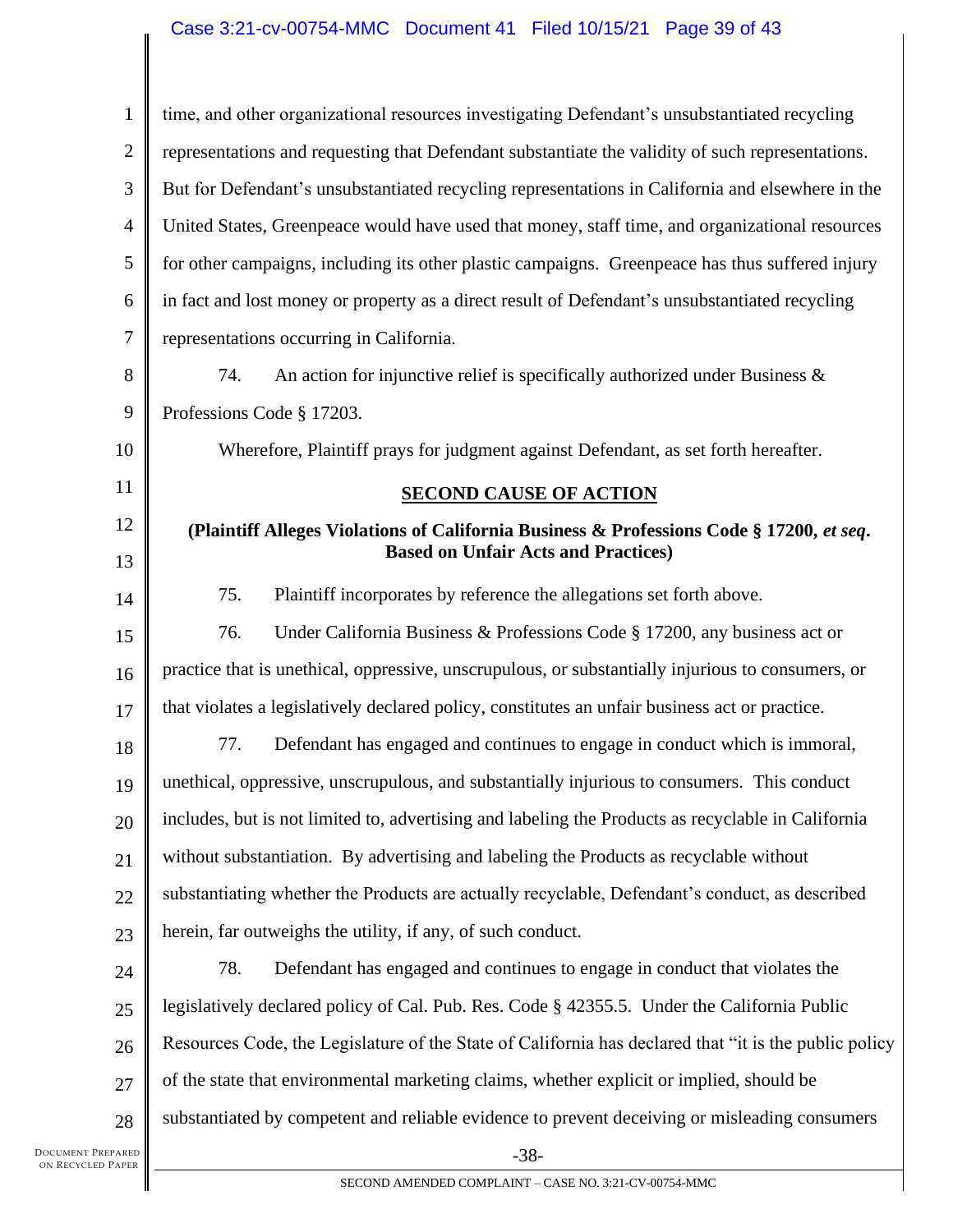1 2 3 4 5 6 about the environmental impact of plastic products." Cal. Pub. Res. Code § 42355.5. The policy is based on the Legislature's finding that "littered plastic products have caused and continue to cause significant environmental harm and have burdened local governments with significant environmental cleanup costs." *Id*. § 42355. It is unfair for Defendant to represent that the Products are recyclable without substantiation, in direct violation of the California Legislature's declared public policy.

7 8 9 10 11 12 13 14 15 16 17 18 19 20 21 22 23 24 25 26 27 28 79. Defendant's conduct also violates the policy of the EMCA. Under the EMCA, anyone who manufactures or distributes a consumer good and represents in advertising or on the label that it is not harmful to, or is beneficial to, the natural environment, through the use of such terms as "environmentally safe," "ecologically friendly," or other like terms, must maintain written records supporting the validity of any such representation. Business & Professions Code § 17580(a). The term "recyclable" is a term that represents that a product or packaging is not harmful to, or is beneficial to, the natural environment, and is therefore covered under Business  $\&$ Professions Code  $\S 17580(a)$ . In fact, the EMCA specifically requires companies to maintain information and documentation as to whether such products or packaging conform with the uniform standards contained in the Green Guides for use of the terms "recycled" or "recyclable." *Id*. § 17580(a)(5). In addition to documents regarding whether the consumer good conforms with the Green Guides, the EMCA requires that companies maintain the following records in written form supporting the validity of their recyclable representations: (1) the reasons why a company believes the representation to be true; (2) any significant adverse environmental impacts directly associated with the production, distribution, use, and disposal of the consumer good; (3) any measures that are taken by the company to reduce the environmental impacts directly associated with the production, distribution, and disposal of the consumer good; and (4) violations of any federal, state, or local permits directly associated with the production or distribution of the consumer good. *Id*., § 17580(a)(1)-(4). The California Legislature declared its intent that the information and documentation supporting the validity of any environmental marketing claims shall be fully disclosed to the public, and information and documentation maintained pursuant to Business & Professions Code § 17580 must be furnished to any member of the public upon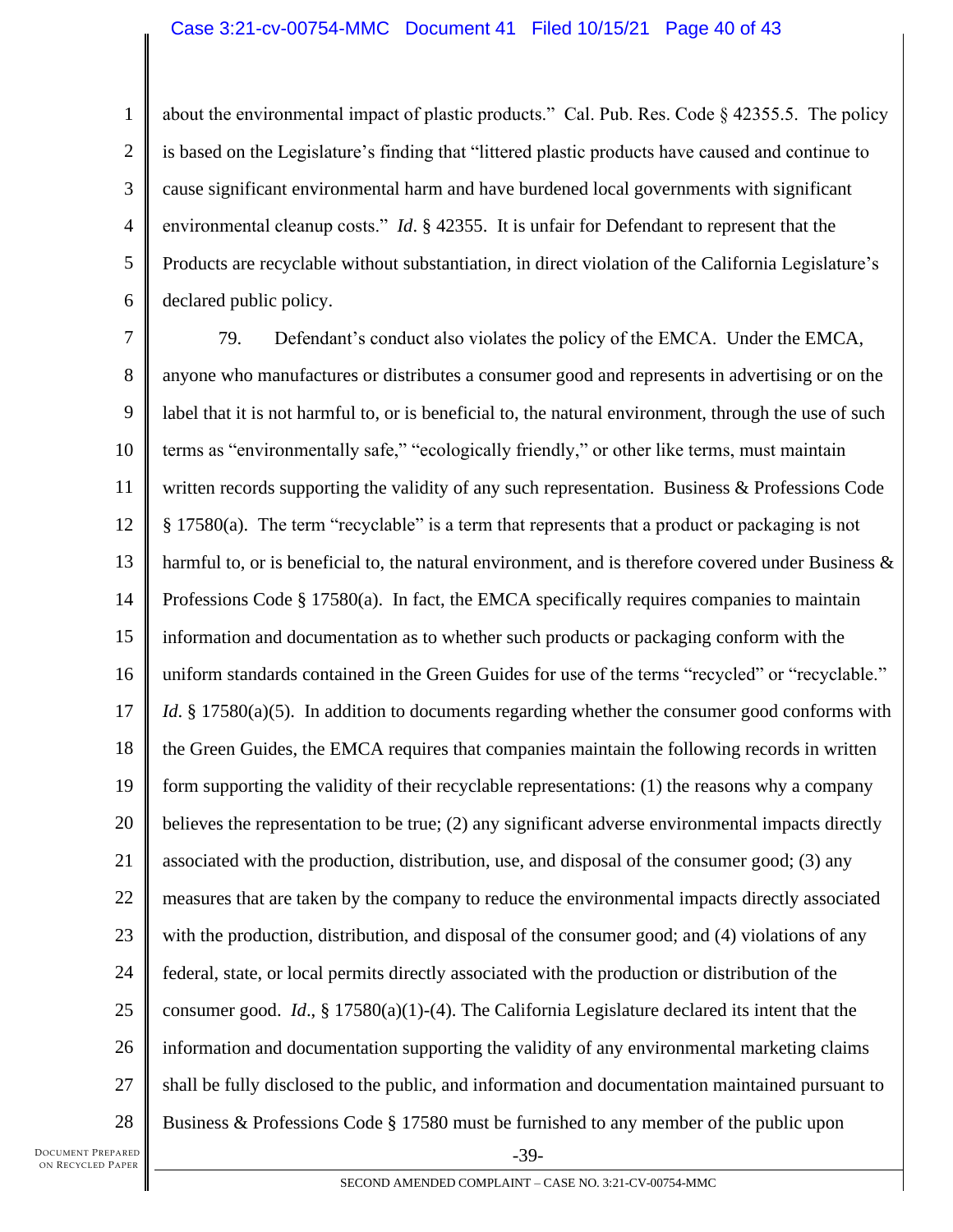1 2 3 4 request. *Id*., § 17580(b), (d). It is unfair for Defendant to represent that the Products are recyclable without substantiation, violating the California Legislature's intent that information and documentation supporting the validity of environmental marketing claims shall be fully disclosed to the public.

5 6 7 8 9 10 11 12 13 14 80. Defendant's conduct also violates the policy of the Green Guides. The Green Guides require marketers to ensure that their claims are supported by a reasonable basis prior to making the claim. 16 C.F.R. § 260.2. A reasonable basis is defined as competent and reliable scientific evidence, such as "tests, analyses, research, or studies that have been conducted and evaluated in an objective manner by qualified persons and are generally accepted in the profession to yield accurate and reliable results." *Id*. "Such evidence should be sufficient in quality and quantity based on standards generally accepted in the relevant scientific fields, when considered in light of the entire body of relevant and reliable scientific evidence, to substantiate that each of the marketing claims is true." *Id*. It is unfair for Defendant to represent that the Products are recyclable without a reasonable basis.

15 16 17 18 19 81. Defendant gains an unfair advantage over its competitors, whose advertising and labeling must comply with the EMCA, the Green Guides, and the legislatively declared policy of Cal. Pub. Res. Code § 42355.5. By committing the acts alleged above, Defendant has engaged in unfair business acts and practices which constitute unfair competition within the meaning of California Business & Professions Code § 17200.

20 21 22 23 24 25 26 27 28 -40- 82. Plaintiff has no adequate remedy at law for the injuries currently being suffered as an award of monetary damages would not prohibit Defendant's unsubstantiated recycling representations. If an injunction is not granted, Plaintiff will suffer irreparable injury because it will continue to spend money, staff time and other organizational resources to combat Defendant's unsubstantiated representations that the Products are recyclable in California and to inform the public that the Products are not recyclable in California. In addition, plastic pollution caused by Defendant's sale of the Products in California and the resulting harms to California waters, coasts, communities, and marine life will continue to negatively impact Greenpeace's efforts to protect these critical resources. California residents may also contaminate the recycling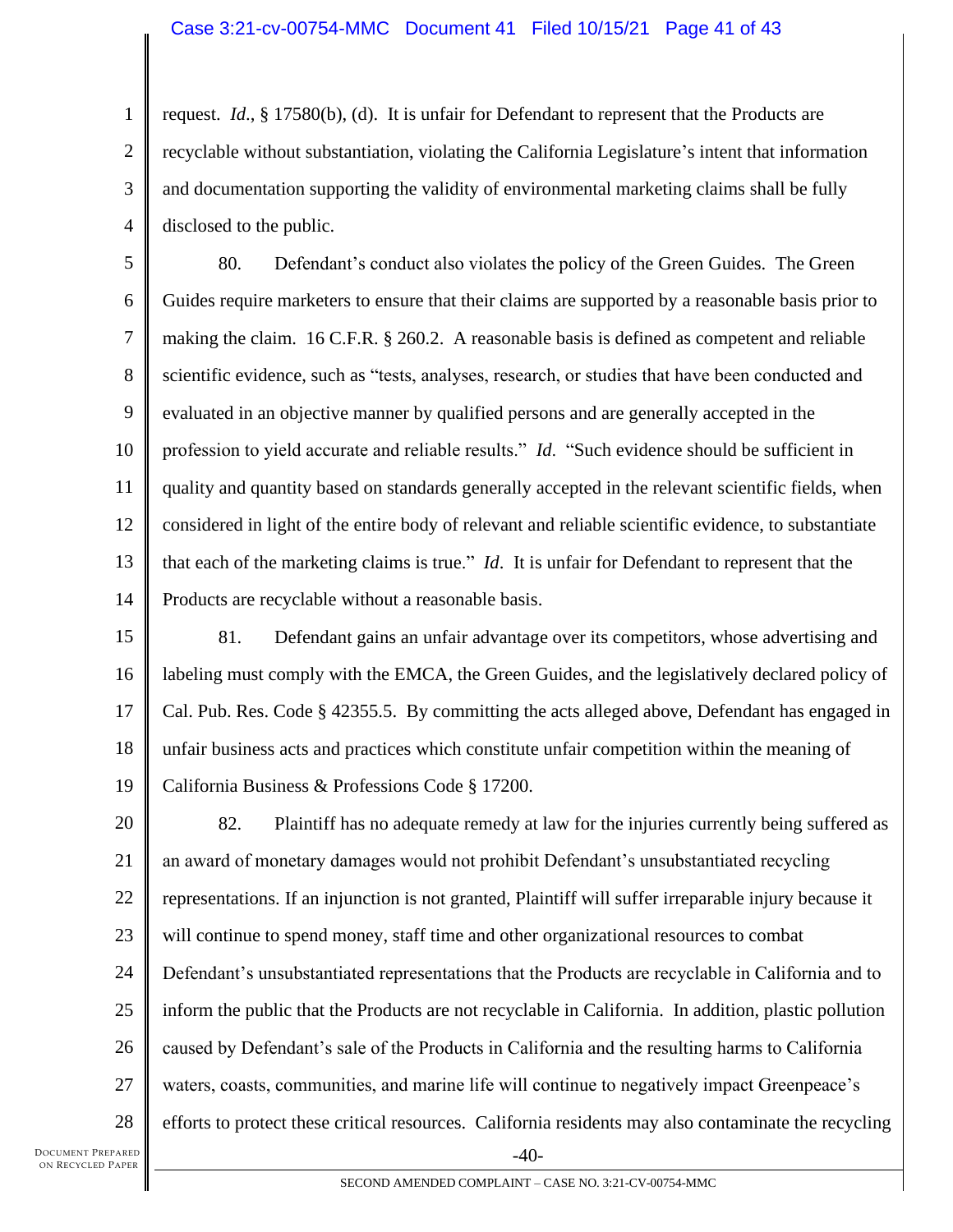#### Case 3:21-cv-00754-MMC Document 41 Filed 10/15/21 Page 42 of 43

1 2 3 4 5 6 stream by unknowingly placing the Products in their recycling bins, preventing legitimately recyclable products from being recycled. Thus, Plaintiff seeks an order enjoining Defendant's unfair acts and practices in California, which serves the public interest by protecting the environment and the integrity of the recycling stream and by preventing Defendant from gaining an unfair advantage over companies that can substantiate that the products they sell are recyclable.

7 8 9 10 11 12 13 14 15 16 17 18 19 20 83. Defendant manufactures or distributes the Products and represents in advertisements or on the labels of the Products that the Products are recyclable. Defendant's representations that the Products are recyclable are prominent on all of Defendant's marketing, advertising, and labeling materials for the Products in California. Because part of Greenpeace's mission involves preventing companies from touting the environmental benefits of their products without substantiating the validity of such environmental benefits, Greenpeace spent money, staff time, and other organizational resources investigating Defendant's unsubstantiated recycling representations and requesting that Defendant substantiate the validity of such representations. But for Defendant's unsubstantiated recycling representations in California and elsewhere in the United States, Greenpeace would have used that money, staff time, and organizational resources for other campaigns, including its other plastic campaigns. Greenpeace has thus suffered injury in fact and lost money or property as a direct result of Defendant's unsubstantiated recycling representations occurring in California. 84. An action for injunctive relief is specifically authorized under California Business

21 & Professions Code § 17203.

22

23

24

25

26

27

28

Wherefore, Plaintiff prays for judgment against Defendant, as set forth hereafter.

DOCUMENT PREPARED ON RECYCLED PAPER